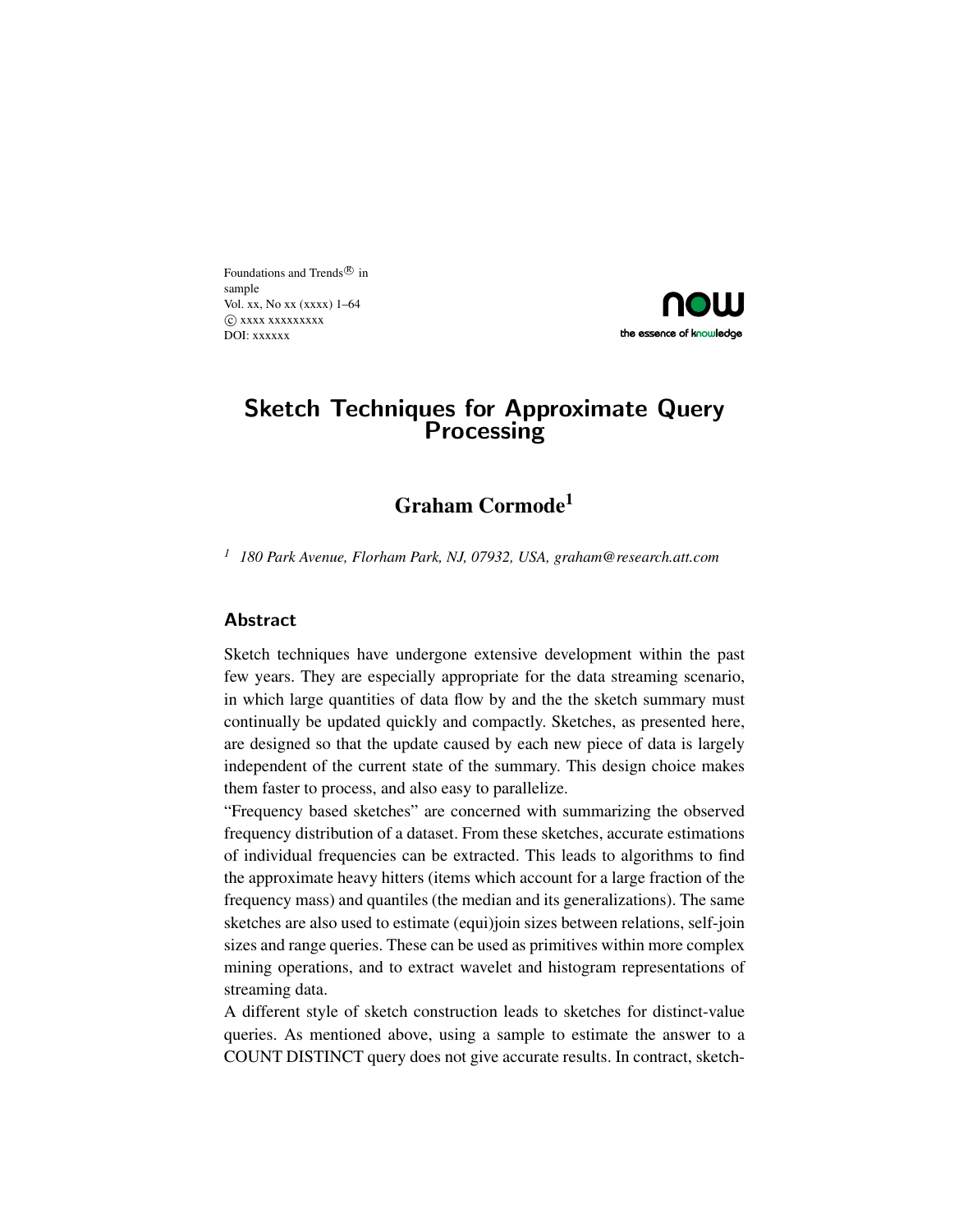ing methods which can make a pass over the whole data can provide guaranteed accuracy. Once built, these sketches estimate not only the cardinality of a given attribute or combination of attributes, but also the cardinality of various operations performed on them, such as set operations (union and difference), and selections based on arbitrary predicates.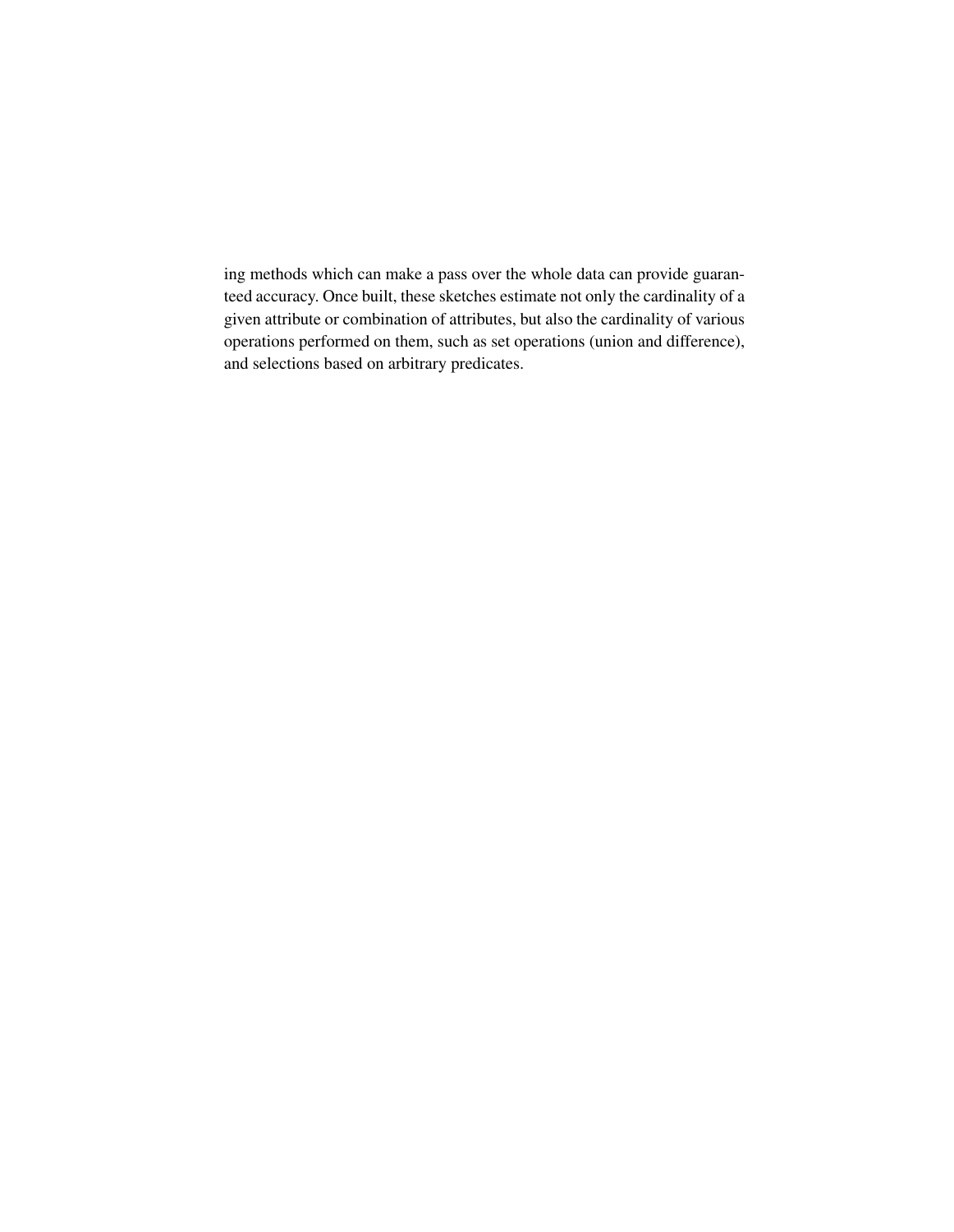# **Contents**

|                   | <b>Sketches</b>                            |    |
|-------------------|--------------------------------------------|----|
| -1.1              | Introduction                               |    |
|                   | 1.2 Notation and Terminology               | 3  |
| 1.3               | <b>Frequency Based Sketches</b>            | 10 |
| 1.4               | <b>Sketches for Distinct Value Queries</b> | 39 |
| 1.5               | Other topics in sketching                  | 54 |
| <b>References</b> |                                            | 60 |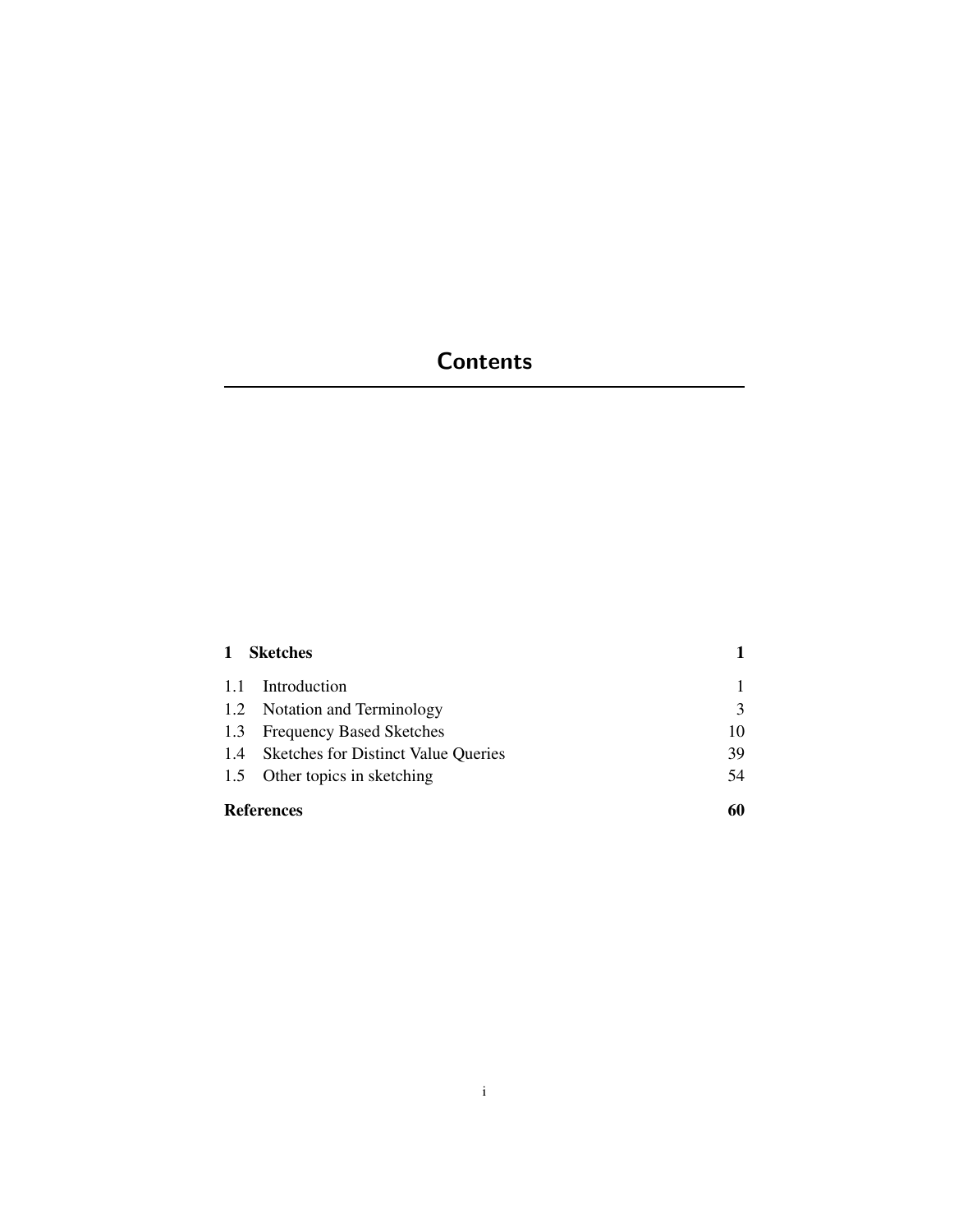# 1

# **Sketches**

## 1.1 Introduction

Of all the methods for approximate query processing presented in this volume, *sketches* have the shortest history, and consequently have had the least direct impact on real systems thus far. Nevertheless, their flexibility and power suggests that they will surely become a fixture in the next generation of approximate query processors. Certainly, they have already had significant impact within various specialized domains that process large quantities of structured data, in particular those that involve the *streaming* processing of data.

The notion of *streaming* has been popularized within recent years to capture situations where there is one chance to view the input, as it "streams" past the observer. For example, in processing financial data streams (streams of stock quotes and orders), many such transactions are witnessed every second, and a system must process these as they are seen, in real time, in order to facilitate real time data analysis and decision making. Another example that is closer to the motivating applications discussed so far is the sequence of updates to a traditional database—insertions and deletions to a given table which also constitute a stream to be processed. Streaming algorithms typi-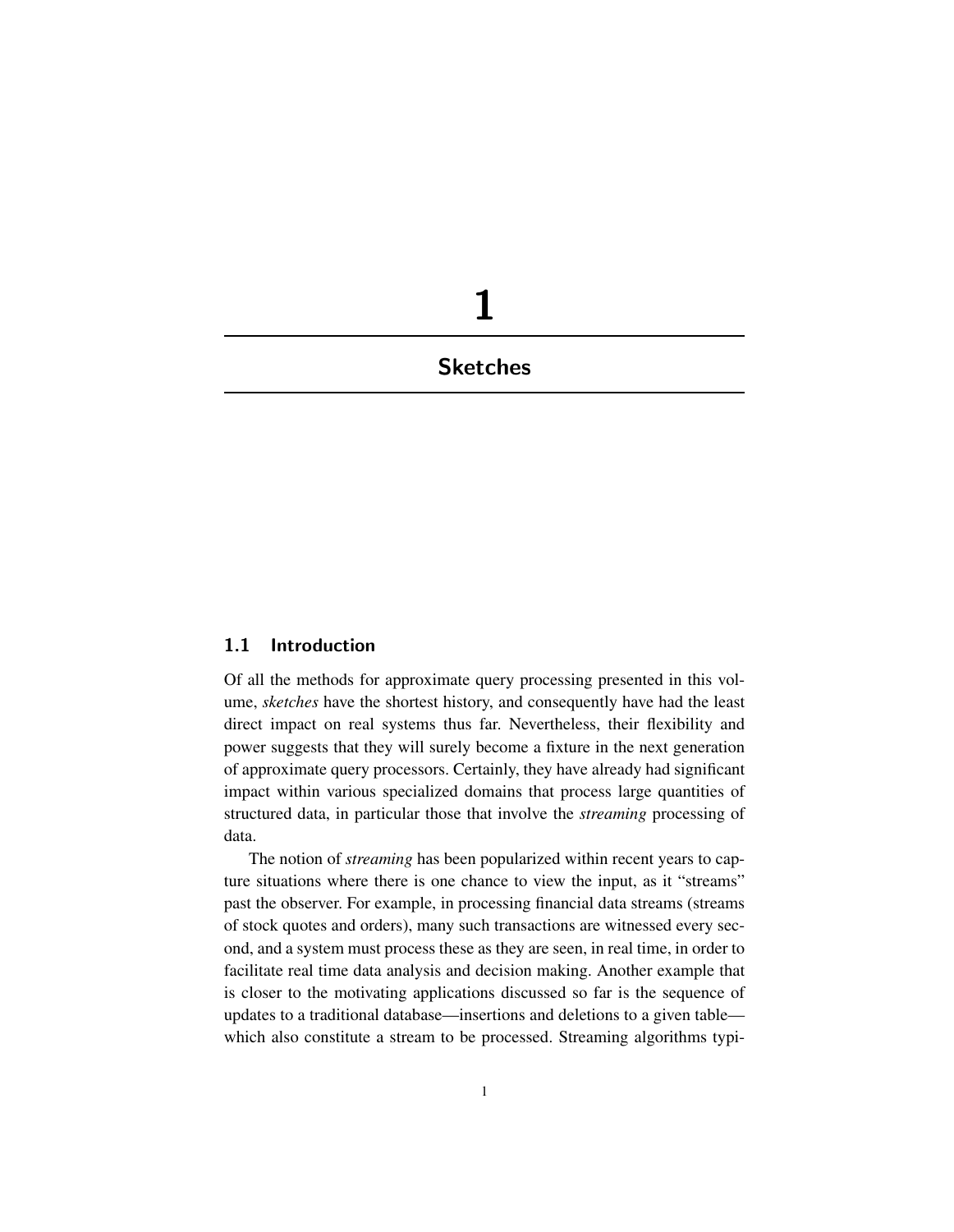

Fig. 1.1 Schematic view of linear sketching

cally create a compact synopsis of the data which has been observed, which is usually vastly smaller than the full data. Each update observed in the stream potentially causes this synopsis to be modified, so that at any moment the synopsis can be used to (approximately) answer certain queries over the original data. This fits exactly into our model of approximate query processing: provided we have chosen the right synopsis, the summary becomes a tool for AQP, in the same sense as a sample, or histogram or wavelet representation.

The earliest non-trivial streaming algorithms can be traced back to the late 1970s and early 1980s, when "pass efficient" algorithms for finding the median of a sequence and for finding the most frequently occurring items in a sequence were proposed [68, 65]. However, the growth in interest in streaming as a mechanism for coping with large quantities of data was stimulated by some influential papers in the late 1990s [2, 53], resulting in an explosion of work on stream processing in the first decade of the 21st Century.

We restrict our focus in this chapter to a certain class of streaming summaries known as *sketches*. This term has a variety of connotations, but in this presentation we use it to refer to a summary where each update is handled in the same way, irrespective of the history of updates. This notion is still rather imprecise, so we distinguish an important subset of *linear sketches*. These are data structures which can be represented as a *linear transform* of the input. That is, if we model a relation as defining a vector or matrix (think of the vector of discrete frequencies summarized by a histogram), then the sketch of this is found by multiplying the data by a (fixed) matrix. This is illustrated in Figure 1.1: a fixed sketch matrix multiplies the data (represented as a column vector) to generate the sketch (vector). Such a summary is therefore very flex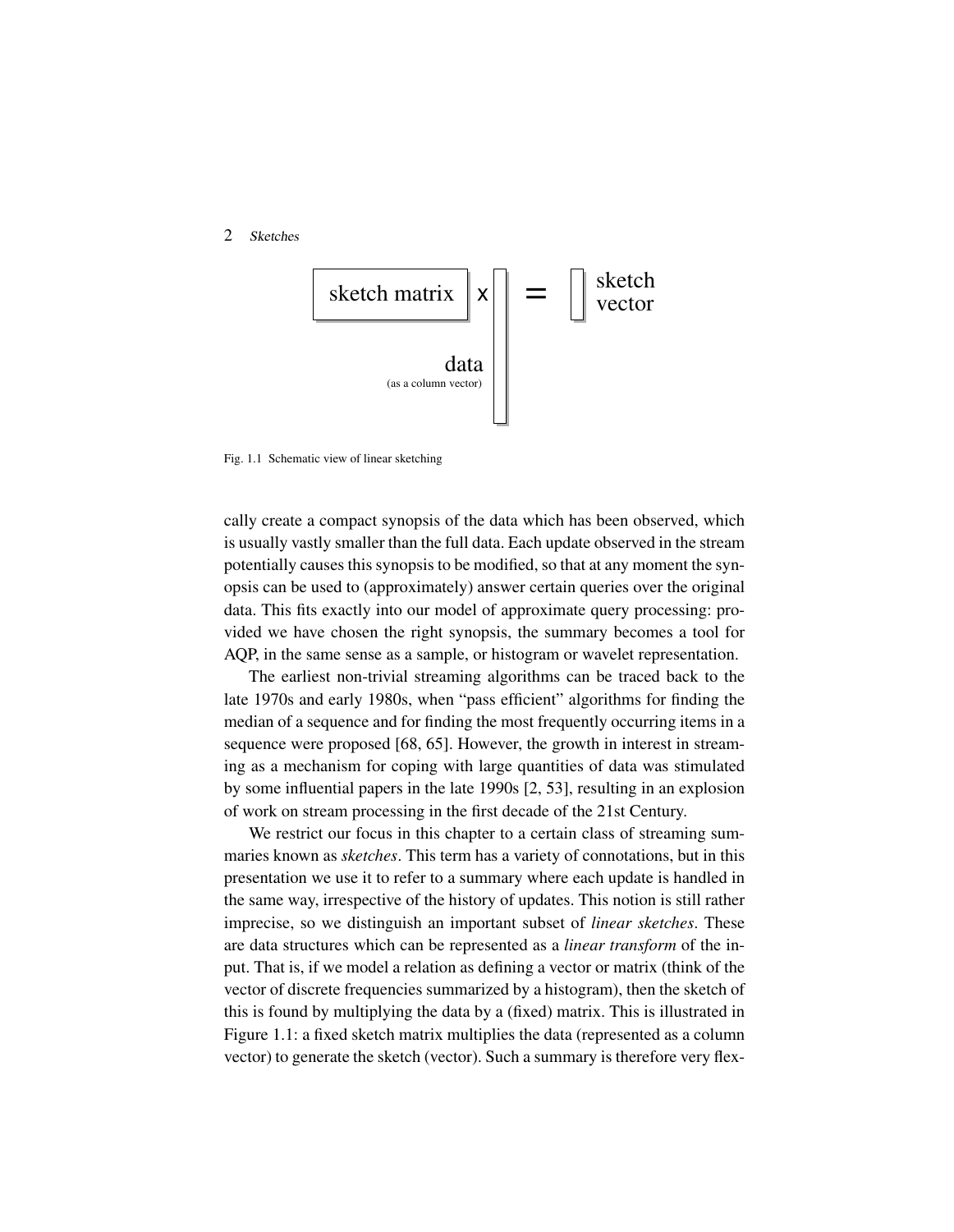ible: a single update to the underlying data (an insertion or deletion of a row) has the effect of modifying a single entry in the data vector. In turn, the sketch is modified by adding to the sketch the result of applying the matrix to this change alone. This meets our requirement that an update has the same impact irrespective of any previous updates. Another property of linear sketches is that the sketch of the union of two tables can be found as the (vector) sum of their corresponding sketches.

Any given sketch is defined for a particular set of queries. Queries are answered by applying some (technique specific) procedure to a given sketch. In what follows we will see a variety of different sketches. For some sketches, there are several different query procedures that can be used to address different query types, or give different guarantees for the same query type.

We comment that the idea of sketches, and in particular the linear transform view is not so very different from the summaries we have seen so far. Many histogram representations with fixed bucket boundaries can be thought of as linear transforms of the input. The Haar Wavelet Transform is also a linear transform<sup>1</sup>. However, for compactness and efficiency of computation, it is not common to explicitly materialize the (potentially very large) matrix which represents the sketch transform. Instead, all useful sketch algorithms perform a transform which is defined *implicitly* by a much smaller amount of information, often via appropriate randomly chosen hash functions. This is analogous to the way that a histogram transform is defined implicitly by its bucket boundaries, and the HWT is defined implicitly by the process of averaging and differencing.

## 1.2 Notation and Terminology

As in the preceding sections, we primarily focus on discrete data. We think of the data as defining a multiset *D* over a domain  $\mathcal{U} = \{1, 2, ..., M\}$  so that *f*(*i*) denotes the number of points in *D* having a value  $i \in \mathcal{U}$ . These *f*(*i*) values therefore represent a set of frequencies, and can also be thought of as defining a vector f of dimension  $M = |\mathcal{U}|$ . In fact, many of the sketches we will describe here also apply to the more general case where each  $f(i)$ 

<sup>&</sup>lt;sup>1</sup>A key conceptual difference between the use of HWT and sketches is that the HWT is lossless, and so requires additional processing to produce a more compact summary via thresholding, whereas the sketching process typically provides data reduction directly.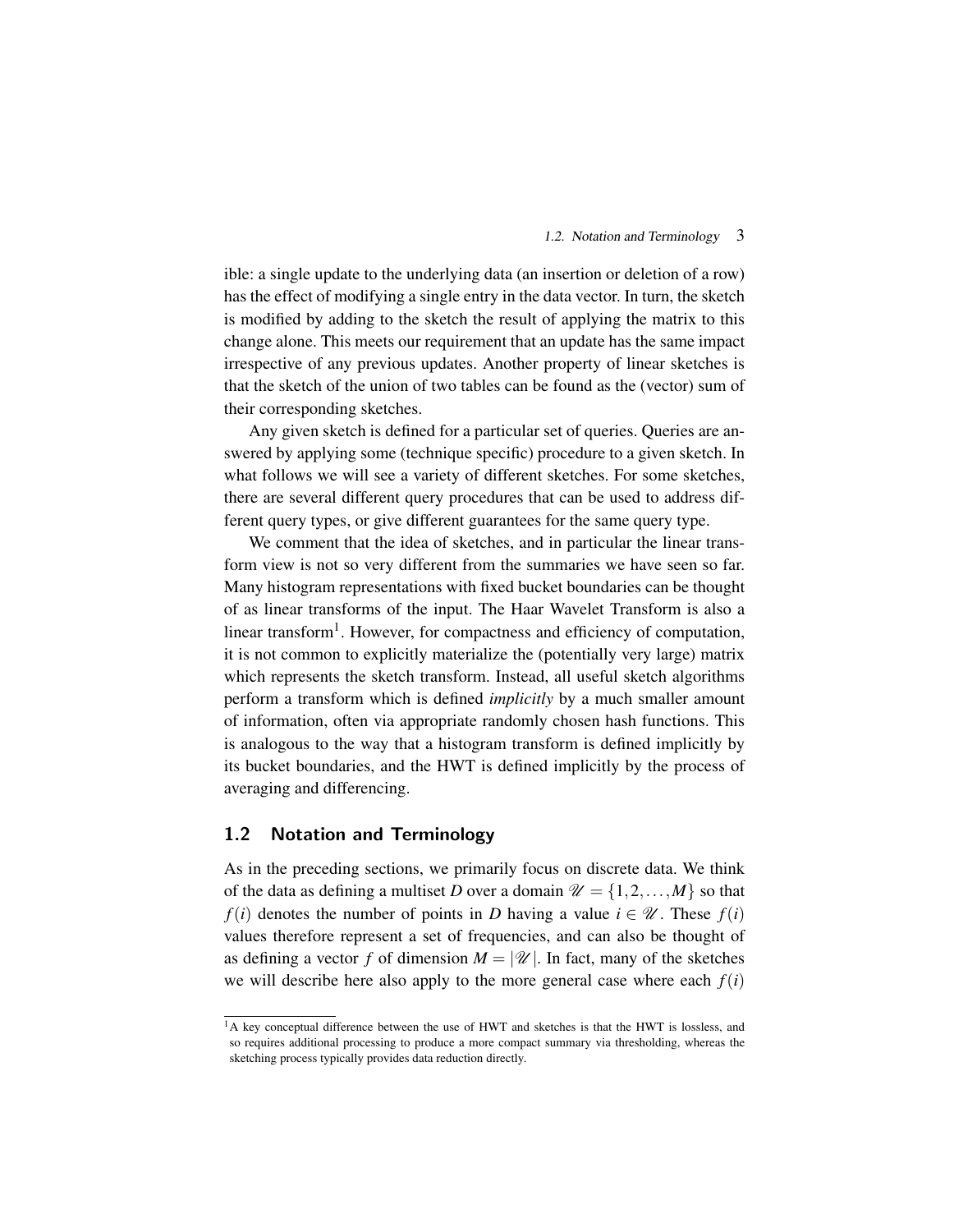can take on arbitrary real values, and even negative values. We say that *f* is "strict" when it can only take on non-negative values, and talk of the "general case" when this restriction is dropped.

The sketches we consider, which were primarily proposed in the context of streams of data, can be created from a stream of updates: think of the contents of *D* being presented to the algorithm in some order. Following Muthukrishnan [69], a stream updates is referred to as a "time-series" if the updates arrive in sorted order of *i*; "cash-register" if they arrive in some arbitrary order; and "turnstile" if items which have previously been observed can subsequently been removed. "Cash-register" is intended to conjure the image of a collection of unsorted items being rung up by a cashier in a supermarket, whereas "turnstile" hints at a venue where people may enter or leave. Streams of updates in the time-series or cash-register models necessarily generate data in the strict case, whereas the turnstile model can provide strict or general frequency vectors, depending on the exact situation being modeled.

These models are related to the datacube and relational models discussed already: the cash-register and turnstile models, and whether they generate strict or general distributions, can all be thought of as special cases of the relational model. Meanwhile, the time-series model is similar to the datacube model. Most of the emphasis in the design of streaming algorithms is on the cash-register and turnstile models. For more details on models of streaming computations, and on algorithms for streaming data generally, see some of the surveys on the topic [69, 3, 43].

Modeling a relation being updated with insert or delete operations, the number of rows with particular attribute values gives a strict turnstile model. But if the goal is to summarize the distribution of the sum of a particular attribute, grouped by a second attribute, then the general turnstile model may be generated. In both cases, sketch algorithms are designed to correctly reflect the impact of each update on the summary.

## 1.2.1 Simple Examples: Count, Sum, Average, Variance, Min and Max

Within this framework, perhaps the simplest example of a linear sketch computes the cardinality of a multiset *D*: this value *N* is simply tracked exactly, and incremented or decremented with each insertion into *D* or deletion from *D* respectively. The sum of all values within a numeric attribute can also be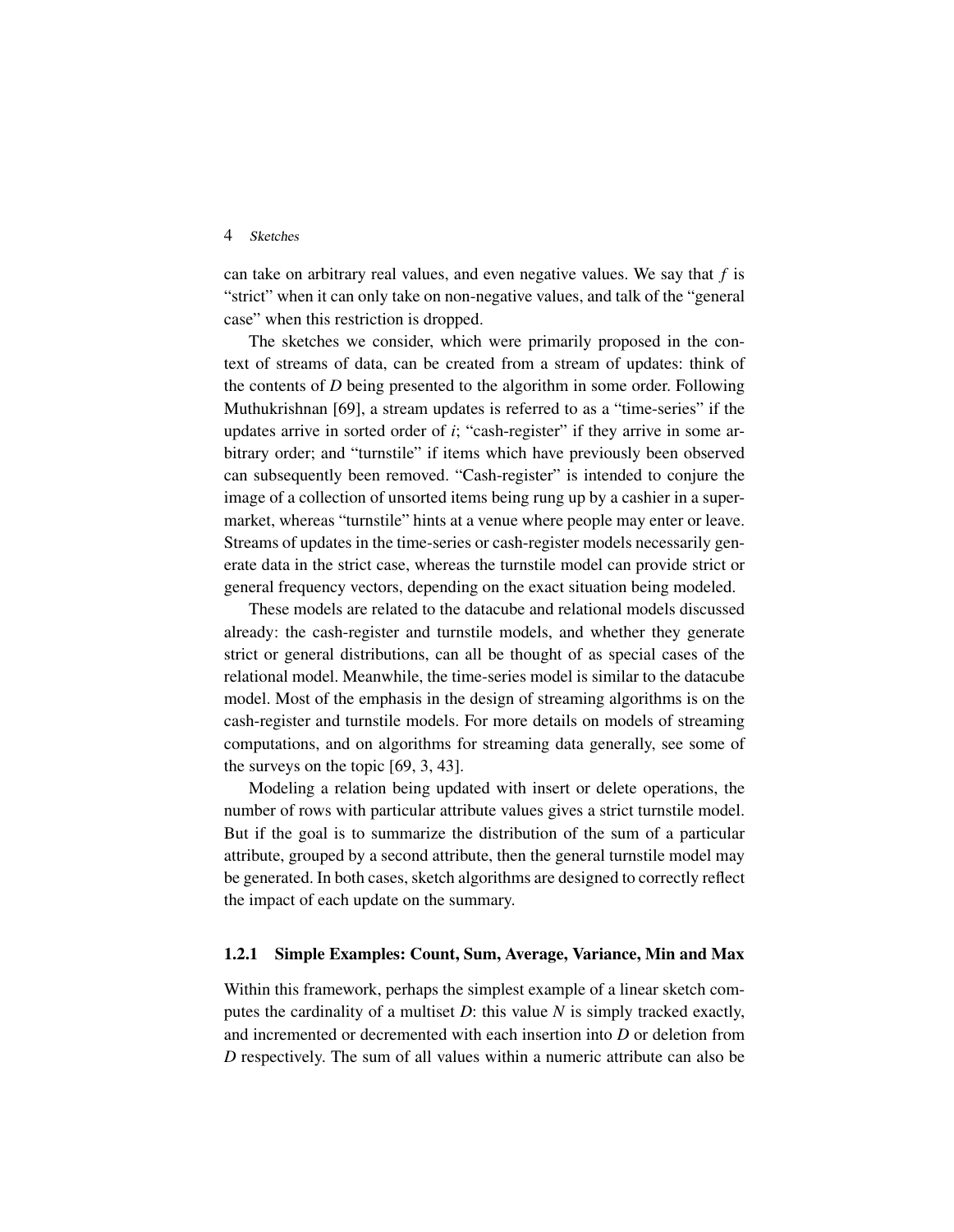sketched trivially by maintaining the exact sum and updating it accordingly. These fit our definition of being a (trivial) linear transformation of the input data. The average is found by dividing the sum by the count. Here, in addition to the maintenance of the sketch, it was also necessary to define an operation to extract the desired query answer from the sketch (the division operation). The sample variance of a frequency vector can also be computed in a sketching fashion, by tracking the appropriate sums and sums of squared values.

Considering the case of tracking the maximum value over a stream of values highlights the restriction that linear sketches must obey. There is a trivial sketch algorithm to find the maximum value of a sequence—just remember the largest one seen so far. This is a sketch, in the sense that every value is treated the same way, and the sketch maintenance process keeps the greatest of these. However, it is clearly *not* a linear sketch. Note that any linear sketch algorithm implicitly works in the turnstile model. But there can be no efficient streaming algorithm to find the maximum in a turnstile stream (where there are insertions and deletions to the dataset *D*): the best thing to do is to retain *f* in its entirety, and report the greatest *i* for which  $f(i) > 0$ .

#### 1.2.2 Fingerprinting as sketching

As a more involved example, we describe an method to *fingerprint* a data set *D* using the language of sketching. A fingerprint is a compact summary of a multiset so that if two multisets are equal, then their fingerprints are also equal; and if two fingerprints are equal then the corresponding multisets are also equal with high probability (where the probability is over the random choices made in defining the fingerprint function). Given a frequency vector *f* , one fingerprint scheme computes a fingerprint as

$$
h(f) = \sum_{i=1}^{M} f(i)\alpha^{i} \mod p
$$

where *p* is a prime number sufficiently bigger than *M*, and  $\alpha$  is a value chosen randomly at the start. We observe that  $h(f)$  is a linear sketch, since it is a linear function of *f*. It can easily be computed in the cash register model, since each update to  $f(i)$  requires adding an appropriate value to  $h(f)$  based on computing  $\alpha^i$  and multiplying this by the change in  $f(i)$  modulo p.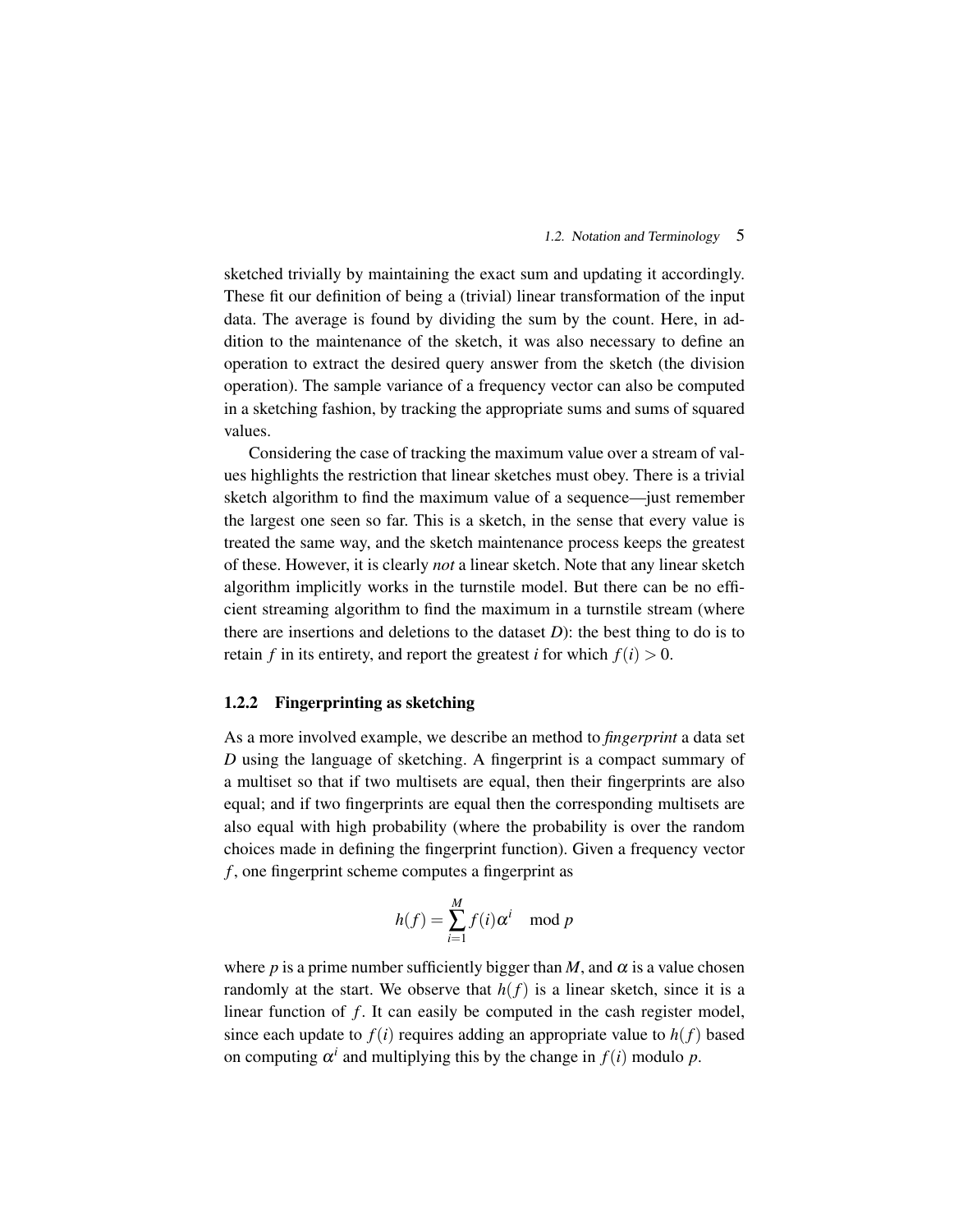The analysis of this procedure relies on the fact that a polynomial of degree *d* can have at most *d* roots (where it evaluates to zero). Testing whether two multisets  $D$  and  $D'$  are equal, based on the fingerprints of their corresponding frequency vectors,  $h(f)$  and  $h(f')$ , is equivalent to testing the identity  $h(f) - h(f') = 0$ . Based on the definition of *h*, if the two multisets are identical then the fingerprints will be identical. But if they are different and the test still passes, the fingerprint will give the wrong answer. Treating *h*() as a polynomial in  $\alpha$ ,  $h(f) - h(f')$  has degree no more than *M*: so there can only be *M* values of  $\alpha$  for which  $h(f) - h(f') = 0$ . Therefore, if *p* is chosen to be at least  $M/\delta$ , the probability (based on choosing a random  $\alpha$ ) of making a mistake is at most  $\delta$ , for a parameter  $\delta$ . This requires the arithmetic operations to be done using  $O(\log M + \log 1/\delta)$  bits of precision, which is feasible for most reasonable values of *M* and  $\delta$ .

Such fingerprints have been used in streaming for a variety of purposes. For example, Yi *et al.* [80] employ fingerprints within a system to verify outsourced computations over streams.

#### 1.2.3 Comparing Sketching with Sampling

These simple examples seem straightforward, but they serve to highlight the difference between the models of data access assumed by the sketching process. We have already seen that a small sample of the data can only estimate the average value in a data set, whereas this "sketch" can find it exactly. But this is due in part to a fundamental difference in assumptions about how the data is observed: the sample "sees" only those items which were selected to be in the sample whereas the sketch "sees" the entire input, but is restricted to retain only a small summary of it. Therefore, to build a sketch, we must either be able to perform a single linear scan of the input data (in no particular order), or to "snoop" on the entire stream of transactions which collectively build up the input. Note that many sketches were originally designed for computations in situations where the input is never collected together in one place (as in the financial data example), but exists only implicitly as defined by the stream of transactions.

Another way to understand the difference in power between the models of sampling and streaming is to observe that it is possible to design algorithms to draw a sample from a stream (see Section ??), but that there are queries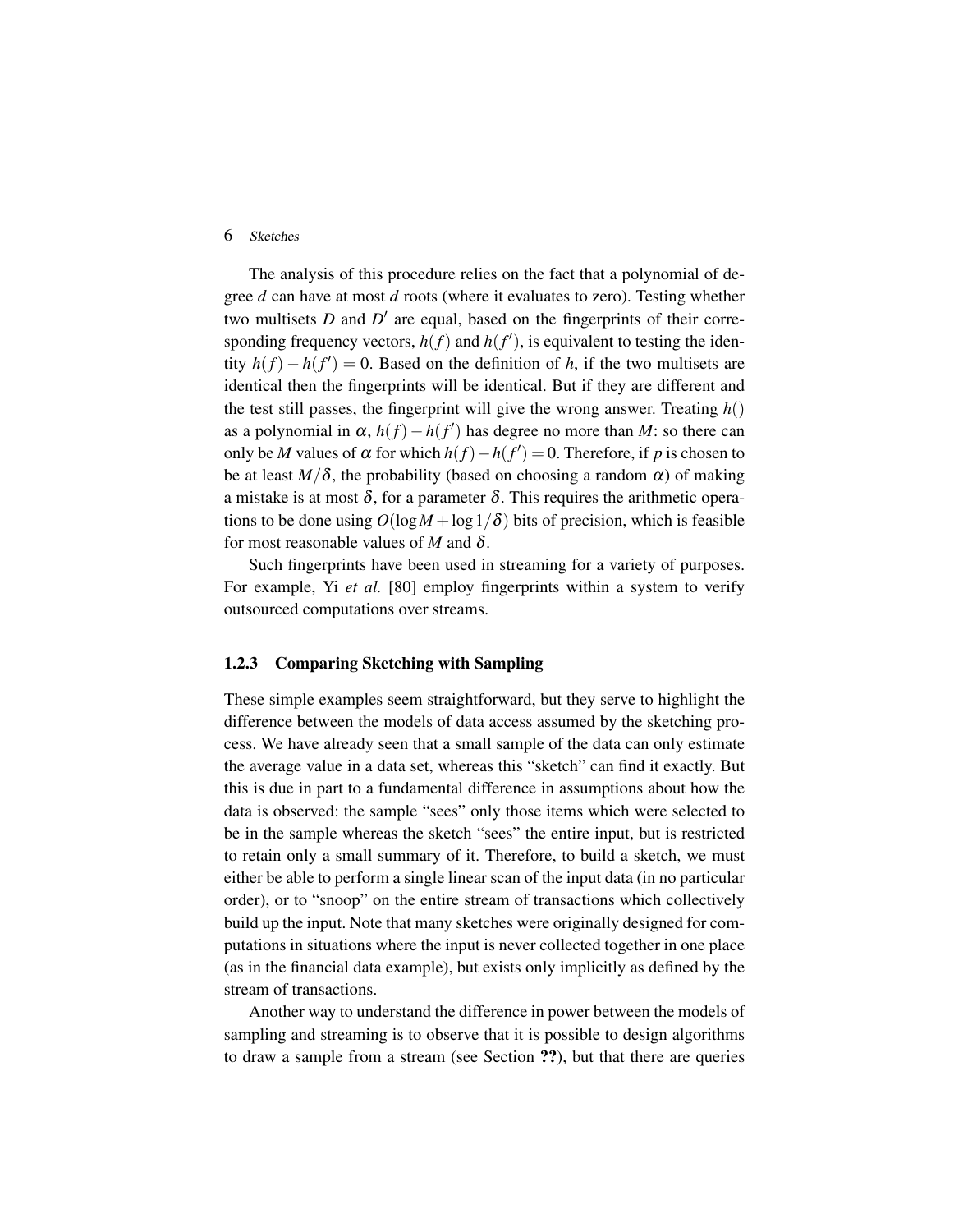that can be approximated well by sketches that are provably impossible to compute from a sample. In particular, we will see a number of sketches to approximate the number of distinct items in a relation (Section 1.4), whereas no sampling scheme can give such a guarantee (Section ??). Similarly, we saw that fingerprinting can accurately determine whether two relations are identical, whereas unless every entry of two relations is sampled, it is possible that the two differ in the unsampled locations. Since the streaming model can simulate sampling, but sampling cannot simulate streaming, the streaming model is strictly more powerful in the context of taking a single pass through the data.

## 1.2.4 Properties of Sketches

Having seen these simple examples, we now formalize the main properties of a sketching algorithm.

- Queries Supported. Each sketch is defined to support a certain set of queries. Unlike samples, we cannot simply execute the query on the sketch. Instead, we need to perform a (possibly query specific) procedure on the sketch to obtain the (approximate) answer to a particular query.
- Sketch Size. In the above examples, the sketch is constant size. However, in the examples below, the sketch has one or more parameters which determine the size of the sketch. A common case is where parameters  $\varepsilon$  and  $\delta$  are chosen by the user to determine the accuracy (approximation error) and probability of exceeding the accuracy bounds, respectively.
- Update Speed. When the sketch transform is very dense (i.e. the implicit matrix which multiplies the input has very few zero entries), each update affects all entries in the sketch, and so takes time linear in the sketch size. But typically the sketch transform can be made very sparse, and consequently the time per update may be much less than updating every entry in the sketch.
- Query Time. As noted, each sketch algorithm has its own procedure for using the sketch to approximately answer queries. The time to do this also varies from sketch to sketch: in some cases it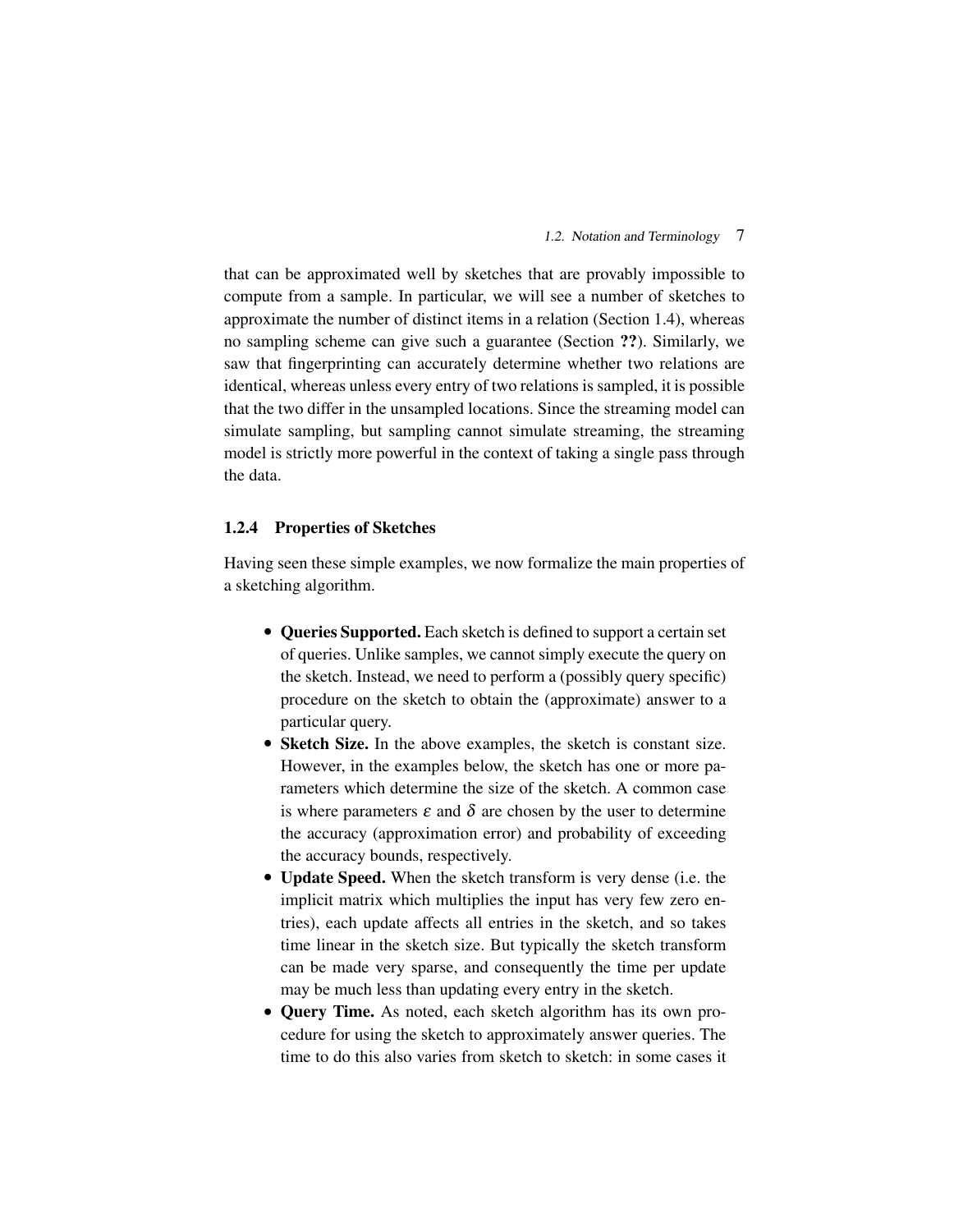

Fig. 1.2 Bloom Filter with  $k = 3$ ,  $m = 12$ 

is linear (or even superlinear) in the size of the sketch, whereas in other cases it can be much less.

• Sketch Initialization. By requiring the sketch to be a linear transformation of the input, sketch initialization is typically trivial: the sketch is initialized to the all-zeros vector, since the empty input is (implicitly) also a zero vector. However, if the sketch transform is defined in terms of hash functions, it may be necessary to initialize these hash functions by drawing them from an appropriate family.

### 1.2.5 Sketching Sets with Bloom Filters

As a more complex example, we briefly discuss the popular Bloom Filter as an example of a sketch. A Bloom filter, named for its inventor [8], is a compact way to represent a subset *S* of a domain  $\mathcal{U}$ . It consists of a binary string *B* of length  $m < M$  initialized to all zeros, and *k* hash functions  $h_1 \nldots h_k$ , which each independently map elements of  $\mathcal U$  to  $\{1,2,\ldots,m\}$ . For each element *i* in the set *S*, the sketch sets  $B[h_i(i)] = 1$  for all  $1 \leq j \leq k$ . This is shown in Figure 1.2: an item *i* is mapped by  $k = 3$  hash functions to a filter of size  $m = 12$ , and these entries are set to 1. Hence each update takes  $O(k)$  time to process.

After processing the input, it is possible to test whether any given *i* is present in the set: if there is some *j* for which  $B[h_i(i)] = 0$ , then the item is not present, otherwise it is concluded that *i* is in *S*. From this description, it can be seen that the data structure guarantees no false negatives, but may report false positives.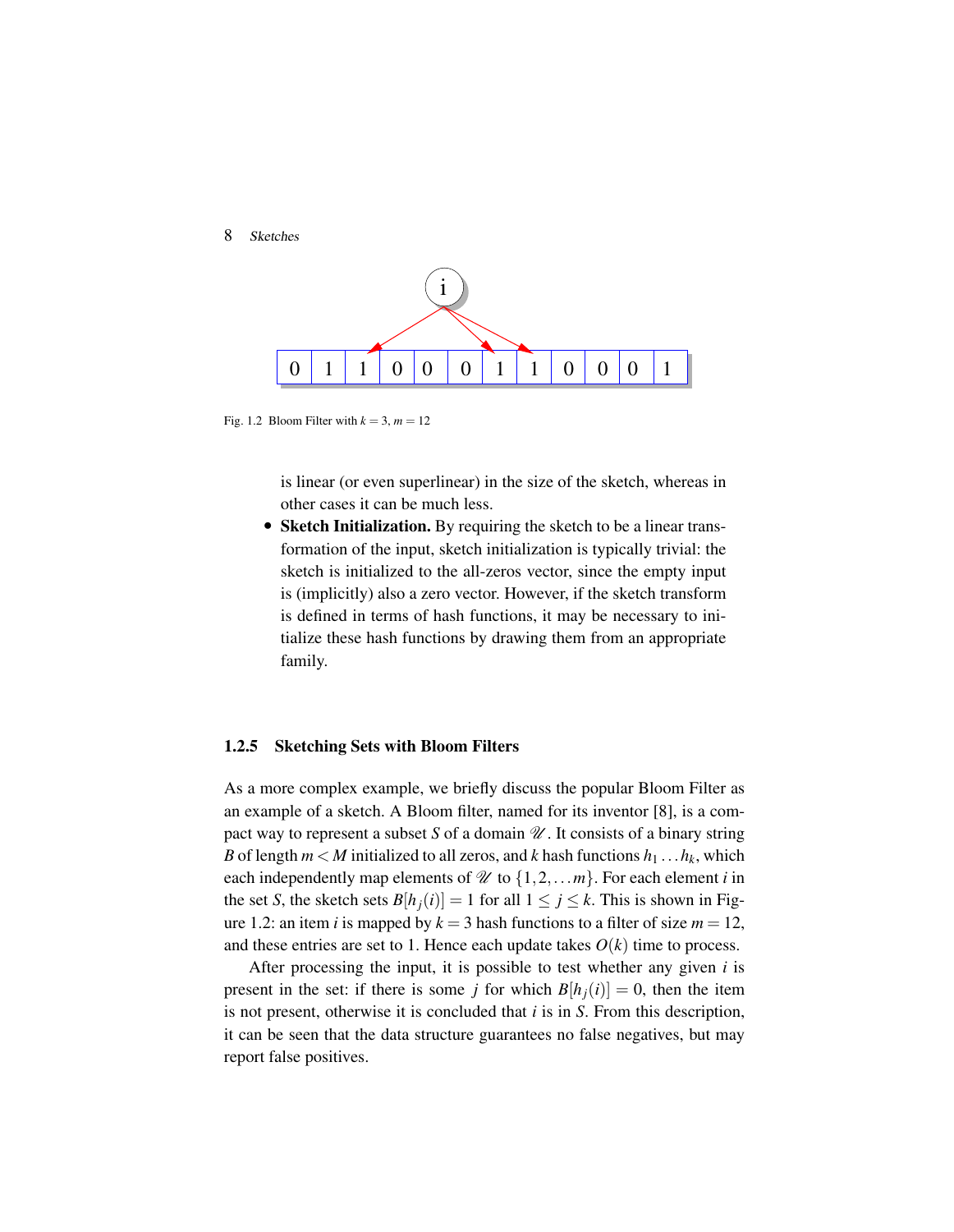Analysis of the Bloom Filter. The false positive rate can be analyzed as a function of  $|S| = n$ , *m* and *k*: given bounds on *n* and *m*, optimal values of *k* can be set. We follow the outline of Broder and Mitzenmacher [10] to derive the relationship between these values. For the analysis, the hash functions are assumed to be fully random. That is, the location that an item is mapped to by any hash function is viewed as being uniformly random over the range of possibilities, and fully independent of the other hash functions. Consequently, the probability that any entry of *B* is zero after *n* distinct items have been seen is given by

$$
p' = \left(1 - \frac{1}{m}\right)^{kn}
$$

since each of the *kn* applications of a hash function has a  $(1 - \frac{1}{m})$  probability of leaving the entry zero.

A false positive occurs when some item not in *S* hashes to locations in *B* which are all set to 1 by other items. This happens with probability  $(1 - \rho)^k$ , where  $\rho$  denotes the fraction of bits in *B* that are set to 0. In expectation,  $\rho$  is equal to  $p'$ , and it can be shown that  $\rho$  is very close to  $p'$  with high probability. Given fixed values of *m* and *n*, it is possible to optimize *k*, the number of hash functions. Small values of *k* keep the number of 1s lower, but make it easier to have a collision; larger values of *k* increase the density of 1s. The false positive rate is approximated well by

$$
f = (1 - e^{-kn/m})^k = \exp(k \ln(1 - e^{kn/m}))
$$

for all practical purposes. The smallest value of *f* as a function of *k* is given by minimizing the exponent. This in turn can be written as  $-\frac{m}{n}$  $\frac{m}{n}\ln(p)\ln(1-p),$ for  $p = e^{-kn/m}$ , and so by symmetry, the smallest value occurs for  $p = \frac{1}{2}$  $rac{1}{2}$ . Rearranging gives  $k = (m/n) \ln 2$ .

This has the effect of setting the occupancy of the filter to be 0.5, that is, half the bits are expected to be 0, and half 1. This causes the false positive rate to be  $f = (1/2)^k = (0.6185)^{m/n}$ . To make this probability at most a small constant, it is necessary to make  $m > n$ . Indeed, setting  $m = cn$  gives the false positive probability at  $0.6185^c$ : choosing  $c = 9.6$ , for example, makes this probability less than 1%.

Bloom Filter viewed as a sketch. In this form, we consider the Bloom filter to be a sketch, but it does not meet our stricter conditions for being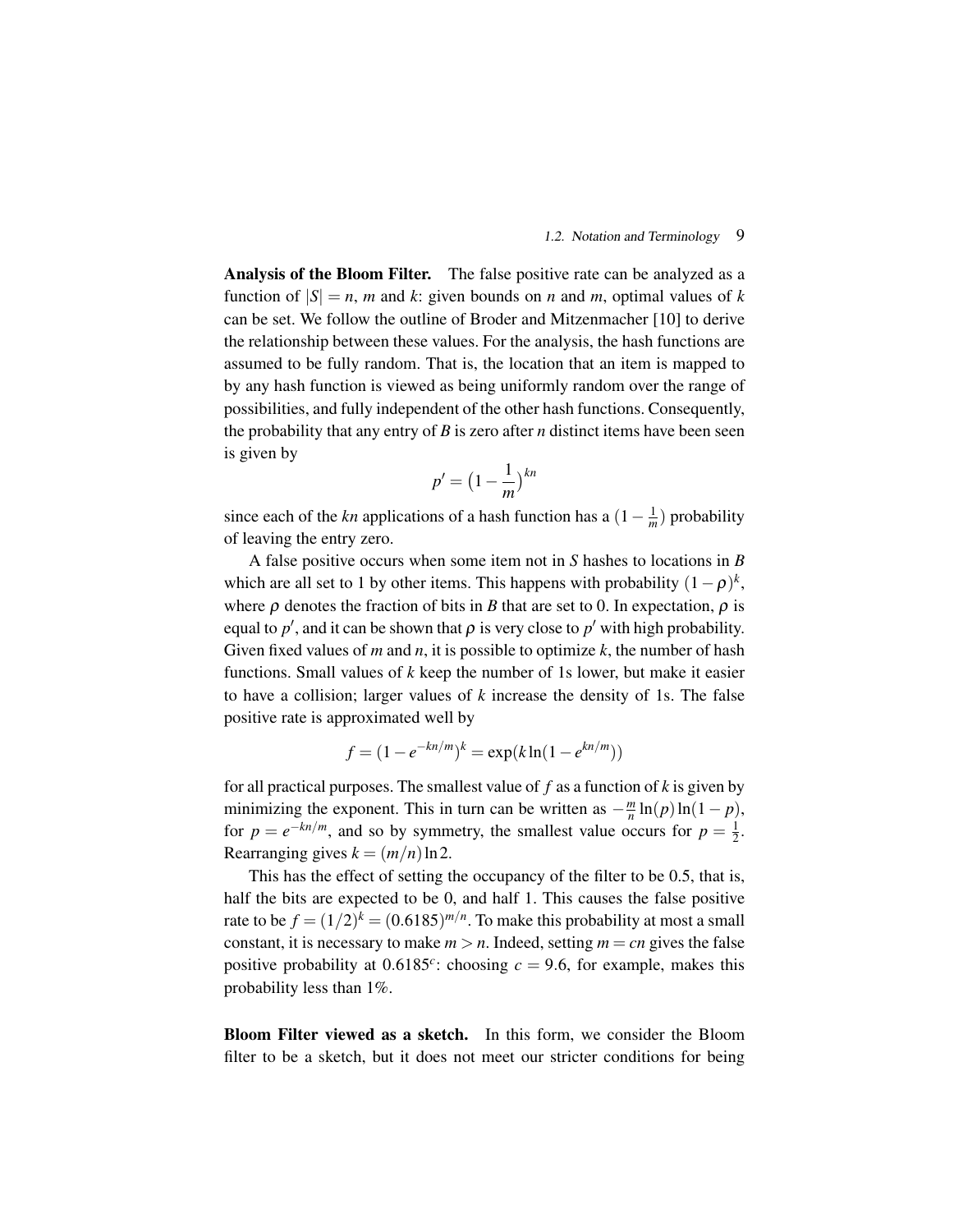considered as a linear sketch. In particular, the data structure is not a linear transform of the input: setting a bit to 1 is not a linear operation. We can modify the data structure to make it linear, at the expense of increasing the space required. Instead of a bitmap, the Bloom filter is now represented by an array of counters. When adding an item, we increase the corresponding counters by 1, i.e.  $B[h_i(i)] \leftarrow B[h_i(i)] + 1$ . Now the transform is linear, and so it can process arbitrary streams of update transactions (including removals of items). The number of entries needed in the array remains the same, but now the entries are counters rather than bits.

One limitation when trying to use the Bloom Filter to describe truly large data sets is that the space needed is proportional to *n*, the number of items in the set *S* being represented. Within many approximate query processing scenarios, this much space may not be practical, so instead we look for more compact sketches. These smaller sketches will naturally be less powerful than the Bloom filter: when using a datastructure that is sublinear in size (i.e.  $o(n)$ ) we should not expect to be accurately answer all set-membership queries, even allowing for false positives and false negatives.

## 1.3 Frequency Based Sketches

In this Section, we present a selection of sketches which solve a variety of problems related to estimating functions of the frequencies,  $f(i)$ . Our presentation deliberately does not follow the chronological development of these sketches. Instead, we provide the historical context later in the section. We first define each sketch and the basic properties. In later sections, we study them in greater detail for approximate query answering.

## 1.3.1 Count-Min Sketch

The *Count-Min* sketch is so-called because of the two main operations used: counting of groups of items, and taking the minimum of various counts to produce an estimate [25]. It is most easily understood as keeping a compact array *C* of  $d \times w$  counters, arranged as  $d$  rows of length  $w$ . For each row a *hash function h<sub>i</sub>* maps the input domain  $\mathcal{U} = \{1, 2, ..., M\}$  uniformly onto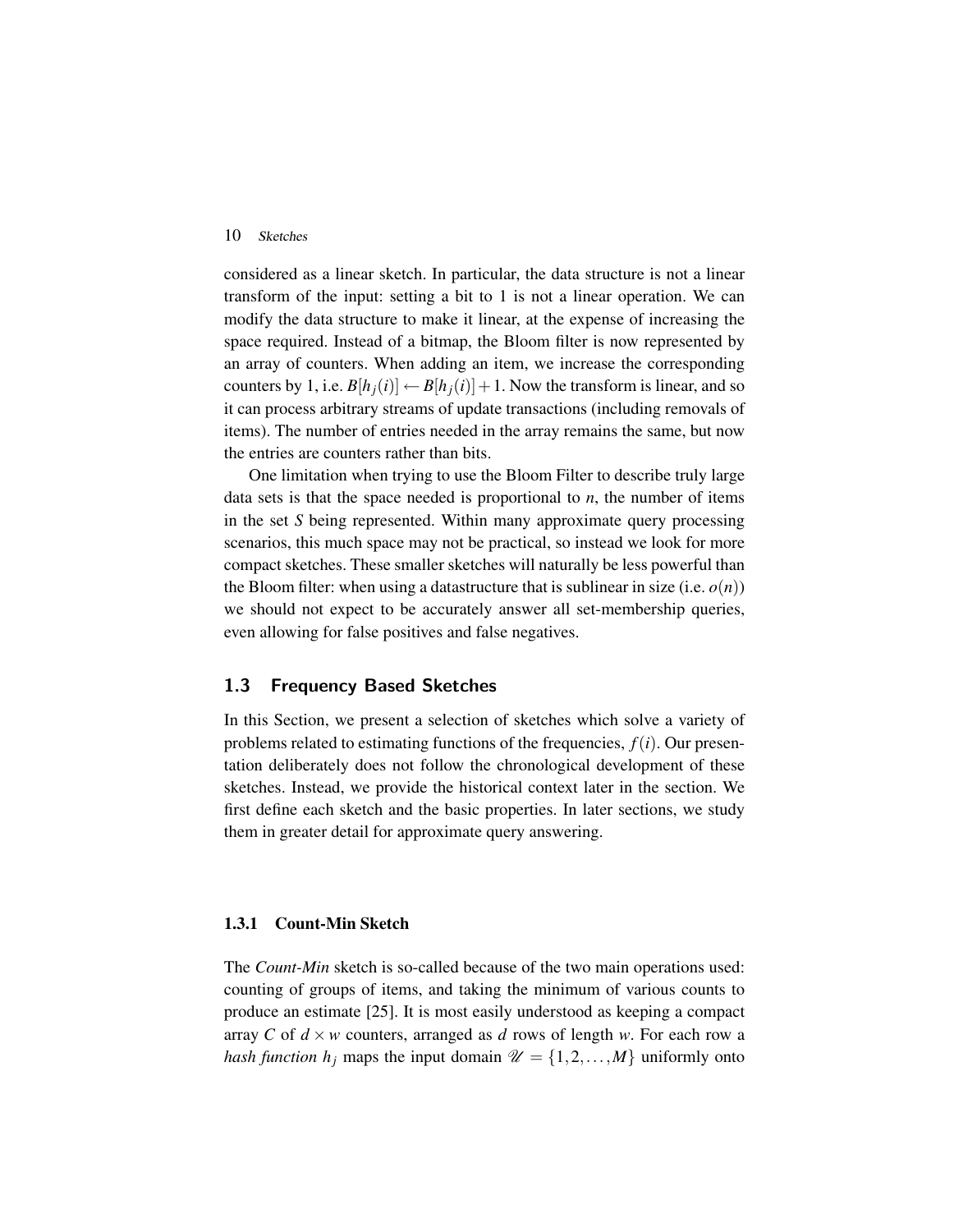#### 1.3. Frequency Based Sketches 11



Fig. 1.3 Count-Min sketch data structure with  $w = 9$  and  $d = 4$ 

the range  $\{1,2,\ldots,w\}$ . The sketch *C* is then formed as

$$
C[j,k] = \sum_{1 \le i \le M: h_j(i) = k} f(i)
$$

That is, the *k*th entry in the *j*th row is the sum of frequencies of all items *i* which are mapped by the *j*th hash function to value *k*. This leads to an efficient update algorithm: for each update to item *i*, for each  $1 \leq j \leq d$ ,  $h_i(i)$ is computed, and the update is added to entry  $C[i, h_i(i)]$  in the sketch array. Processing each update therefore takes time  $O(d)$ , since each hash function evaluation takes constant time. Figure 1.3 shows this process: an item *i* is mapped to one entry in each row  $j$  by the hash function  $h_j$ , and the update of *c* is added to each entry.

The sketch can be used to estimate a variety of functions of the frequency vector. The primary function is to recover an estimate of  $f(i)$ , for any *i*. Observe that for it to be worth keeping a sketch in place of simply storing *f* exactly, it must be that *wd* is much smaller than *M*, and so the sketch will necessarily only approximate any  $f(i)$ . The estimation can be understood as follows: in the first row, it is the case that  $C[1,h_1(i)]$  includes the current value of  $f(i)$ . However, since  $w \ll M$ , there will be many collisions under the hash function  $h_1$ , so that  $C[1, h_1(i)]$  also contains the sum of all  $f(i')$  for *i*' that collides with *i* under  $h_1$ . Still, if the sum of such  $f(i')$ s is not too large, then this will not be so far from  $f(i)$ .

In the strict case, all these  $f(i')$ s are non-negative, and so  $C[1, h_1(i)]$  will be an overestimate for  $f(i)$ . The same is true for all the other rows: for each *j*,  $C[j, h_j(i)]$  gives an overestimate of  $f(i)$ , based on a different set of colliding items. Now, if the hash functions are chosen at random, the items will be dis-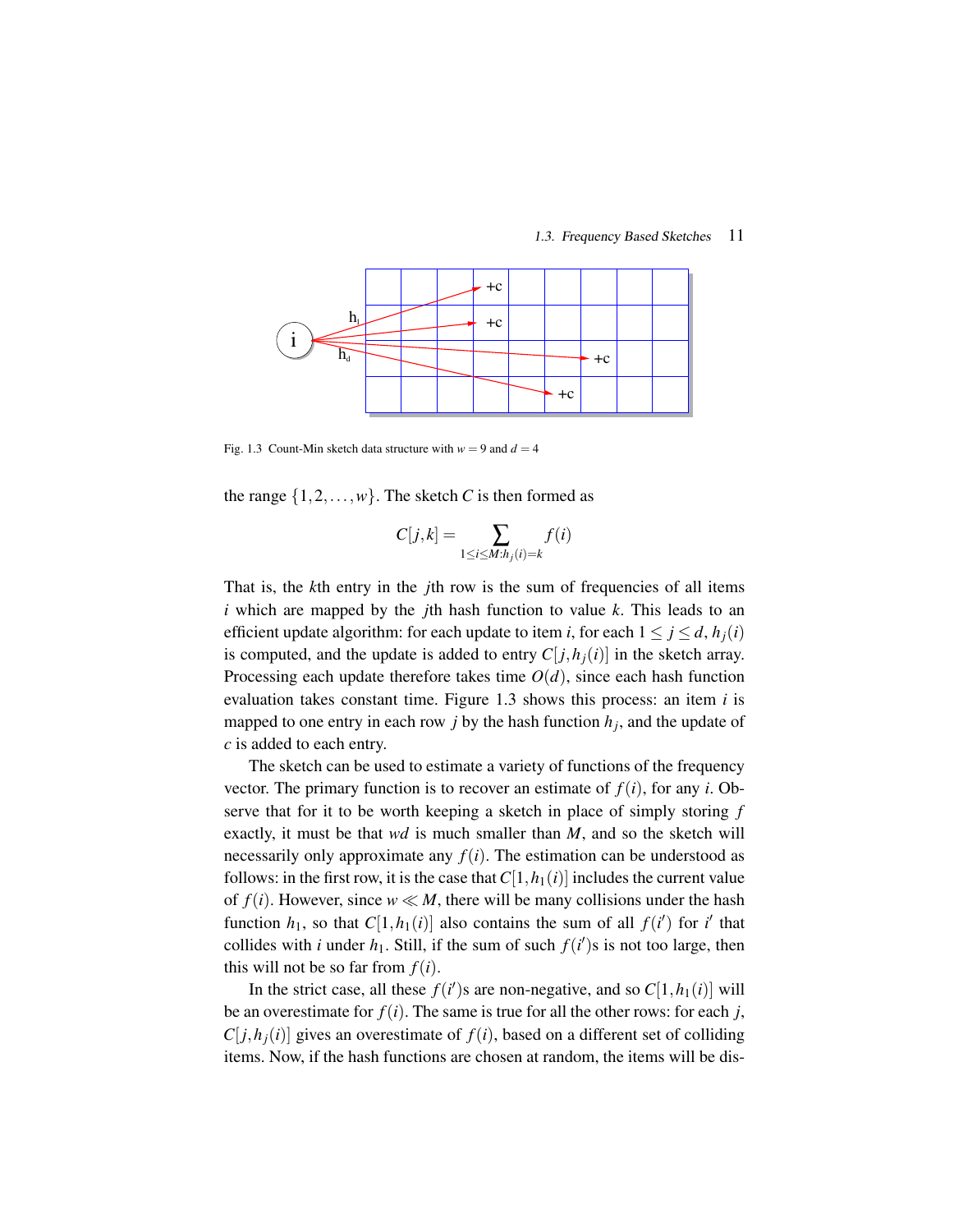tributed uniformly over the row. So the expected amount of "noise" colliding with *i* in any given row is just  $\sum_{1 \le i' \le M, i' \ne i} f(i')/w$ , a  $1/w$  fraction of the total count. Moreover, by the Markov inequality [67, 66], there is at least a 50% chance that the noise is less than twice this much. Here, the probabilities arise due to the random choice of the hash functions. If each row's estimate of  $f(i)$ is an overestimate, then the smallest of these will be the closest to  $f(i)$ . By the independence of the hash functions, it is now very unlikely that this estimate has error more than  $2\sum_{1 \le i' \le M} f(i')/w$ : this only happens if *every* row estimate is "bad", which happens with probability at most 2−*<sup>d</sup>* .

Rewriting this, if we pick  $w = 2/\varepsilon$  and  $d = \log 1/\delta$ , then our estimate of *f*(*i*) has error at most  $\epsilon N$  with probability at least  $1 - \delta$ . Here, we write  $N =$  $\sum_{1 \le i' \le M} f(i')$  as the sum of all frequencies—equivalently, the number of rows in the defining relation if we are tracking the cardinality of attribute values. The estimate is simply  $\hat{f}(i) = \min_{j=1}^{d} C[j, h_j(i)]$ . Producing the estimate is quite similar to the update procedure: the sketch is probed in one entry in each row (as in Figure 1.3). So the query time is the same as the update time, *O*(*d*).

#### 1.3.1.1 Perspectives on the Count-Min sketch

At its core, the Count-Min sketch is quite simple: just arrange the input items into groups, and compute the net frequency of the group. As such, we can think of it as a histogram with a twist: first, randomly permute the domain, then create an equi-width histogram with *w* buckets on this new domain. This is repeated for *d* random permutations. Query answering to estimate a single  $f(i)$  is to find all the histogram buckets the item *i* is present in, and take the smallest of these. Viewed from another angle, the sketch can also be viewed as a small space, counting version of a Bloom filter [10, 16].

In this presentation, we omit detailed discussion of some of the technical issues surrounding the summary. For example, for the analysis, the hash functions are required to be drawn from a family of pairwise independent functions. However this turns out to be quite a weak condition: such functions are very simple to construct, and can be evaluated very quickly indeed [12, 75]. The estimator described is technically *biased*, in the statistical sense: it never underestimates but may overestimate, and so is not correct in expectation. However, it is straightforward to modify the estimator to be unbiased, by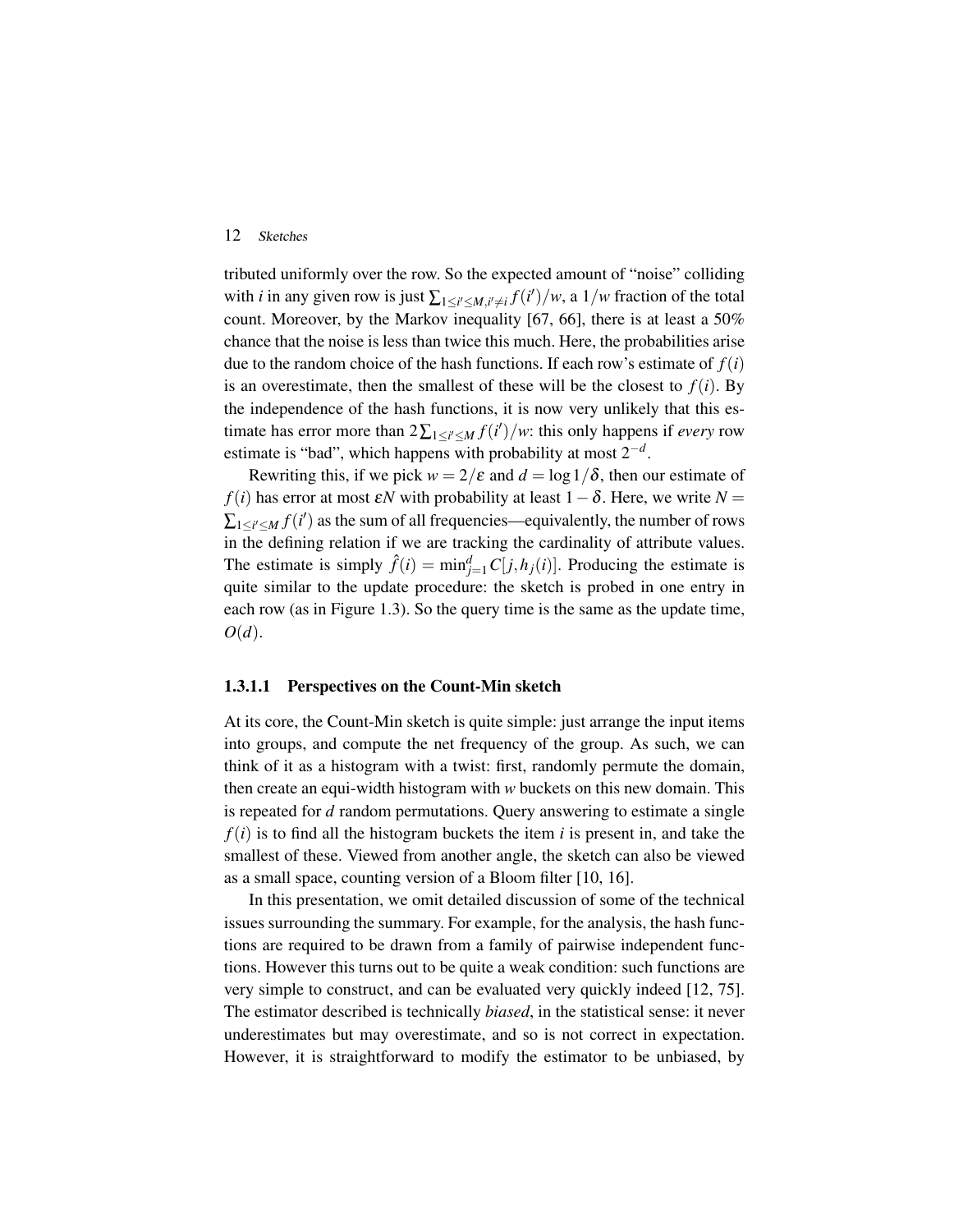subtracting an appropriate quantity from the estimate. Heuristically, we can estimate the count of some "dummy" items such as  $f(M + 1)$  whose "true" count" should be zero to estimate the error in the estimation [58]. We discuss the variant estimators in more detail in 1.3.5.3.

Lastly, the same sketch can also be used when the stream is general, and so can contain some items with negative frequencies. In this case, the sketch can be built in the same way, but now it is not correct to take the smallest row estimate as the overall estimate: this could be far from the true value if, for example, all the  $f(i)$  values are negative. Instead, one can take the *median* of the row estimates, and apply the following general "Chernoff bounds argument".

Chernoff Bounds Argument. Suppose there are multiple independent copies of an estimator, each of which is a "good" estimate of a desired quantity with at least a constant probability (although it's not possible to tell whether or not an estimate is good just by looking at it). The goal is to combine these to make an estimate which is "good" with high probability. A standard technique is to take the *median* of enough estimates to reduce the error. Although it is not possible to determine which estimates are good or bad, sorting the estimates by value will place all the "good" estimates together in the middle, with "bad" estimates above and below (too low or too high). Then the only way that the median estimate can be bad is if more than half of the estimates are bad, which is unlikely. In fact, the probability of returning a bad estimate is now exponentially small in the number of estimates.

The proof makes use of a Chernoff bound. Assume that each estimate is good with probability at least 7/8. The outcome of each estimate is an independent random event, so in expectation only 1/8 of the estimates are bad. So the final result is only bad if the number of bad events exceeds it expectation by a factor of 4. Set the number of estimates to be  $4\ln 1/\delta$  for some desired small probability  $\delta$ . The Chernoff bound (slightly simplified) in this situation states that if  $X$  is the sum of independent Poisson trials, then for  $0 < \rho \leq 4$ ,

$$
Pr[X > (1+\rho)E[X]] < exp(-E[X]\rho^2/4).
$$

See [67] for a derivation of this bound. Since each estimate is indeed an independent Poisson trial, then this setting is modeled with  $\rho = 3$  and  $E[X] =$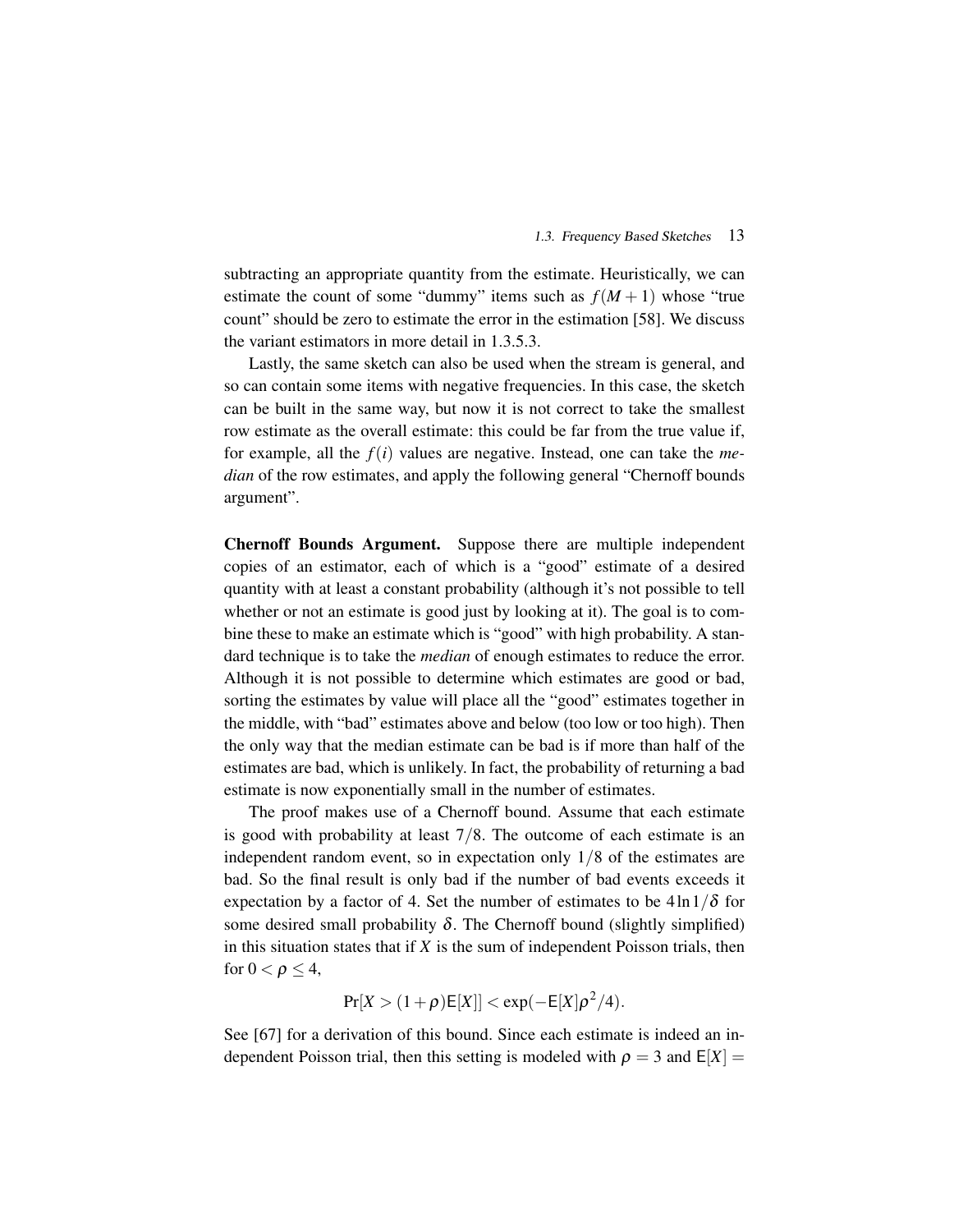

Fig. 1.4 Count Sketch data structure with  $w = 9$  and  $d = 4$ 

1  $\frac{1}{2} \ln 1/\delta$ . Hence,

$$
Pr[X > 2\log 1/\delta] < exp(-9/8\ln 1/\delta) < \delta
$$

This implies that the taken the median of  $O(\log 1/\delta)$  estimates reduces the probability of finding a bad final estimate to  $\delta$ .

## 1.3.2 Count Sketch

The Count-Sketch [14] is similar to the Count-Min sketch, in that it can provide an estimate for the value of any individual frequency. The main difference is the nature of the accuracy guarantee provided for the estimate. Indeed, we can present the Count Sketch by using exactly the same sketch building procedure as the Count-Min sketch, so that the *only* difference is in the estimation procedure.

Now, given the Count-Min sketch data structure built on the stream, the row estimate of  $f(i)$  for row *j* is computed based on two buckets:  $h_i(i)$ , the bucket which contains  $f(i)$ , and also

$$
h'_j(i) = \begin{cases} h_j(i) - 1 & \text{if } h_j(i) \mod 2 = 0 \\ h_j(i) + 1 & \text{if } h_j(i) \mod 2 = 1 \end{cases}
$$

which is an adjacent bucket <sup>2</sup>. So if  $h_j(i) = 3$  then  $h'_j(i) = 4$ , while if  $h_j(i) = 6$  then  $h'_j(i) = 5$ . The row estimate is then  $C[j, h_j(i)] - C[j, h'_j(i)]$ . Here, we assume that *w*, the length of each row in the sketch, is even.

The intuition for this estimate comes from considering all the "noise" items which collide with *i*: the distribution of such items in the  $h_i(i)$ th entry

<sup>&</sup>lt;sup>2</sup>Equivalently, this can also be written as  $[h'_j(i) = h_j(i) + (h_j(i) \mod 2) - (h_j(i) + 1 \mod 2)$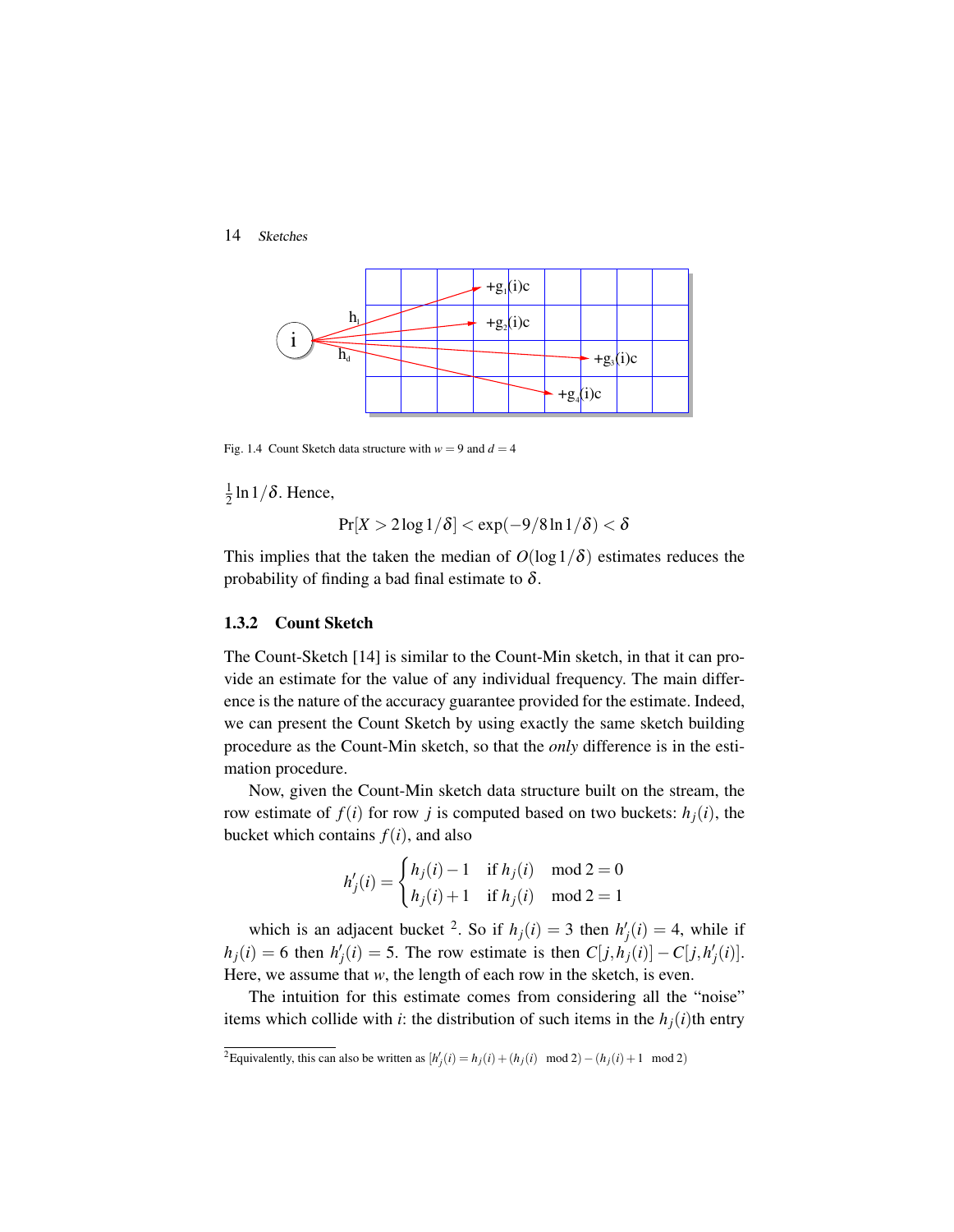of row *j* should look about the same as the distribution in the  $h'_{j}(i)$ th entry, and so in expectation, these will cancel out, leaving only  $f(i)$ . More strongly, one can formally prove that this estimator is unbiased. Of course, the estimator still has variance, and so does not guarantee the correct answer. But this variance can be analyzed, and written in terms of the sum of squares of the items,  $F_2 = \sum_{i=1}^{M} f(i)^2$ . It can be shown that the variance of the estimator is bounded by  $O(F_2/w)$ . As a result, there is constant probability that each row estimate is within  $\sqrt{F_2/w}$  of  $f(i)$ . Now by taking the median of the *d* row estimates, the probability of the final estimate being outside these bounds shrinks to 2−*O*(*d*) . Rewriting, if the parameters are picked as *d* = *O*(log 1/δ) and  $w = O(1/\varepsilon^2)$ , the sketch guarantees to find an estimate of  $f(i)$  so that the error is at most  $\varepsilon \sqrt{F_2}$  with probability at least  $1-\delta$ .

In fact, this sketch can be compacted further. Observe that whenever a row estimate is produced, it is found as either  $C[j, 2k-1]-C[j, 2k]$  or  $C[j, 2k]-$ *C*[ $j$ ,2 $k$  − 1] for some (integer)  $k$ . So rather than maintaining  $C[i, 2k - 1]$  and  $C[j, 2k]$  separately, it suffices to keep this difference in a single counter. This can be seen by maintaining separate hash functions  $g_j$  which maps all items in  $\mathcal{U} = \{1, 2, ..., M\}$  uniformly onto  $\{-1, +1\}$ . Now the sketch is defined via

$$
C[j,k] = \sum_{1 \leq i \leq M: h_j(i) = k} g_j(i) f(i).
$$

This meets the requirements for a linear sketch, since it is a linear function of the *f* vector. It can also be computed in time  $O(d)$ : for each update to item *i*, for each  $1 \leq j \leq d$ ,  $h_i(i)$  is computed, and the update multiplied by  $g_i(i)$  is added to entry  $C[j, h_i(i)]$  in the sketch array. The row estimate for  $f(i)$  is now  $g_i(i) * C[j, h_i(i)]$ . It can be seen that this version of the sketch is essentially equivalent to the version described above, and indeed all the properties of the sketch are the same, except that *w* can be half as small as before to obtain the same accuracy bounds. This is the version that was originally proposed in the 2002 paper [14]. An example is shown in Figure 1.4: an update is mapped into one entry in each row by the relevant hash function, and multiplied by a second hash function *g*. The figure serves to emphasize the similarities between the Count Sketch and Count-Min sketch: the main difference arises in the use of the  $g_j$  functions.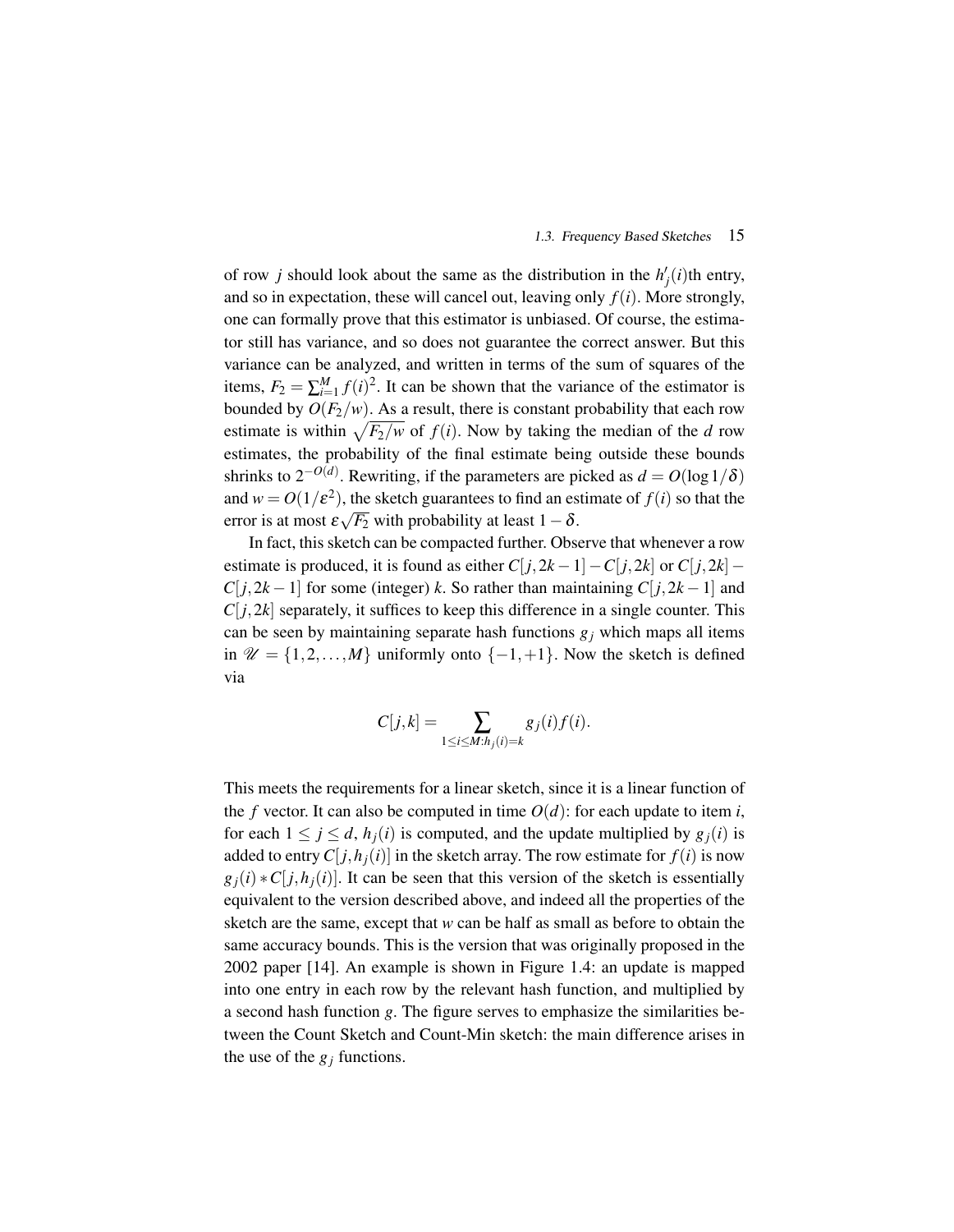#### 1.3.2.1 Refining Count-Sketch and Count-Min Sketch guarantees

We have seen that the Count-Sketch and Count-Min sketch both allow *f*(*i*) to be approximated via somewhat similar data structures. They differ in provid-<br> $\sqrt{\frac{1}{n}}$ ing distinct space/accuracy trade-offs: the Count sketch gives  $\varepsilon\sqrt{F_2}$  error with  $O(1/\varepsilon^2)$  space, whereas the Count-Min sketch gives  $\varepsilon N$  error with  $O(1/\varepsilon)$ space. In general, these bounds cannot be compared: there exist some frequency vectors where (given the same overall space budget) one guarantee is preferable, and others where the other dominates. Indeed, various experimental studies have shown that over real data it is not always clear which is preferable [22].

However, a common observation from empirical studies is that these sketches give better performance than their worst case guarantees would suggest. This can be explained in part by a more rigorous analysis. Most frequency distributions seen in practice are *skewed*: there are a few items with high frequencies, while most have low frequencies. This phenomenon is known by many names, such as Pareto, Zipfian, and long tailed distributions. For both Count Sketch and Count-Min sketch, a skewed distribution *helps* estimation: when estimating a frequency  $f(i)$ , it is somewhat unlikely that any of the few high frequency items will collide with *i* under  $h_j$  —certainly it is very unlikely that any will collide with *i* in a majority of rows. So it is possible to separate out some number *k* of the most frequent items, and separately analyze the probability that *i* collides with them. The probability that these items affect the estimation of  $f(i)$  can then be bounded by  $\delta$ . This leaves only a "tail" of lower frequency items, which still collide with *i* with uniform probability, but the net effect of this is lower since there is less "mass" in the tail. Formally, let  $f_i$  denote the *i*th largest frequency in  $f$ , and let

$$
F_1^{\text{res}(k)} = \sum_{i=k+1}^{M} f_i \quad \text{and} \quad F_2^{\text{res}(k)} = \sum_{i=k+1}^{M} f_i^2
$$

denote the sum and the sum of squares of all but the *k* largest frequencies. As a result, we can bound the error in the sketch estimates in terms of  $F_1^{\text{res}(k)}$  $\int_1^{\text{res}(\kappa)} / w$ and  $\sqrt{F_2^{\text{res}(k)}}$  $\frac{2^{Res(K)}}{2}$  w for the Count-Min and Count sketch respectively, where  $k =$  $O(w)$  [14, 26].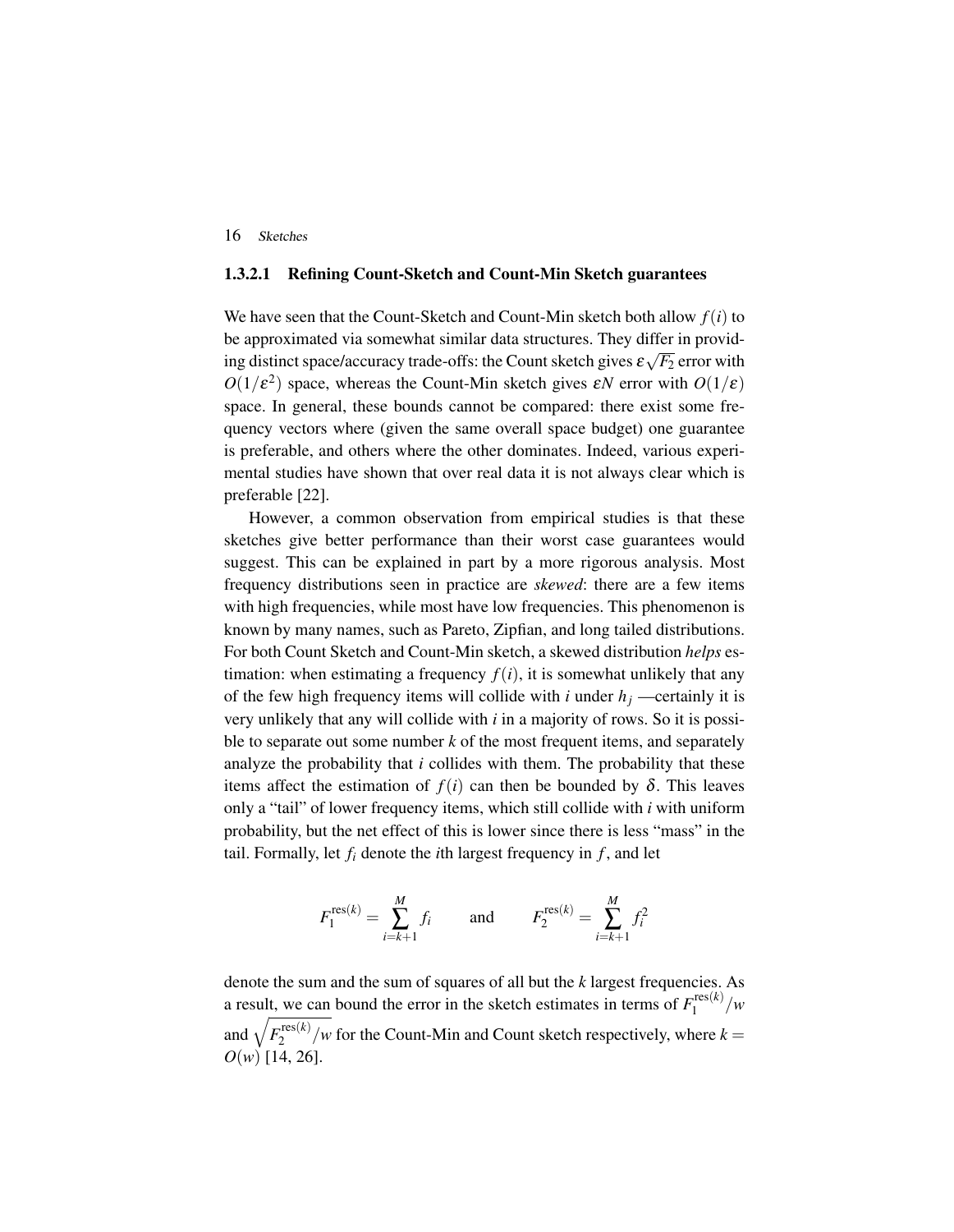## 1.3.3 The AMS Sketch

The AMS sketch was first presented in the work of Alon, Matias and Szegedy [2]. It was proposed to solve a different problem, to estimate the value of  $F_2$  of the frequency vector, the sum of the squares of the frequencies. Although this is straightforward if each frequency is presented in turn, it becomes more complex when the frequencies are presented implicitly, such as when the frequency of an item is the number of times it occurs within a long, unordered, stream of items. Estimating  $F_2$  may seem like a somewhat obscure goal in the context of approximate query processing. However, it has a surprising number of applications. Most directly,  $F_2$  equates to the self-join size of the relation whose frequency distribution on the join attribute is *f* (for an equi-join). The AMS sketch turns out to be highly flexible, and is at the heart of estimation techniques for a variety of other problems which are all of direct relevance to AQP.

## 1.3.3.1 AMS Sketch for Estimating *F*<sup>2</sup>

We again revert to the sketch data structure of the Count-Min sketch as the basis of the AMS sketch, to emphasize the relatedness of all these sketch techniques. Now each row is used in its entirety to make a row estimate of  $F_2$ as

$$
\sum_{k=1}^{w/2} (C[j, 2k-1] - C[j, 2k])^2.
$$

Expanding out this expression in terms of  $f(i)$ s, it is clear that the resulting expression includes  $\sum_{i=1}^{M} f(i)^2 = F_2$ . However, there are also a lot of cross terms of the form  $\pm 2f(i)f(i')$  for  $i \neq i'$  such that either  $h_j(i) = h_j(i')$  or  $|h_j(i) - h_j(i')| = 1$ . That is, we have errors due to cross terms of frequencies of items placed in the same location or adjacent locations by *h<sup>j</sup>* . Perhaps surprisingly, the expected contribution of these cross terms is zero. There are three cases to consider for each  $i$  and  $i'$  pair: (a) they are placed in the same entry of the sketch, in which case they contribute  $2f(i)f(i')$  to the estimate; (b) one is placed in the 2*k*th entry and the other in the  $2k - 1$ th, in which case they contribute  $-2f(i)f(i')$  to the estimate; or (c) they are not placed in adjacent entries and so contribute 0 to the estimate. Due to the uniformity of *hj* , cases (a) and (b) are equally likely, so in expectation (over the choice of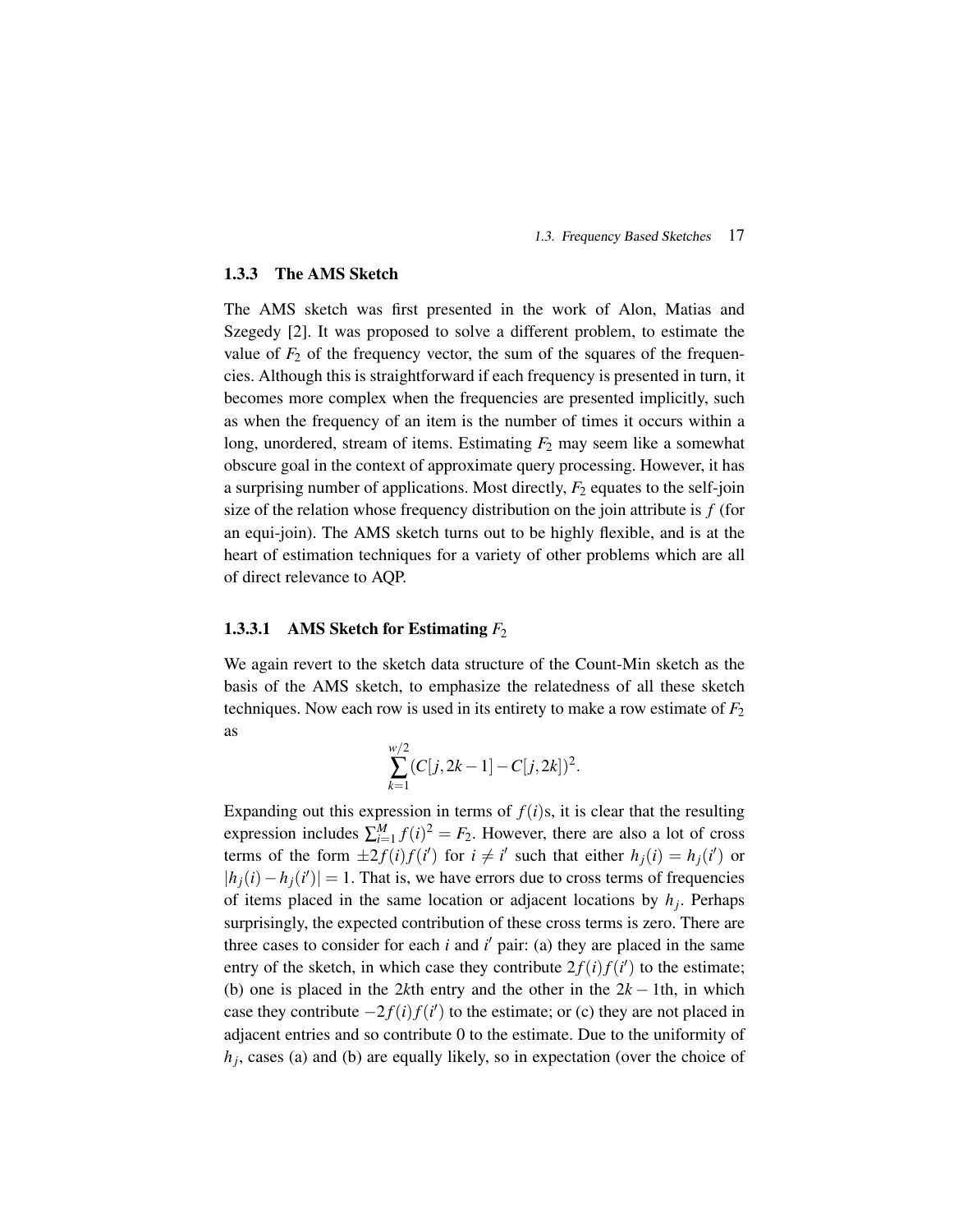*hj*) the *expected* contribution to the error is zero.

Of course, in any given instance there are some  $i$ ,  $i'$  pairs which contribute to the error in the estimate. However, this can be bounded by studying the variance of the estimator. This is largely an exercise in algebra and applying some inequalities (see [76, 2] for some details). The result is that the variance of the row estimator can be bounded in terms of  $O(F_2^2/w)$ . Consequently, using the Chebyshev inequality [67], the error is at most  $F_2/\sqrt{w}$  with constant probability. Taking the median of the *d* rows reduces the probability of giving a bad estimate to 2−*O*(*d*) , by the Chernoff bounds argument outlined above.

As in the Count-Sketch case, this sketch can be "compacted" by observing that it is possible to directly maintain  $C[i,2k-1]-C[i,2k]$  in a single entry, by introducing a second hash function  $g_j$  which maps  $\mathscr U$  uniformly onto {−1,+1}. Technically, a slightly stronger guarantee is needed on *g<sup>j</sup>* : because the analysis studies the variance of the row estimator, which is based on the expectation of the square of the estimate, the analysis involves looking at products of the frequencies of four items and their corresponding  $g_j$  values. To bound this requires  $g_j$  to appear independent when considering sets of four items together: this adds the requirement that *g<sup>j</sup>* be *four-wise* independent. This condition is slightly more stringent than the pairwise independence needed of *h<sup>j</sup>* .

Practical Considerations for Hashing. Although the terminology of pairwise and four-wise independent hash functions may be unfamiliar, they should not be thought of as exotic or expensive. A family of pairwise independent hash functions is given by the functions  $h(x) = ax + b \mod p$  for constants *a* and *b* chosen uniformly between 0 and  $p-1$ , where *p* is a prime. Over the random choice of *a* and *b*, the probability that two items collide under the hash function is  $1/p$ . Similarly, a family of four-wise independent hash functions is given by  $h(x) = ax^3 + bx^2 + cx + d \mod p$  for  $a, b, c, d$  chosen uniformly from  $[p]$  with  $p$  prime. As such, these hash functions can be computed very quickly, faster even than more familiar (cryptographic) hash functions such as MD5 or SHA-1. For scenarios which require very high throughput, Thorup has studied how to make very efficient implementations of such hash functions, based on optimizations for particular values of *p*, and partial precomputations [75, 76].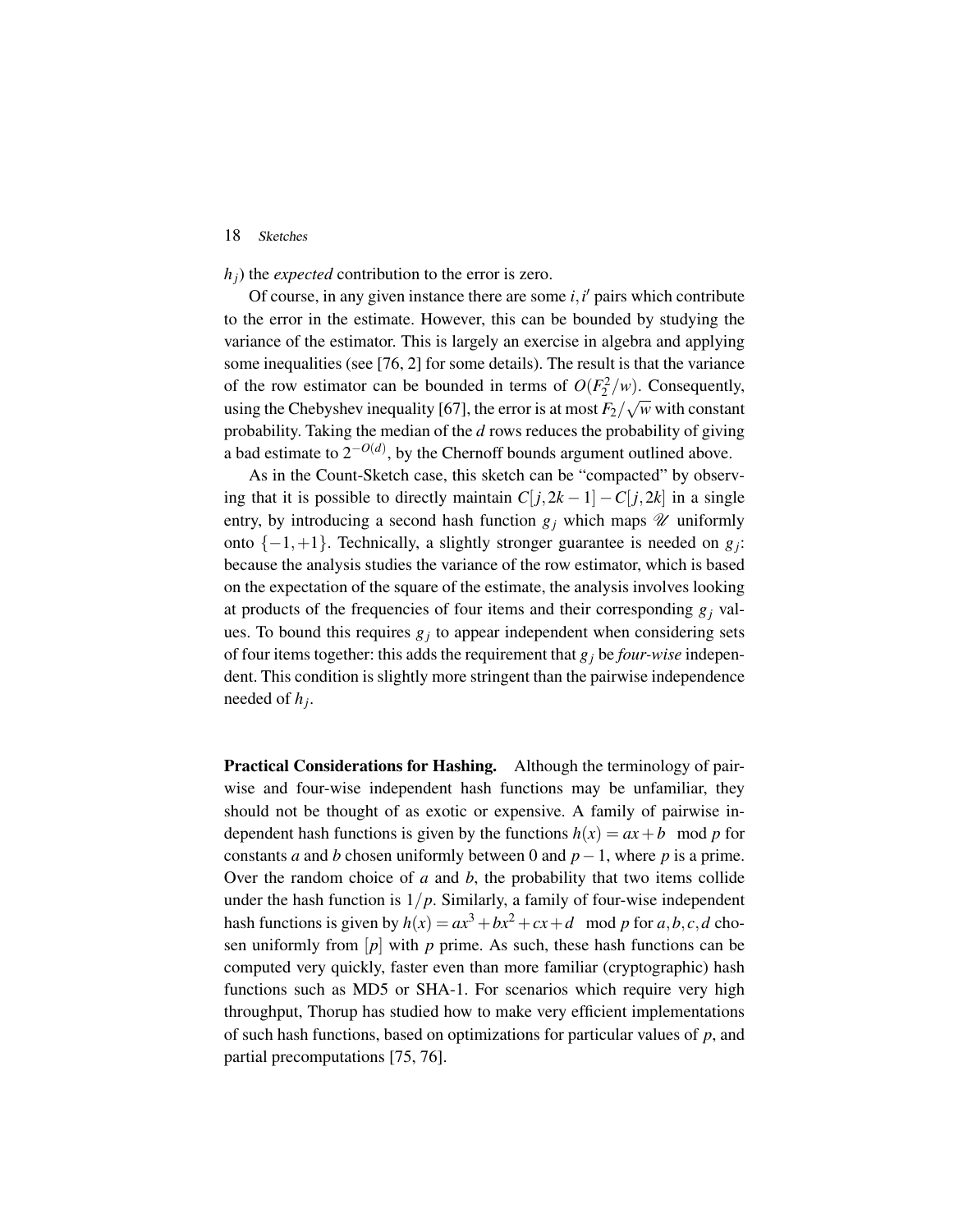Consequently, this sketch can be very fast to compute: each update requires only *d* entries in the sketch to be visited, and a constant amount of hashing work done to apply the update to each visited entry. The depth *d* is set as  $O(\log 1/\delta)$ , and in practice this is of the order of 10-30, although *d* can be set as low as 3 or 4 without obvious problem [22].

AMS sketch with Averaging versus Hashing. In fact, the original description of the AMS sketch gave an algorithm the was considerably slower: the original AMS sketch was essentially equivalent to the sketch we have described with  $w = 1$  and  $d = O(\varepsilon^{-2} \log 1/\delta)$ . Then the mean of  $O(\varepsilon^{-2})$  entries of the sketch was taken, to reduce the variance, and the final estimator found as the median of  $O(\log 1/\delta)$  such independent estimates. We refer to this as the "averaging version" of the AMS sketch. This estimator has the same space cost as the version we present here, which was the main objective of [2]. The faster version, based on the "hashing trick" is sometimes referred to as "fast AMS" to distinguish it from the original sketch, since each update is dramatically faster.

Historical Notes. Historically, the AMS Sketch [2] was the first to be proposed as such in the literature, in 1996. The "Random Subset Sums" technique can be shown to be equivalent to the AMS sketch for estimating single frequencies [49]. The Count-Sketch idea was presented first in 2002. Crucially, this seems to be the first work where it was shown that hashing items to *w* buckets could be used instead of taking the mean of *w* repetitions of a single estimator, and that this obtains the same accuracy. Drawing on this, the Count-Min sketch was the first to obtain a guarantee in  $O(1/\varepsilon)$  space, albeit for an  $F_1$  instead of  $F_2$  guarantee [25]. Applying the "hashing trick" to the AMS sketch make it very fast to update seems to have been discovered in parallel by several people. Thorup and Zhang were among the first to publish this idea [76], and an extension to inner-products appeared in [20].

## 1.3.4 Approximate Query Processing with Frequency Based Sketches

Now that we have seen the definitions and basic properties of the Count-Min Sketch, Count-Sketch and AMS Sketch, we go on to see how they can be applied to approximate the results of various aggregation queries.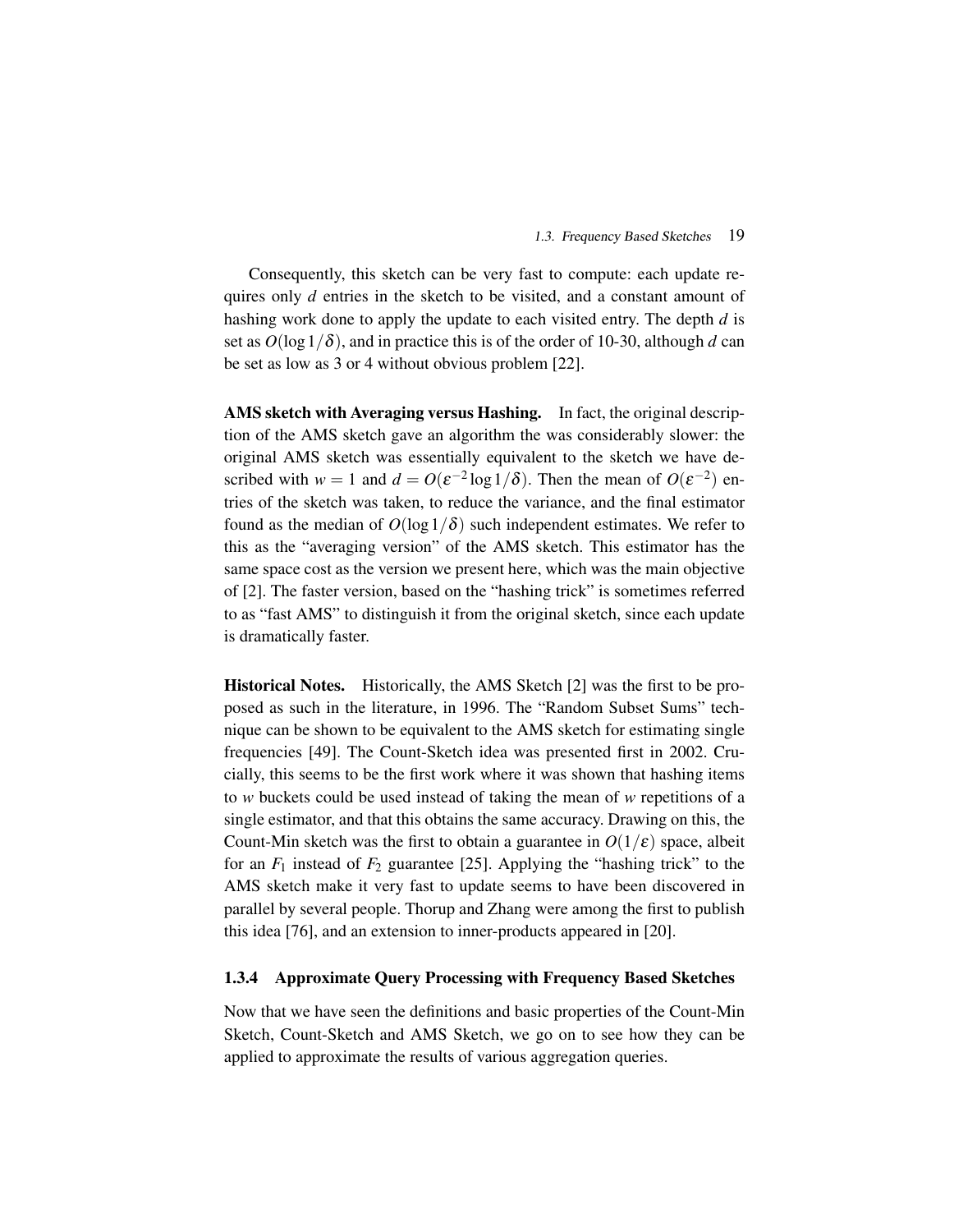#### 1.3.4.1 Point Queries and Heavy Hitters

Via Count-Min and Count Sketch, we have two mechanisms to approximate the frequency of any given item *i*. One has accuracy proportional to  $\epsilon N$ , the other proportional to  $\varepsilon\sqrt{F_2}$ . To apply either of these, we need to have in mind some particular item *i* which is of interest. A more common situation arises when we have no detailed *a priori* knowledge of the frequency distribution, and we wish to find which are the most significant items. Typically, those most significant items are those which have high frequencies – the so-called "heavy hitters". More formally, we define the set of heavy hitters as those items whose frequency exceeds a  $\phi$  fraction of the total frequency, for some chosen  $0 < phi < 1$ .

The naive way to discover the heavy hitters within a relation is to exhaustively query each possible *i* in turn. The accuracy guarantees indicate that the sketch should correctly recover those items with  $f(i) > \varepsilon N$  or  $f(i) > \varepsilon \sqrt{F_2}$ . But this procedure can be costly, or impractical, when the domain size *M* is large—consider searching a space indexed by a 32 or 64 bit integer. The number of queries is so high that there may be false positives unless *d* is chosen to be sufficiently large to ensure that the overall false positive probability is driven low enough.

In the cash-register streaming model, where the frequencies only increase, a simple solution is to combine update with search. Note that an item can only become a heavy hitter in this model following an arrival of that item. So the current set of heavy hitters can be tracked in a data structure separate to the sketch, such as a heap or list sorted by the estimated frequency [14]. When the frequency of an item increases, at the same time the sketch can be queried to obtain the current estimated frequency. If the item exceeds the current threshold for being a heavy hitter, it can be added to the data structure. At any time, the current set of (approximate) heavy hitters can be found by probing this data structure.

We can compare this to results from sampling: standard sampling results argue that to find the heavy hitters with  $\epsilon N$  accuracy, a sample of size  $O(1/\epsilon^2)$ items is needed. So the benefits of the Count-Min sketch are clear: the space required is quadratically smaller to give the same guarantee  $(O(1/\varepsilon))$  compared to  $O(1/\varepsilon^2)$ ). However, the benefits become more clear in the turnstile case when, if there is significant numbers of deletions in the data, causing the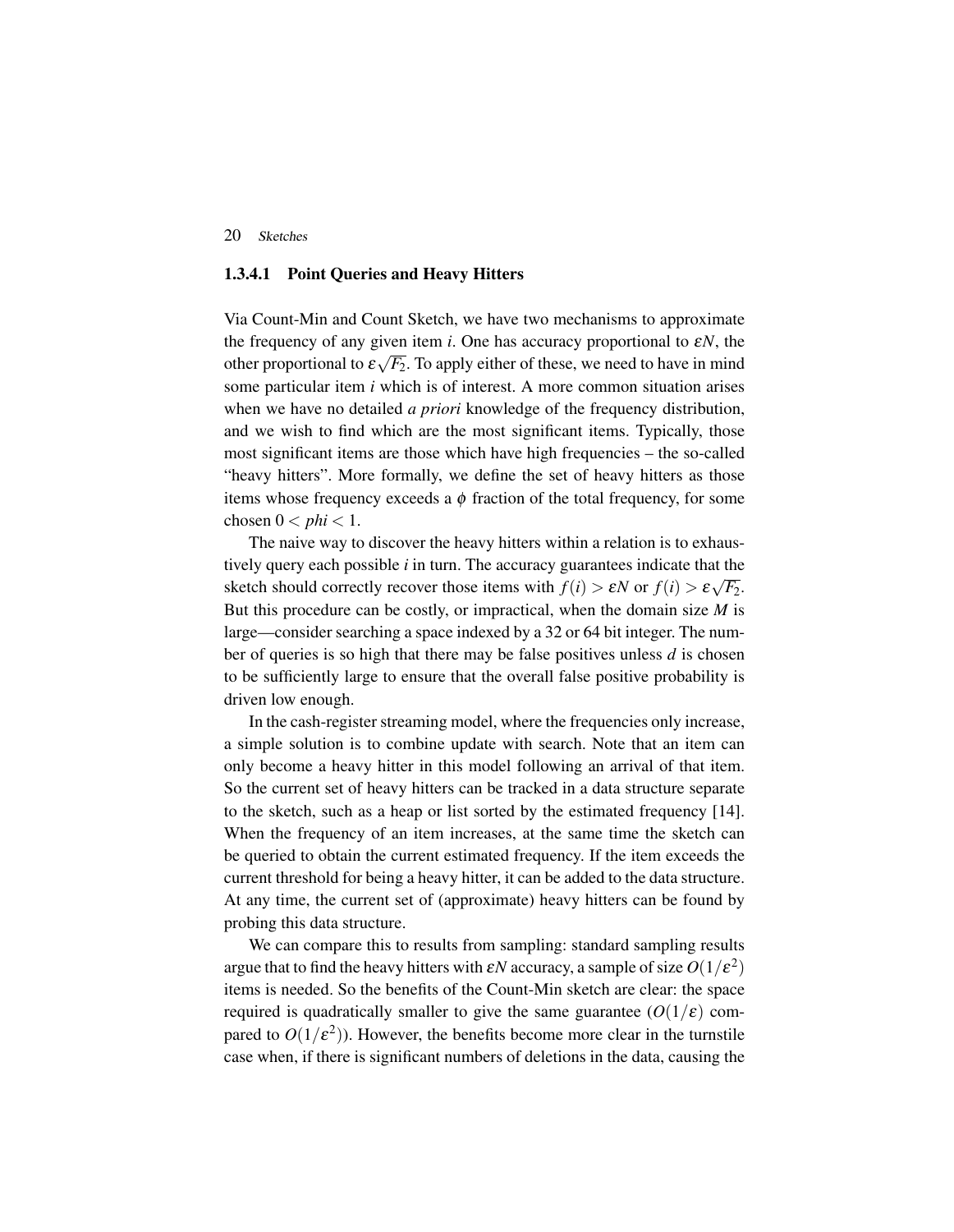



Fig. 1.5 Searching for heavy hitters via binary-tree search

set of Heavy Hitters to change considerably over time. In such cases it is not possible to draw a large sample from the input stream.

Heavy Hitters over Strict Distributions. When the data arrives in the turnstile model, decreases in the frequency of one item can cause another item to become a heavy-hitter implicitly—because its frequency now exceeds the (reduced) threshold. So the method of keeping track of the current heavy hitters as in the cash-register case will no longer work.

It can be more effective to keep a more complex sketch, based on multiple instances of the original sketch over different views of the data, to allow more efficient retrieval of the heavy hitters. The "divide and conquer" or "hierarchical search" technique conceptually places a fixed tree structure, such as a binary tree structure, over the domain. Each internal node is considered to correspond to the set of items covered by leaves in the induced subtree. Each internal node is treated as a new item, whose frequency is equal to the sum of the frequencies of the items associated with that node. In addition to a sketch of the leaf data, a sketch of each level of the tree (the frequency distribution of each collection of nodes at the same distance from the root) is kept.

Over frequency data in the strict model, it is the case that each ancestor of a heavy hitter leaf must be at least as frequent, and so must appear as a heavy hitter also. This implies a simple divide-and-conquer approach to finding the heavy hitter items: starting at the root, the appropriate sketch is used to es-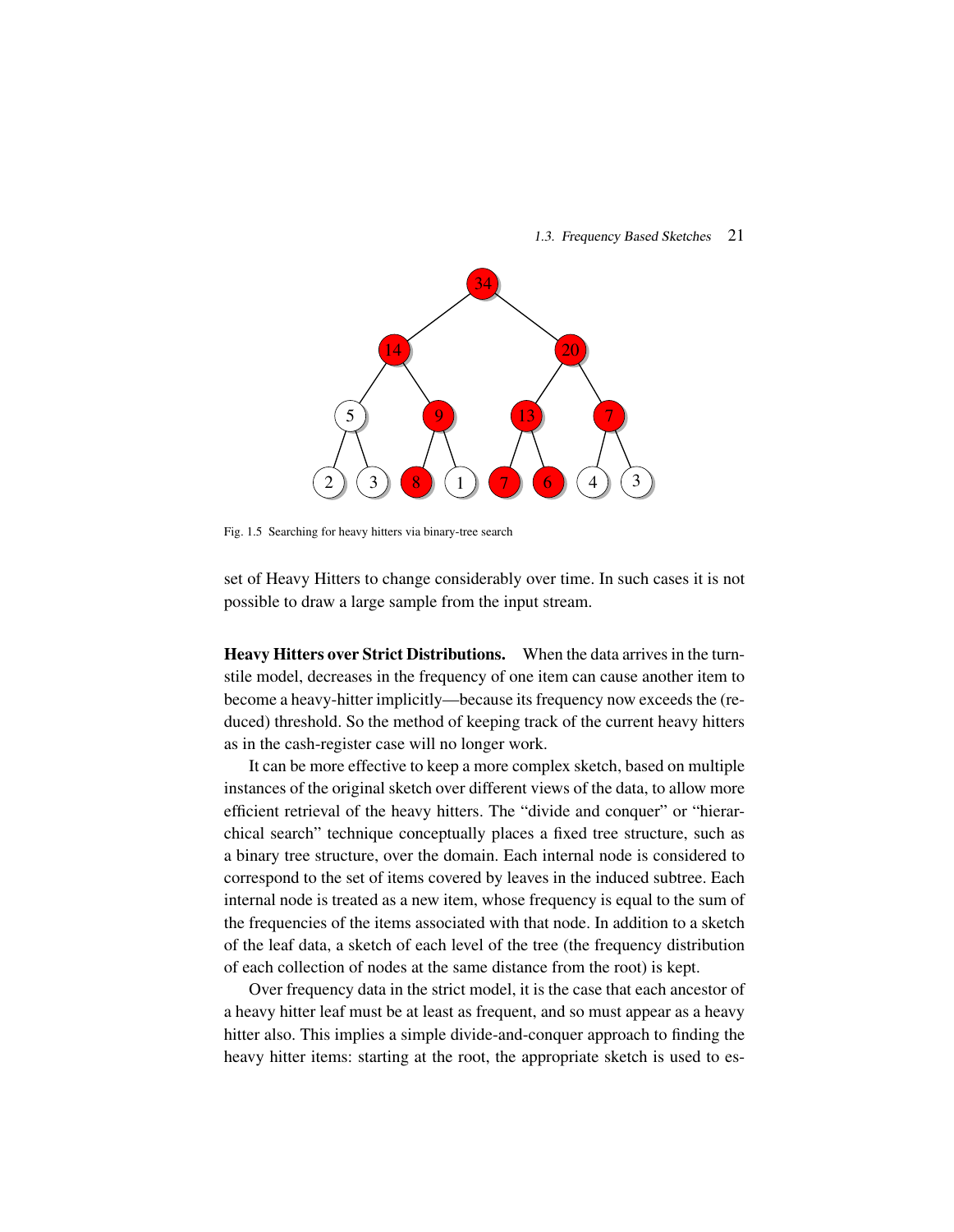timate the frequencies of all children of each current "candidate" node. All nodes whose estimated frequency makes them heavy hitters are added to the list of candidates, and the search continues down the tree. Eventually, the leaf level will be reached, and the heavy hitters should be discovered. Figure 1.5 illustrates the process: given a frequency distribution at the leaf level, a binary tree is imposed, where the frequency of the internal nodes is the sum of the leaf frequencies in the subtree. Nodes which are heavy (in this example, whose frequency exceeds 6) are shaded. All unshaded nodes can be ignored in the search for the heavy hitters.

Using a tree structure with a constant fan-out at each node, there are  $O(logM)$  levels to traverse. Defining a heavy hitter as an item whose count exceeds  $\phi N$  for some fraction  $\phi$ , there are at most  $1/\phi$  possible (true) heavy hitters at each level. So the amount of work to discover the heavy hitters at the leaves is bounded by  $O(\log M/\phi)$  queries, assuming not too many false positives along the way. This analysis works directly for the Count-Min sketch. However, it does not quite work for finding the heavy hitters based on Count-Sketch and an  $F_2$  threshold, since the  $F_2$  of higher levels can be much higher than at the leaf level.

Nevertheless, it seems to be an effective procedure in practice. A detailed comparison of different methods for finding heavy hitters is performed in [22]. There, it is observed that there is no clear "best" sketch for this problem: both approaches have similar accuracy, given the same space. As such, it seems that the Count-Min approach might be slightly preferred, due to its faster update time: the Count-Min sketch processed about 2 million updates per second in speed trials, compared to 1 million updates per second for the Count Sketch. This is primarily since Count-Min requires only one hash function evaluation per row, to the Count Sketch's two  $3$ .

Heavy Hitters over General Distributions. For general distributions which include negative frequencies, this procedure is not guaranteed to work: consider two items, one with a large positive frequency and the other with a large negative frequency of similar magnitude. If these fall under the same node in the tree, their frequencies effectively cancel each other, and the search

 $3$ To address this, it would be possible to use a single hash function, where the last bit determines  $g_j$  and the preceding bits determine *h<sup>j</sup>*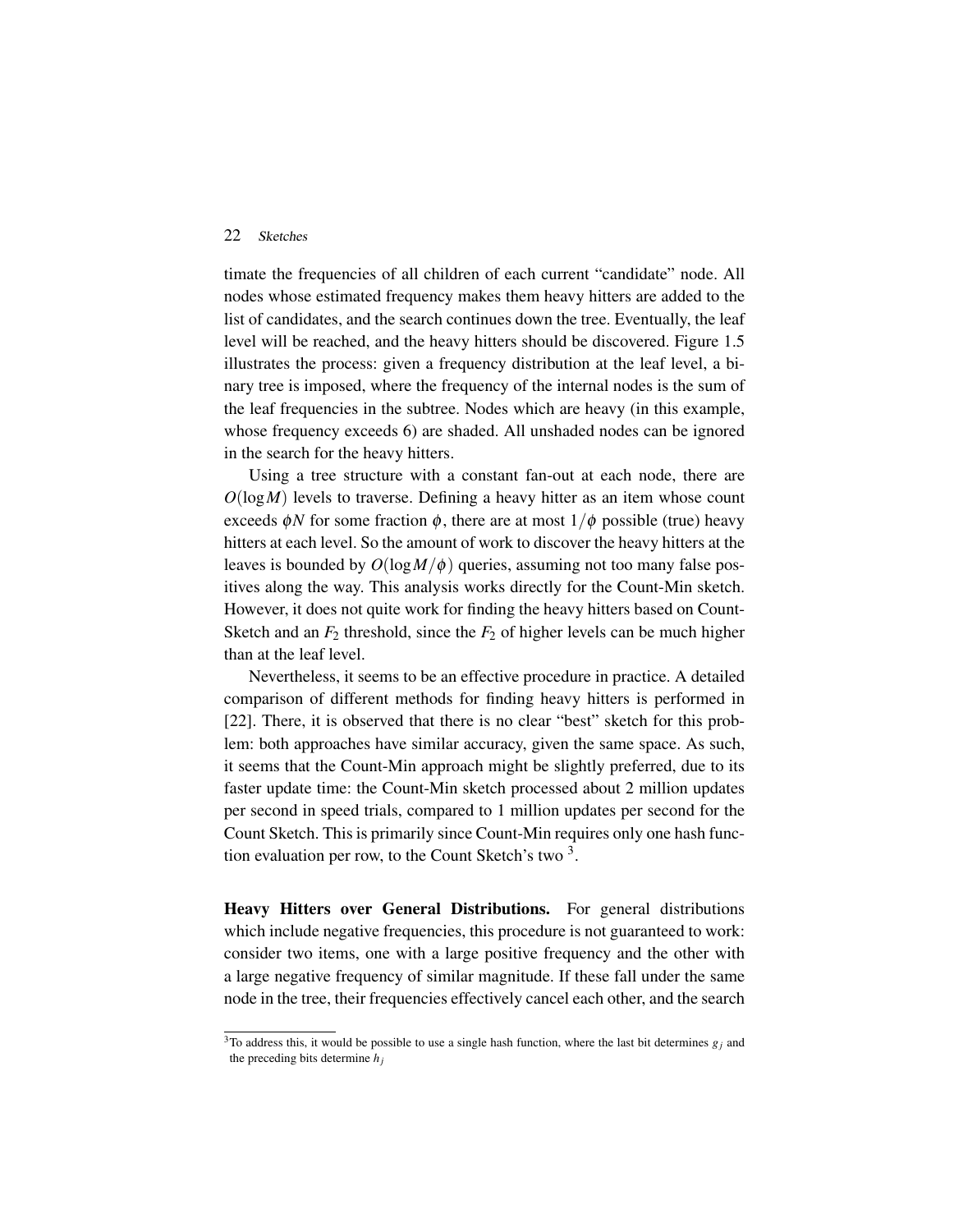procedure may mistakenly fail to discover them. General distributions can arise for a variety of reasons, for example in searching for items which have significantly different frequencies in two different relations, so it is of interest to overcome this problem. Henzinger posed this question in the context of identifying which terms were experiencing significant change in their popularity within an Internet search engine [52]. Consequently, this problem is sometimes also referred to as the "heavy changers" problem.

In this context, various "group testing" sketches have been proposed. They can be thought of as turning the above idea inside out: instead of using sketches inside a hierarchical search structure, the group testing places the hierarchical search structure inside the sketch. That is, it builds a sketch as usual, but for each entry in the sketch keeps  $O(\log M)$  additional information based, for instance, on the binary expansion of the item identifiers. The idea is that the width of the sketch, *w*, is chosen so that in expectation at most one of the heavy hitters will land in each entry, and the sum of (absolute) frequencies from all other items in the same entry is small in comparison to the frequency of the heavy hitter. Then, the additional information is in the form of a series of "tests" designed to allow the identity of the heavy hitter item to be recovered. For example, one test may keep the sum of frequencies of all items (within the given entry) whose item identifier is odd, and another keeps the sum of all those whose identifier is even. By comparing these two sums it is possible to determine whether the heavy hitter item identifier is odd or even, or if more than one heavy hitter is present, based on whether one or both counts are heavy. By repeating this with a test for each bit position (so  $O(logM)$  in total), it is possible to recover enough information about the item to correctly identify it. The net result is that it is possible to identify heavy hitters over general streams with respect to *N* or *F*<sup>2</sup> [24]. Other work in this area has considered trading off more space and greater search times for higher throughput [72]. Recent work has experimented with the hierarchical approach for finding heavy hitters over general distributions, and shown that on realistic data, it is still possible to recover most heavy hitters in this way [11].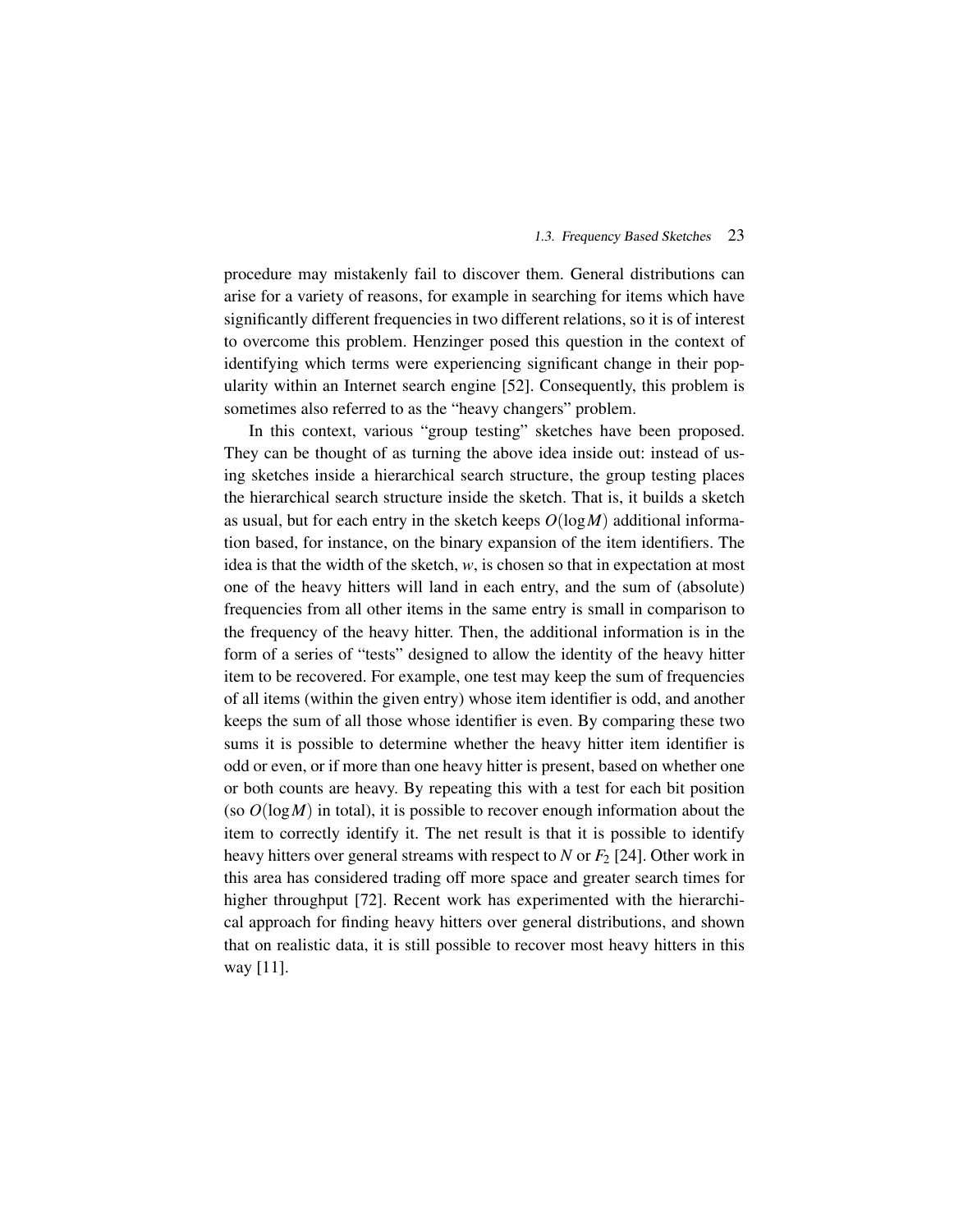#### 1.3.4.2 Join Size Estimation

Given two frequency distributions over the same domain,  $f$  and  $f'$ , their inner product is defined as

$$
f \cdot f' = \sum_{i=1}^{M} f(i) * f'(i)
$$

This has a natural interpretation, as the size of the equi-join between relations where *f* denotes the frequency distribution of the join attribute in the first, and  $f'$  denote the corresponding distribution in the second. In SQL, this is

SELECT COUNT(\*) FROM D, D' WHERE  $D.id = D'.id$ 

The inner product also has a number of other fundamental interpretations that we shall discuss below. For example, it also can be used when each record has an additional "measure" value, and the query is to compute the sum of products of measure values of joining tuples (e.g. finding the total amount of sales given by number of sales of each item multiplied by price of each item). It is also possible to encode the sum of those  $f(i)$ s where *i* meets a certain predicate as an inner product where  $f'(i) = 1$  if and only if *i* meets the predicate, and 0 otherwise. This is discussed in more detail below.

Using the AMS Sketch to estimate inner products. Given AMS sketches of  $f$  and  $f'$ ,  $C$  and  $C'$  respectively, that have been constructed with the same parameters (that is, the same choices of  $w$ ,  $d$ ,  $h$ <sub>*j*</sub> and  $g$ <sub>*j*</sub>, the estimate of the inner product is given by

$$
\sum_{k=1}^w C[j,k] * C'[j,k].
$$

That is, the row estimate is the inner product of the rows.

The bounds on the error follow for similar reasons to the  $F_2$  case (indeed, the  $F_2$  case can be thought of as a special case where  $f = f'$ ). Expanding out the sum shows that the estimate gives  $f \cdot f'$ , with additional cross-terms due to collisions of items under *h<sup>j</sup>* . The expectation of these cross terms in  $f(i) f'(i')$  is zero over the choice of the hash functions, as the function  $g_j$ is equally likely to add as to subtract any given term. The variance of the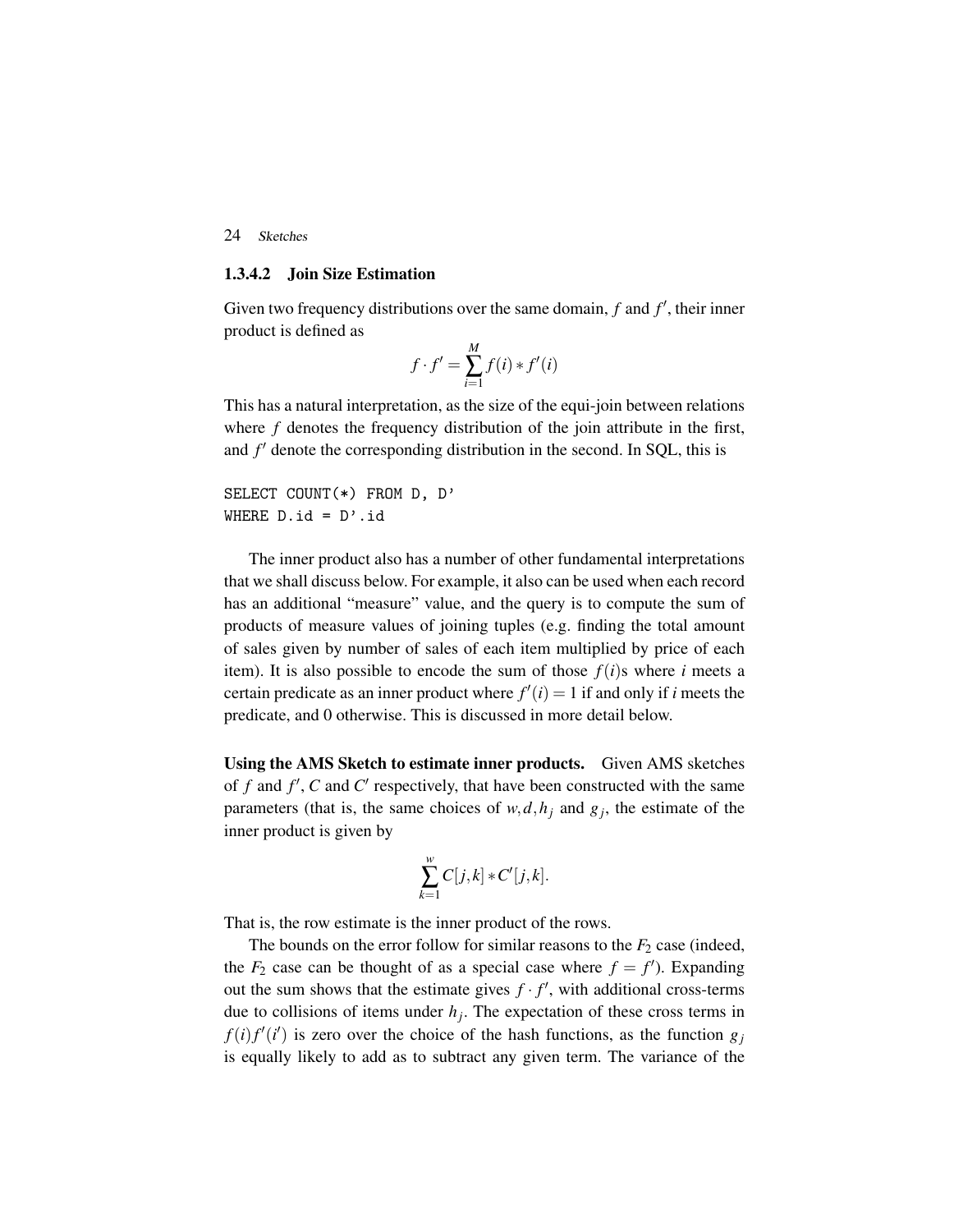row estimate is bounded via the expectation of the square of the estimate, which depends on  $O(F_2(f)F_2(f')/w)$ . Thus each row estimate is accurate with constant probability, which is amplified by taking the median of *d* row estimates.

Comparing this guarantee to that for  $F_2$  estimation, we note that the error is bounded in terms of the product  $\sqrt{F_2(f)F_2(f')}$ . In general,  $\sqrt{F_2(f)F_2(f')}$ can be much larger than  $f \cdot f'$ , such as when each of  $f$  and  $f'$  is large but  $f \cdot f'$ can still be small or even zero. However, this is unavoidable: lower bounds show that no sketch (more strongly, no small data structure) can guarantee to estimate  $f \cdot f'$  with error proportional to  $f \cdot f'$  unless the space used is at least *M* [60].

In fact, we can see this inner product estimation as a generalization of the previous methods. Set  $f'(i) = 1$  and  $f'(i') = 0$  for all  $i' \neq i$ . Then  $f \cdot f' = f(i)$ , so computing the estimate of  $f \cdot f'$  should approximate the single frequency *f*(*i*) with error proportional to  $\sqrt{F_2(f)F_2(f')/w} = \sqrt{F_2(f)/w}$ . In retrospect this is not surprising: when we consider building the sketch of the constructed frequency distribution  $f'$  and making the estimate, the resulting procedure is identical to the procedure of estimating  $f(i)$  via the Count-Sketch approach. Using the AMS sketch to estimate inner-products was first proposed in [1]; the "fast" version was described in [20].

Using the Count-Min sketch to estimate inner products. The Count-Min sketch can be used in a similar way to estimate  $f \cdot f'$ . In fact, the row estimate is formed the same way as the AMS estimate, as the inner product of sketch rows:

$$
\sum_{k=1}^w C[j,k] * C'[j,k].
$$

Expanding this sum based on the definition of the sketch results in exactly  $f \cdot f'$ , along with additional error terms of the form  $f(i)f'(i')$  from items *i* and  $i'$  which happen to be hashed to the same entry by  $h_j$ . The expectation of these terms is not too large, which is proved by a similar argument to that used to analyze the error in making point estimates of  $f(i)$ . We expect about a 1/*w* fraction of all such terms to occur over the whole summation. So with constant probability, the total error in a row estimate is  $NN'/w$  (where  $N = \sum_{i=1}^{M} f(i)$  and  $N' = \sum_{i=1}^{M} f'(i)$ . Repeating and taking the minimum of *d*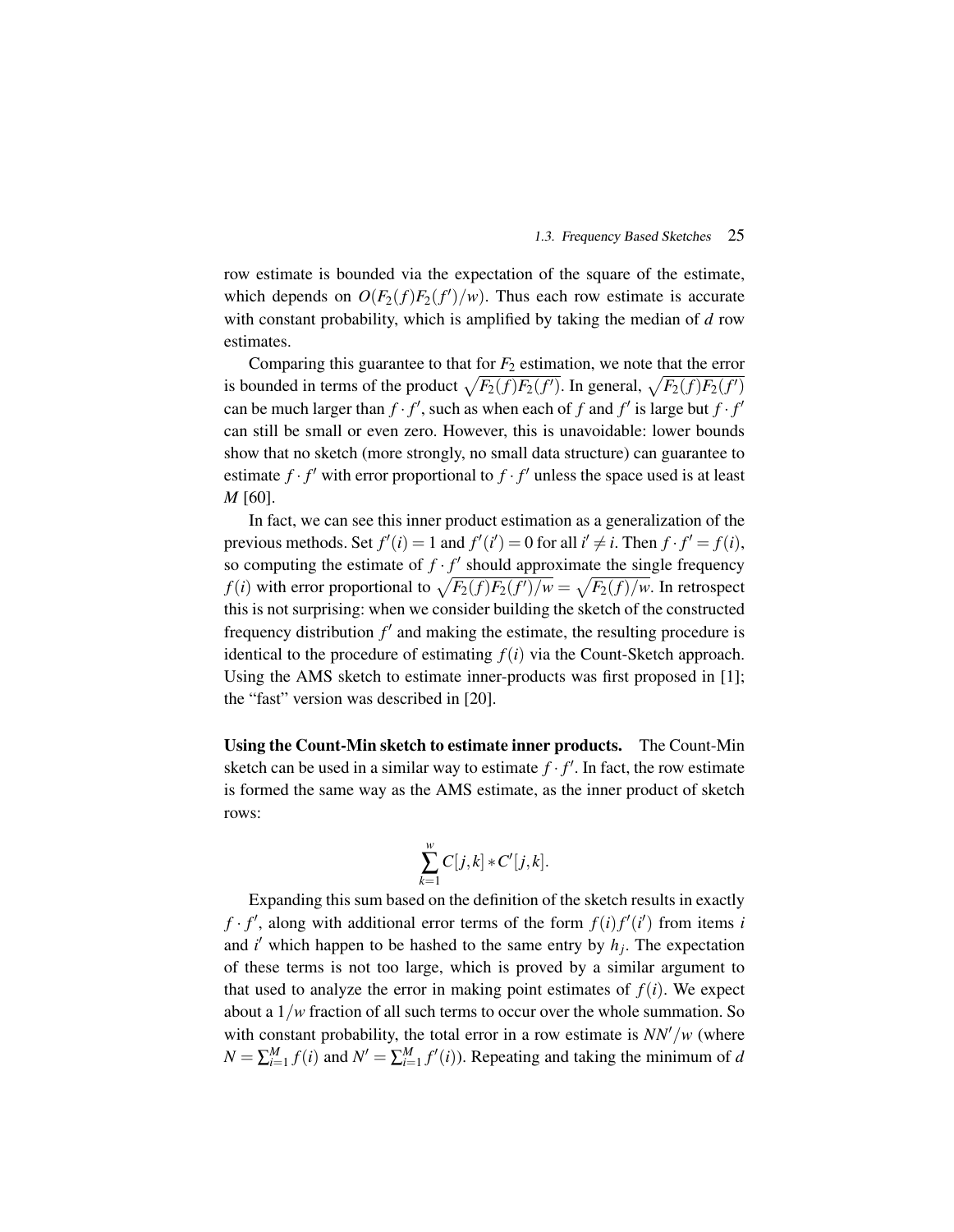estimates makes the probability of a large error exponentially small in *d*.

Applying this result to  $f = f'$  shows that Count-Min sketch can estimate  $f \cdot f = F_2$  with error  $N^2/w$ . In general, this will be much larger than the corresponding AMS estimate with the same *w*, unless the distribution is skewed. For sufficiently skewed distribution, a more careful analysis (separating out the *k* largest frequencies) gives tighter bounds for the accuracy of  $F_2$  estimation [26]. Setting  $f'$  to pick out a single frequency  $f(i)$  has the same bounds as the point-estimation case. This is to be expected, since the resulting procedure is identical to the point estimation protocol.

Comparing AMS and Count-Min sketches for join size estimation. The analysis shows the worst case performance of the two sketch methods can be bounded in terms of  $N$  or  $F_2$ . To get a better understanding of their true performance, Dobra and Rusu performed a detailed study of sketch algorithms [32]. They gave a careful statistical analysis of the properties of sketches, and considered a variety of different methods to extract estimates from sketches. From their empirical evaluation of many sketch variations for the purpose of join-size estimation across a variety of data sets, they arrive at the following conclusions:

- The errors from the hashing and averaging variations of the AMS sketches are comparable for low-skew (near-uniform) data, but are dramatically lower for the hashing version (the main version presented in this chapter) when the skew is high.
- The Count-Min sketch does not perform well when the data has low-skew, due to the impact of collisions with many items on the estimation. But it has the best overall performance when the data is skewed, since the errors in the estimation are relatively much lower.
- The sketches can be implemented to be very efficient: each update to the sketch in their experiments took between 50 and 400 nanoseconds, translating to a processing rate of millions of updates per second.

As a result, the general message seems to be that the (fast) AMS version of the sketches are to be preferred for this kind of estimation, since they exhibit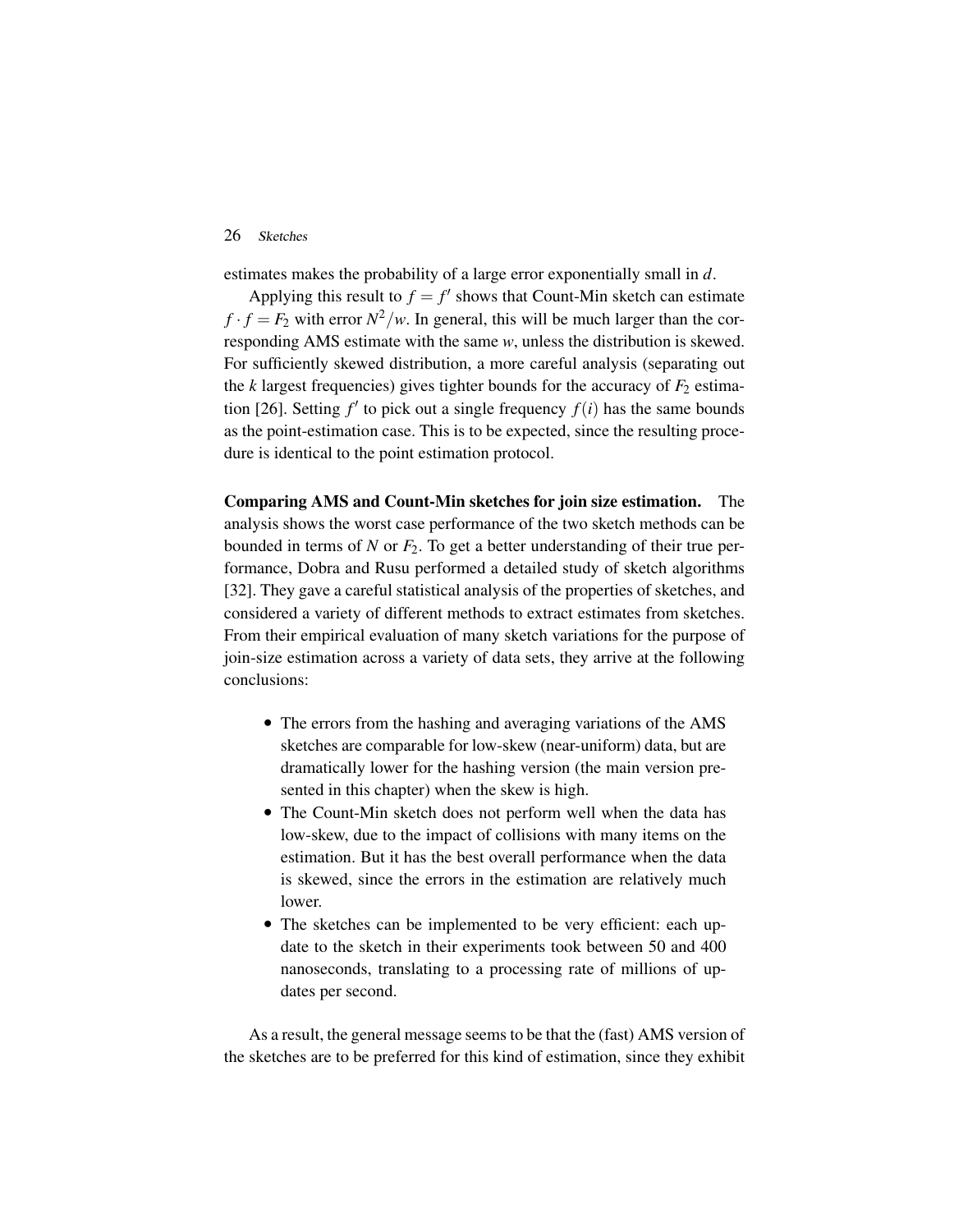



Fig. 1.6 Using dyadic ranges to answer a range query

fast updates and accurate estimations across the broadest range of data types.

## 1.3.4.3 Range Queries and Quantiles

Another common type of query is a range-count , e.g.

SELECT COUNT(\*) FROM D WHERE  $D.val \geq 1$  AND  $D.val \leq h$ 

for a range *l* ...*h*. Note that these are the exactly the same as the range-count and range-sum queries considered over histogram representations (defined in Section ??).

A direct solution to this query is to pose an appropriate inner-product query. Given a range, it is possible to construct a frequency distribution  $f'$ so that  $f'(i) = 1$  if  $l \le i \le h$ , and 0 otherwise. Then  $f \cdot f'$  gives the desired range-count. However, when applying the AMS approach to this, the error scales proportional to  $\sqrt{F_2(f)F_2(f')}$ . So here the error grows proportional to the square root of the length of the range. Using the Count-Min sketch approach, the error is proportional to  $N(h-l+1)$ , i.e. it grows proportional to the length of the range, clearly a problem for even moderately sized ranges. Indeed, this is the same error behavior that would result from estimating each frequency in the range in turn, and summing the estimates.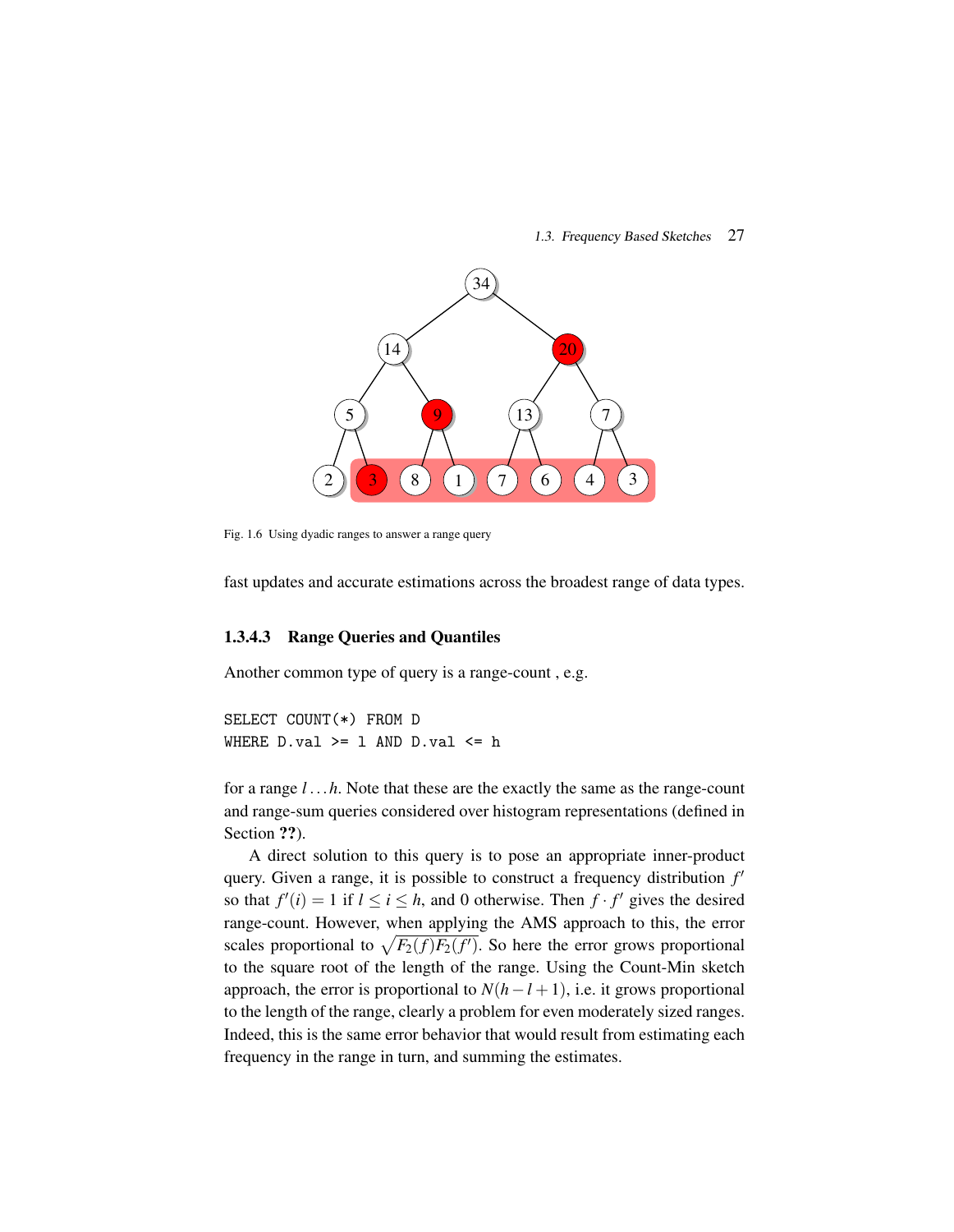Range Queries via Dyadic Ranges. The hierarchical approach, outlined in Section 1.3.4.1, can be applied here. A standard technique which appears in many places within streaming algorithms is to represent any range canonically as a logarithmic number of so-called *dyadic* ranges. A dyadic range is a range whose length power of two, and which begins at a multiple of its own length (the same concept is used in the Haar Wavelet Transform, see Section ??). That is, it can be written as  $[j2^a + 1 \dots (j+1)2^a]$ . Examples of dyadic ranges include  $[1 \dots 8]$ ,  $[13 \dots 16]$ ,  $[5 \dots 6]$  and  $[27 \dots 27]$ . Any arbitrary range can be canonically partitioned into dyadic ranges with a simple procedure: greedily find the longest possible dyadic range from the start of the range, and repeat on what remains. So for example, the range [18...38] can be broken into the dyadic ranges

 $[18...18], [19...20], [21...24], [25...32], [33...36], [37...38]$ 

Note that there are at most two dyadic ranges of any given length in the canonical decomposition.

Therefore, a range query can be broken up into *O*(log*M*) pieces, and each of these can be posed to an appropriate sketch over the hierarchy of dyadic ranges. A simple example is shown in Figure 1.6. To estimate the range sum of  $[2...8]$ , it is decomposed into the ranges  $[2...2]$ ,  $[3...4]$ ,  $[5...8]$ , and the sum of the corresponding nodes in the binary tree is found as the estimate. So the range sum is correctly found as 32 (here, we use exact values). When using the Count-Min sketch to approximate counts, the result is immediate: the accuracy of the answer is proportional to  $(N \log M)/w$ : a clear advantage over the previous accuracy of  $N(h-l)/w$ . For large enough ranges, this is an exponential improvement in the error.

In the AMS/Count-sketch case, the benefit is less precise: each dyadic range is estimated with error proportional to the square root of the sum of the frequencies in the range. For large ranges, this error can be quite large. However, there are relatively few really large dyadic ranges, so a natural solution is to maintain the sums of frequencies in these ranges exactly [25, 32]. With this modification, it has been shown that the empirical behavior of this technique is quite accurate [32].

Quantiles via Range Queries. The quantiles of a frequency distribution on an ordered domain divide the total "mass" of the distribution into equal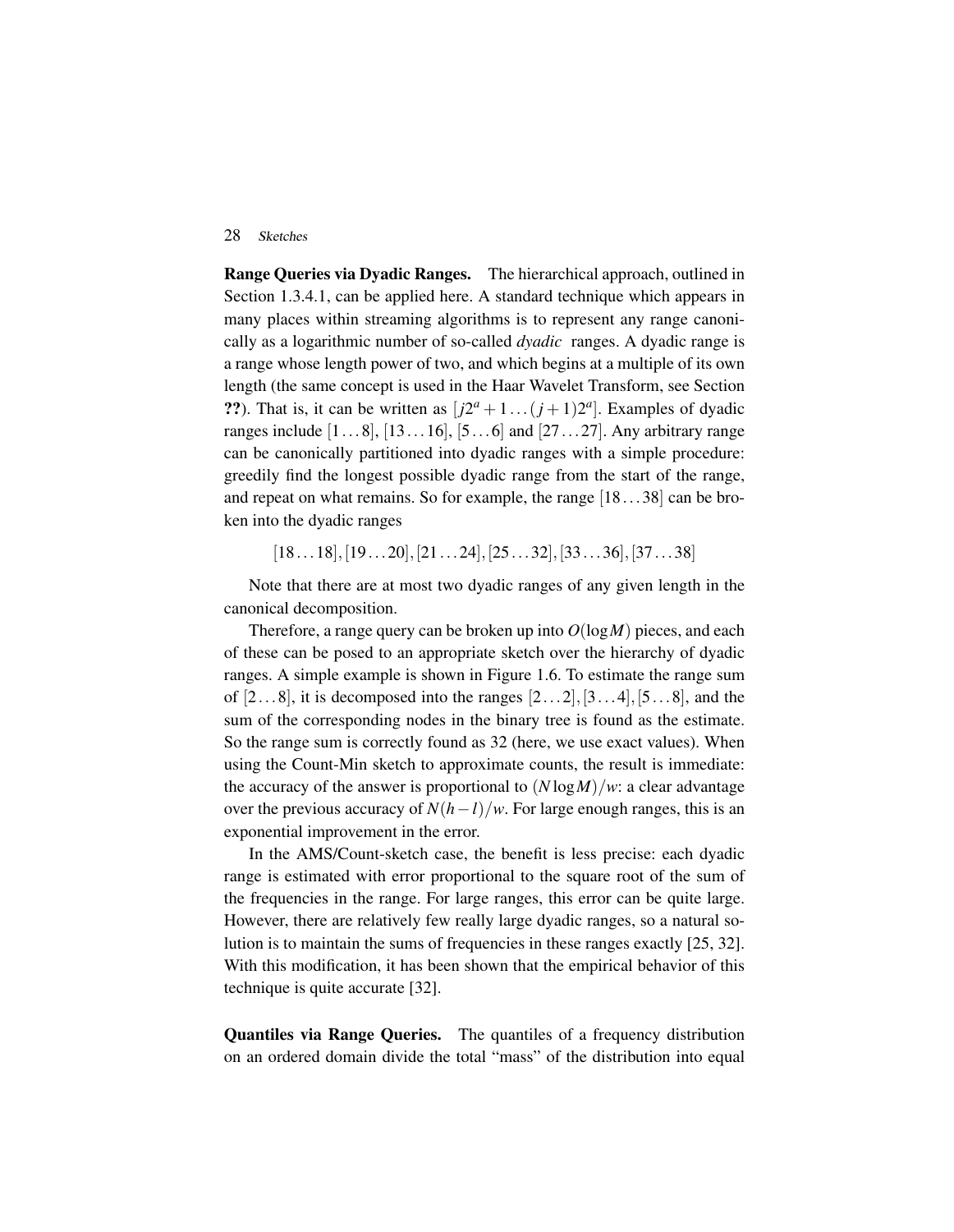parts. More formally, the  $\phi$  quantile *q* of a distribution is that point such that  $\sum_{i=1}^{q}$  $\psi_{i=1}^q f(i) = \phi N$ . The most commonly used quantile is the median, which corresponds to the  $\phi = 0.5$  point. Other quantiles describe the shape of the distribution, and the likelihood that items will be seen in the "tails" of the distribution. They are also commonly used within database systems for approximate query answering, and within simple equidepth histograms (Section ??).

There has been great interest in finding the quantiles of distributions defined by streams – see the work of Greenwald and Khanna, and references therein [50]. Gilbert *et al.* were the first to use sketches to track the quantiles of streams in the turnstile model [49]. Their solution is to observe that finding a quantile is the dual problem to a range query: we are searching for a point *q* so that the range query on  $[1 \dots q]$  gives  $\phi N$ . Since the result of this range query is monotone in *q*, we can perform a binary search for *q*. Each queried range can be answered using the above techniques for approximately answering range queries via sketches, and in total *O*(log*M*) queries will be needed to find a *q* which is (approximately) the  $\phi$ -quantile.

Note here that the error guarantee means that we will guarantee to find a "near" quantile. That is, the  $q$  which is found is not necessarily an item which was present in the input—recall, in Section 1.2.5 we observed that whenever we store a data structure that is smaller than the size of the input, there is not room to recall which items were or were not present in the original data. Instead, we guarantee that the range query  $[1 \dots q]$  is approximately  $\phi N$ , where the quality of the approximation will depend on the size of the sketch used. Typically, the accuracy is proportional to  $\epsilon N$ , so when  $\epsilon \ll \phi$ , the returned point will close to the desired quantile. It also means that extreme quantiles (like the 0.001 or the 0.999 quantile) will not be found very accurately. The most extreme quantiles are the maximum and minimum values in the data set, and we have already noted that such values are not well suited for linear sketches to find.

## 1.3.4.4 Sketches for Measuring Differences

A *difference query* is used to measure the difference between two frequency distributions. The *Euclidean difference* treats the frequency distributions as vectors, and measures the Euclidean distance between them. That is, given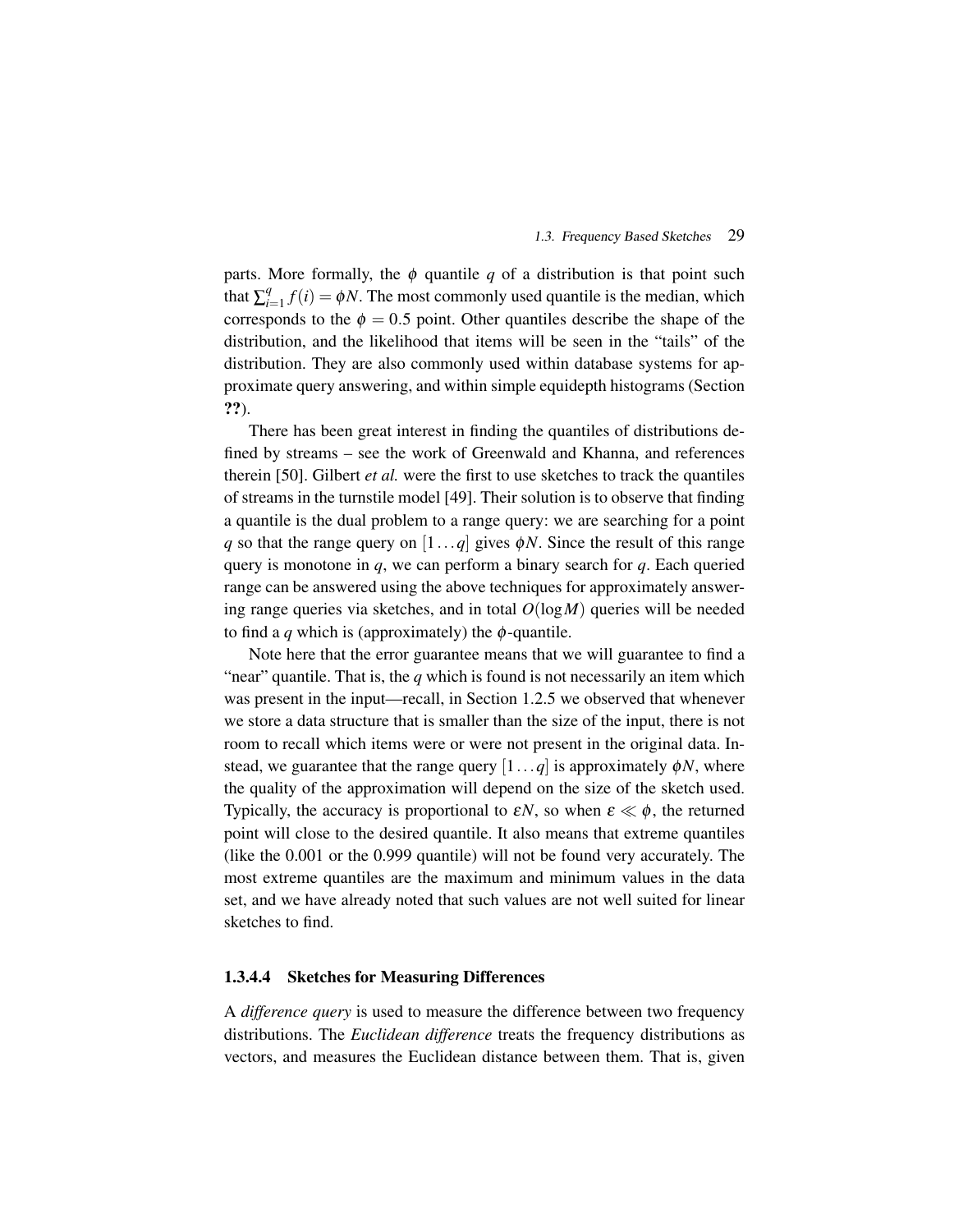two frequency distributions, it computes

$$
\sqrt{F_2(f - f')} = \sqrt{\sum_{i=1}^{M} (f(i) - f'(i))^2}
$$

Note that this is quite similar in form to an  $F_2$  calculation, except that this is being applied to the *difference* of two frequency distributions. However, we can think of this as applying to an *implicit* frequency distribution, where the frequency of *i* is given by  $(f(i) - f'(i))$ . This can be negative, if  $f'(i) > f(i)$ . Here, the flexibility of sketches which can process general streams comes to the fore: it does not matter that there are negative frequencies. Further, it is not necessary to directly generate the difference distribution. Instead, given a sketch of  $f$  as  $C$  and a sketch of  $f'$  as  $C'$ , it is possible to generate the sketch of  $(f - f')$  as the array subtraction  $(C - C')$ . This is correct, due to the linearity properties of sketches. Therefore, from the two sketches an approximation of  $\sqrt{F_2(f - f')}$  can be immediately computed. The accuracy of this approximation varies with  $\sqrt{F_2(f - f')}/\sqrt{w}$ . This is a powerful guarantee: even if  $F_2(f - f')$  is very small compared to  $F_2(f)$  and  $F_2(f')$ , the sketch approach will give a very accurate approximation of the difference.

More generally, arbitrary arithmetic over sketches is possible: the  $F_2$  of sums and differences of frequency distributions can be found by performing the corresponding operations on the sketch representations. Given a large collection of frequency distributions, the Euclidean distance between any pair can be approximated using only the sketches, allowing them to be clustered or otherwise compared. The mathematically inclined can view this as an efficient realization of the Johnson-Lindenstrauss Lemma [59].

#### 1.3.5 Advanced Uses of Sketches

In this section we discuss how the sketches already seen can be applied to higher dimensional data, more complex types of join size estimation, and alternate estimation techniques.

#### 1.3.5.1 Higher Dimensional Data

Sketches can naturally summarize higher dimensional data. Given a multidimensional frequency distribution such as  $f(i_1, i_2, i_3)$ , it is straightforward for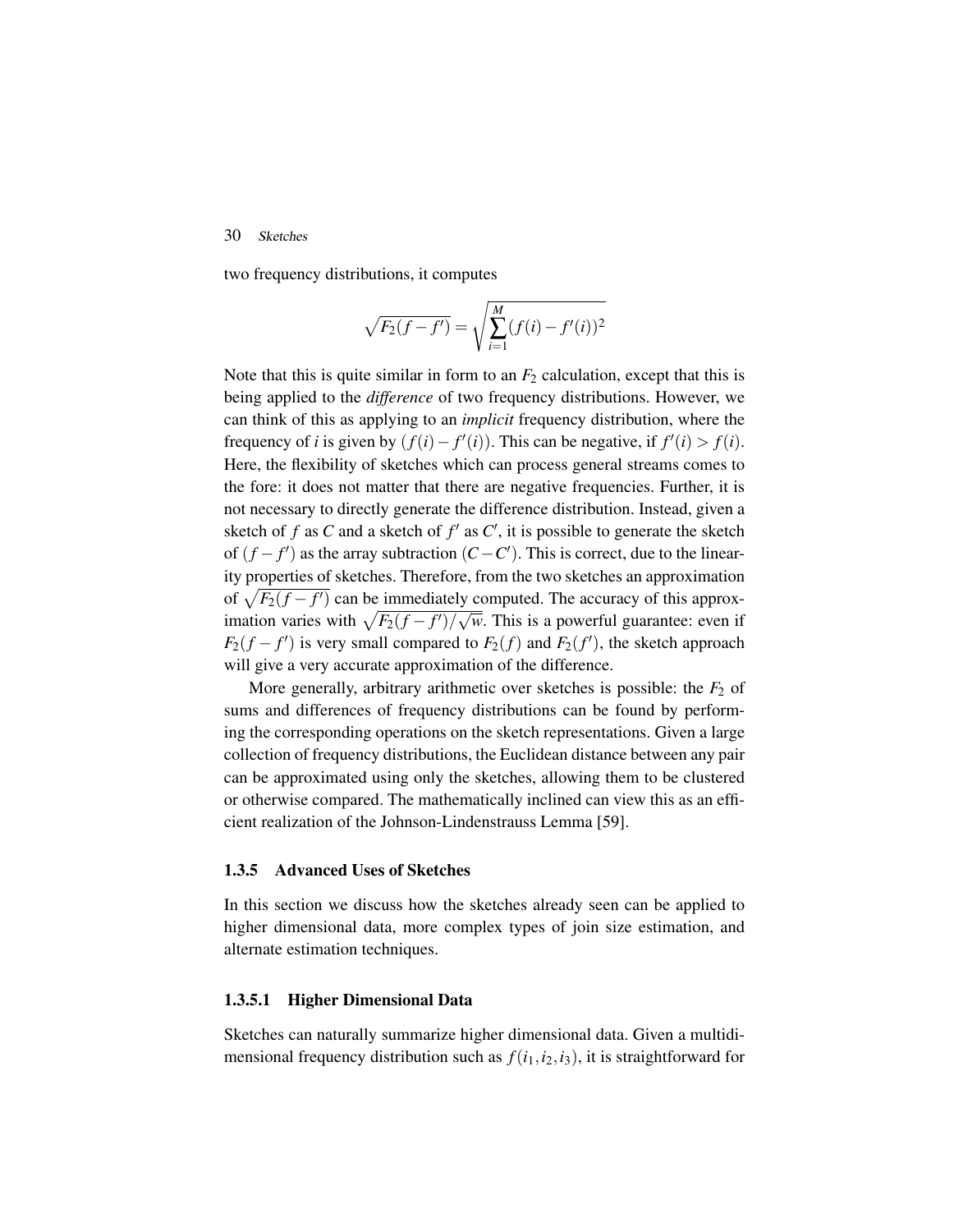1.3. Frequency Based Sketches 31



Fig. 1.7 Dyadic decomposition of a 4 by 4 rectangle

most of the sketches to summarize this: we just hash on the index  $(i_1, i_2, i_3)$ where needed. This lets us compute, for example, point queries, join size queries and distinct counts over the distributions. But these queries are not really fundamentally different for multi-dimensional data compared to single dimensional data. Indeed, all these results can be seen by considering applying some linearization to injectively map the multidimensional indices to a single dimension, and solving the one-dimensional problem on the resulting data.

Things are more challenging when we move to range queries. Now the query is specified by a product of ranges in each dimension, which specifies a hyper-rectangle. With care, the dyadic range decomposition technique can be lifted to multiple dimensions. In a single dimension, we argued that any range could be decomposed into *O*(log*M*) dyadic ranges. Analogously, any  $\ell$  dimensional range over  $\{1,\ldots,M\}^{\ell}$  can be decomposed into  $O(\log^{\ell} M)$ dyadic hyper-rectangles: rectangles formed as the product of dyadic ranges. Figure 1.7 shows the decompositions of a small two dimensional rectangle of dimensions 4 by 4. Each of the nine subfigures shows a different combination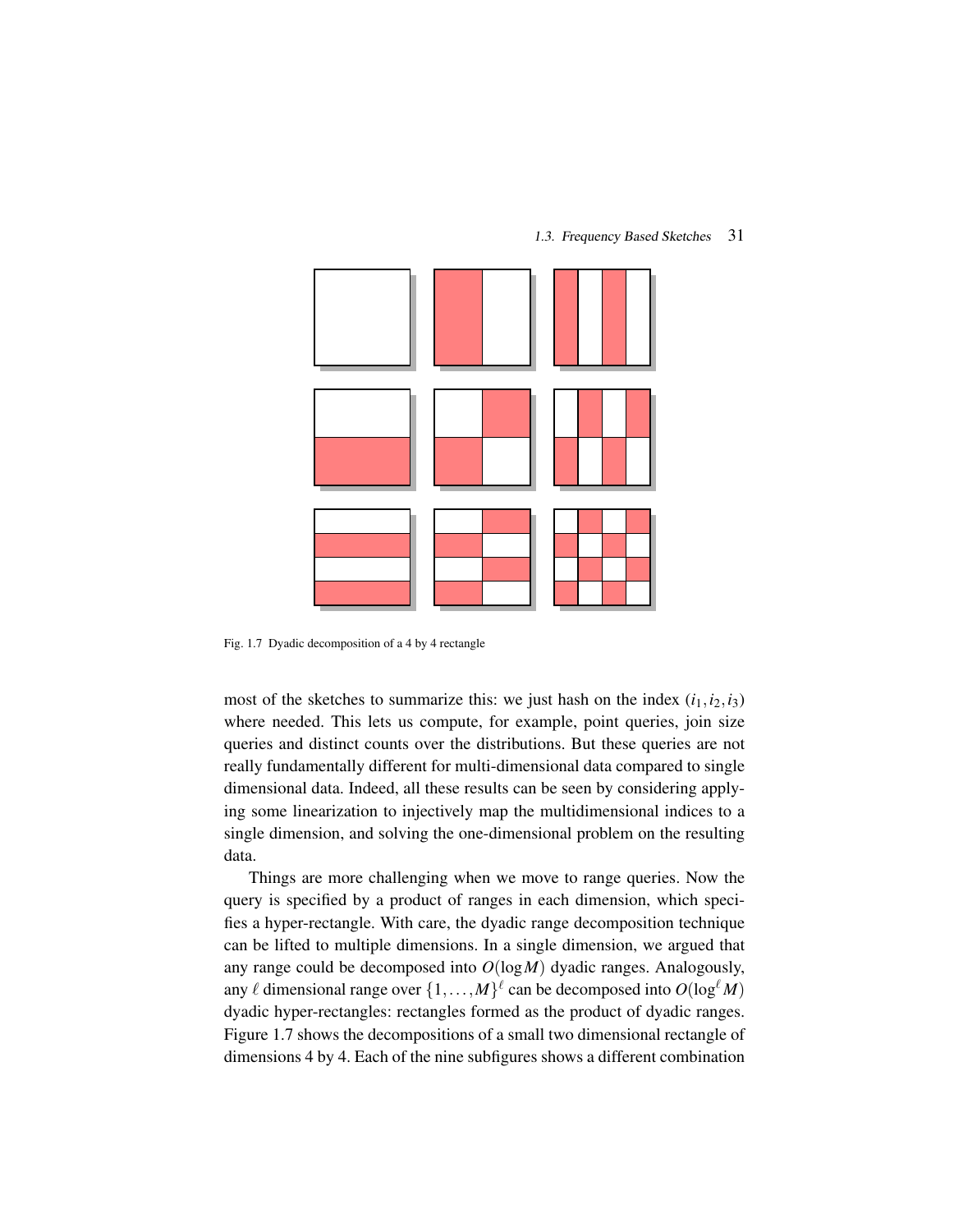of dyadic ranges on the *x* and *y* axes.

Applying this approach, we quickly run into a "curse of dimensionality" problem: there are  $\log^{\ell} M$  different types of hyper-rectangle to keep track of, so the space required (along with the time to process each update and each query) increases by at least this factor. So for range queries using Count-Min sketches, for example, the space cost to offer ε*N* accuracy grows in proportion to  $(\log M)^{2\ell}/\varepsilon$ .<sup>4</sup> For  $\ell$  more than 2 or 3, this cost can be sufficiently large to be impractical. Meanwhile, a sample of  $O(1/\varepsilon^2)$  items from the distribution is sufficient to estimate the selectivity of the range with accuracy  $\varepsilon$ , and hence the size of the range sum with accuracy  $\epsilon N$ , irrespective of the dimensionality. Therefore, if it is possible to maintain a sample, this will often be preferable for higher dimensional data.

Alternatively, we can make independence assumptions, as discussed in the histogram case (Section ??): if we believe that there are no correlations between the dimensions, we can keep a sketch of each dimension independently, and estimate the selectivity over the range as the product of the estimated selectivities. However, this does not seem representative of real data, where we expect to see many correlated dimensions. A compromise is to decompose the dimensions into pairs which are believed to be most correlated, and sketch the pairwise distribution of such pairs. Then the product of selectivities on each correlated pair can estimate the overall selectivity, and hence the range sum.

The work of Thaper *et al.* [73] uses multidimensional sketches to derive approximate histogram representations. Given a proposed bucketing (set of hyper-rectangles and weights), it computes the error by measuring the difference between a sketch of the data and a sketch of the histogram. The algorithm can then search over bucketings to find the best (according to the approximations from sketching). Various methods are applied to speed up the search. Considering rectangles in a particular order means that sketches can be computed incrementally; [73] also suggests the heuristic of only considering buckets that are dyadic hyper rectangles. Empirical study shows that the method finds reasonable histograms, but the time cost of the search increases dramatically as the domain size increases, even on two-dimensional data.

<sup>&</sup>lt;sup>4</sup>This exponent is 2 $\ell$ , because we need to store  $(\log M)^{\ell}$  sketches, and each sketch needs to be created with parameter *w* proportional to  $(\log M)^{\ell}/\varepsilon$  so that the overall accuracy of the range query is  $\varepsilon N$ .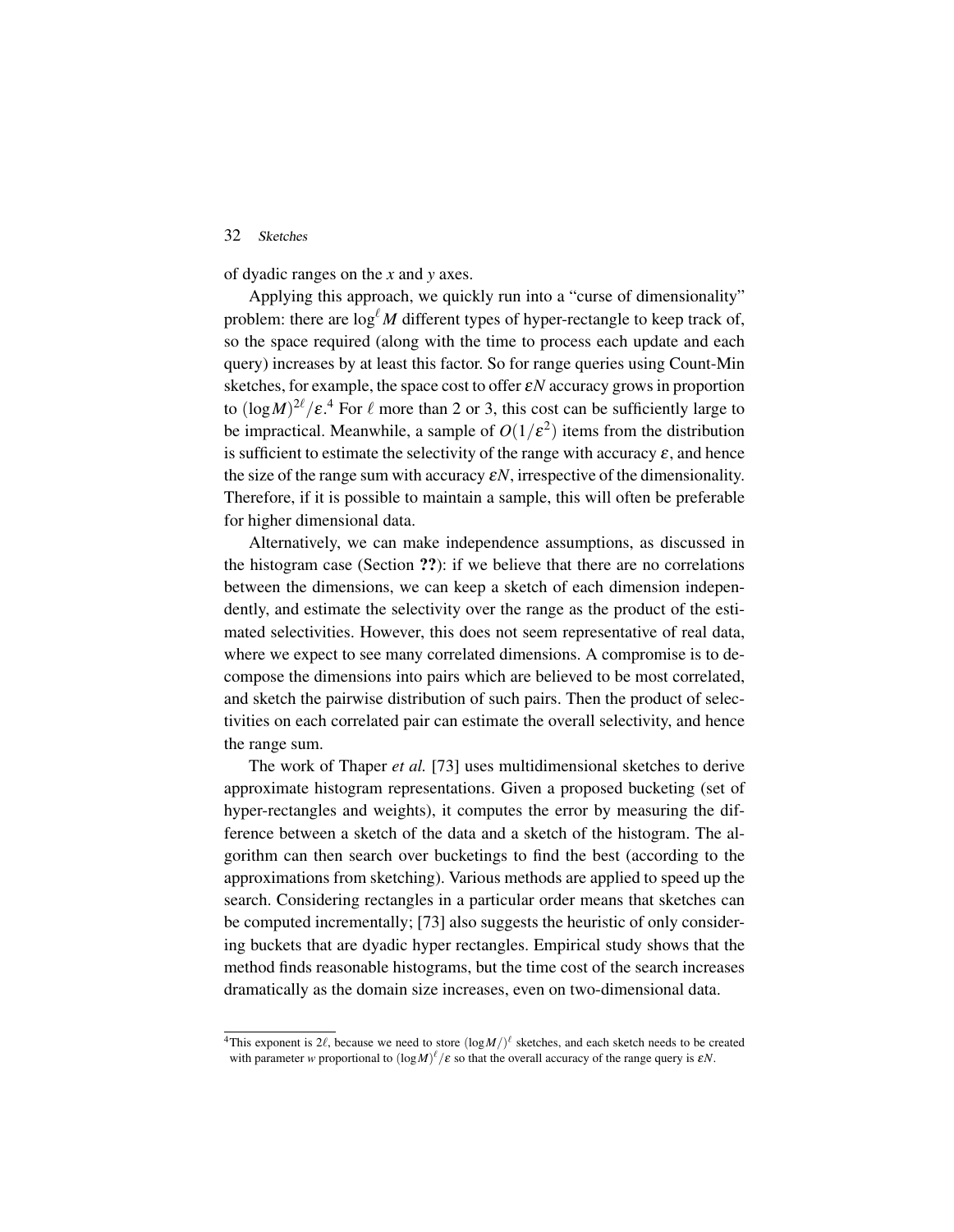#### 1.3.5.2 More complex join size estimation

Multi-way join size estimation. Dobra *et al.* propose a technique to extend the join-size estimation results to multiple join conditions [31]. The method applies to joins of *r* relations, where the join condition is of the form

WHERE R1.A1 = R2.A1 AND R2.A2 = R3.A2 AND ...

The main idea is to take the averaging-based version of the AMS sketch (where all items are placed into every sketch entry). A sketch is built for each relation, where each update is multiplied by *r* independent hash functions that map onto  $\{-1, +1\}$ . Each hash function corresponds to a join condition, and has the property that if a pair of tuples join under that condition then they both hash to the same value (this is a generalization of the technique used in the sketches for approximating the size of a single join). Otherwise, there is no correlation between their hash values. A single estimate is computed by taking the product of the same entry in each sketch. Putting this all together, it follows that sets of *r* tuples which match on all the join conditions get their frequencies multiplied by 1, whereas all other sets of tuples contribute zero in expectation. Provided the join graph is acyclic, the variance of the estimation grows as  $2^a \prod_{j=1}^r F_2(R_j)$ , where *a* is the number of join attributes, and  $F_2(R_j)$ denotes the  $F_2$  (self-join size) of relation  $R_j$ . This gives good results for small numbers of joins.

A disadvantage of the technique is that is uses the slower averaging version of the AMS sketch: each update affects each entry of each sketch. To apply this using the hashing trick, we need to ensure that every pair of matching tuples get hashed into the same entry. This seems difficult for general join conditions, but is achievable in a multi-way join over the same attribute, i.e. a condition of the form

## WHERE R1.A = R2.A AND R2.A = R3.A AND R3.A = R4.A

Now the sketch is formed by hashing each tuple into a sketch based on its *A* value, and multiplying by up to two other hash functions that map to  ${-1,+1}$  to detect when the tuple from  $R_j$  has joining neighbors from  $R_{j-1}$ and  $R_{j+1}$ .

Note that such sketches are valuable for estimating join sizes with additional selection conditions on the join attribute: we have a join between *R*<sup>1</sup>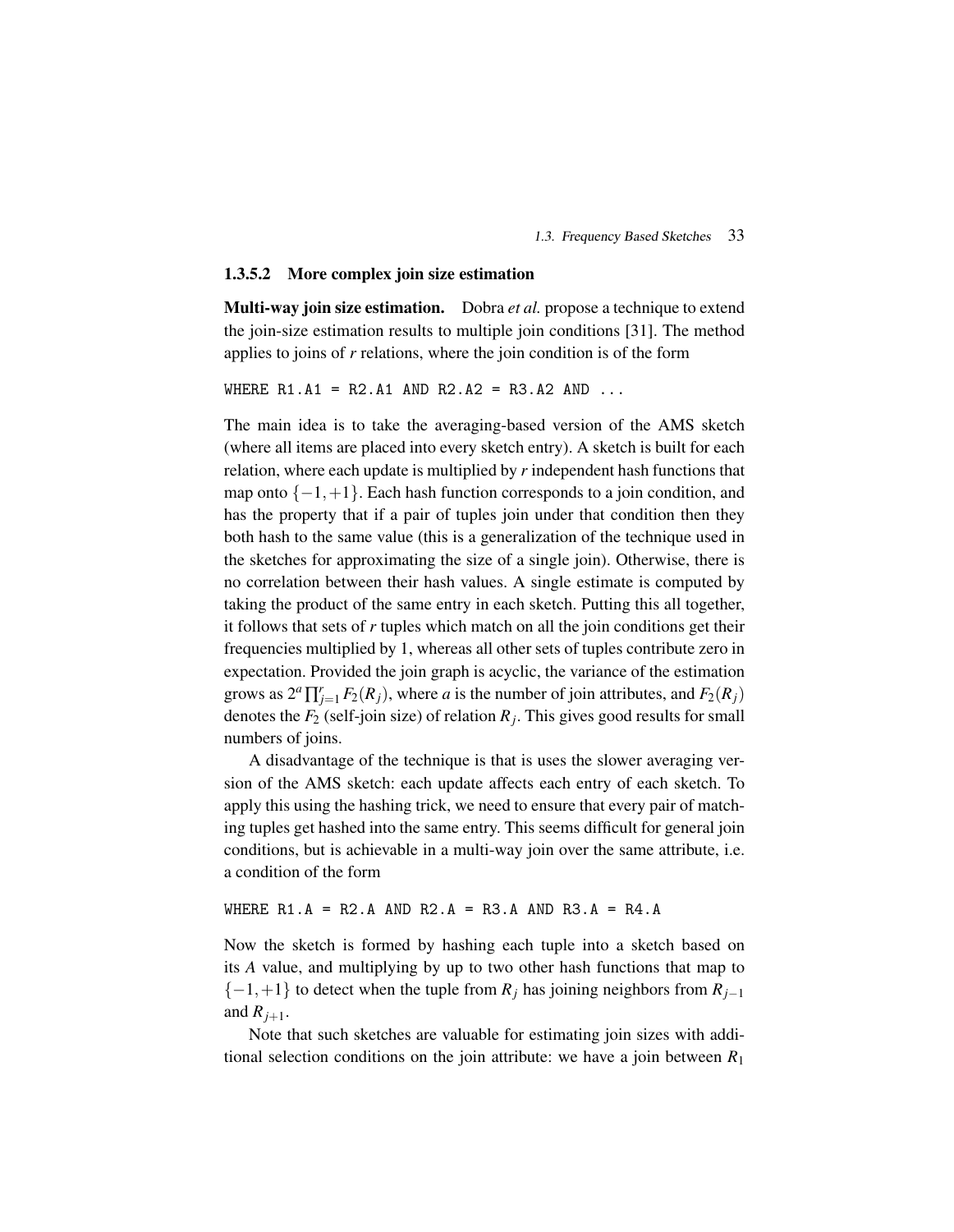and  $R_2$  on  $A$ , and  $R_3$  encodes an additional predicate on  $A$  which can be specified at query time. This in turn captures a variety of other settings: estimating the inner product between a pair of ranges, for example.

Non-equi joins. Most uses of sketches have focused on equi-joins and their direct variations. There has been surprisingly little study of using sketch-like techniques for non-equi joins. Certain natural variations can be transformed into equi-joins with some care. For example, a join condition of the form

#### WHERE  $R1.A \leq R2.B$

can be incorporated by modifying the data which is sketched. Here, the frequency distribution of  $R_1$  is sketched as usual, but for  $R_2$ , we set  $f(i)$  to count the total number of rows where attribute *B* is greater than or equal to *i*. The inner product of the two frequency distributions is now equal to the size of join. This approach has the disadvantage that it is slow to process the input data: each update to  $R_2$  requires significant effort to propagate the change to the sketch. An alternate approach may be to use dyadic ranges to speed up the updates: the join can be broken into joins of attribute values whose difference is a power of two.

There has been more effort in using sketches for *spatial joins*. This refers to cases where the data is considered to represent points in a *d* dimensional space. A variety of queries exist here, such as (a) the spatial join of two sets of (hyper) rectangles, where two (hyper)rectangles are considered to join if they overlap; and (b) the distance join of two sets of points, where two points join if they are within distance *r* of each other. Das *et al.* [28] use sketches to answer these kinds of queries. They assume a discretized domain, where the underlying *d* dimensional frequency distribution encodes the number of points (if any) at each coordinate location. In one dimension, it is possible to count how many intervals from one set intersect intervals from the second set. The key insight is to view an interval intersection as the endpoint of one interval being present within the other interval (and vice-versa). This can then be captured using an equi-join between the endpoint distribution of one set of intervals and the range of points covered by intervals from the other set. Therefore, sketches can be applied to approximate the size of the spatial join. A little care is needed to avoid double counting, and to handle some boundary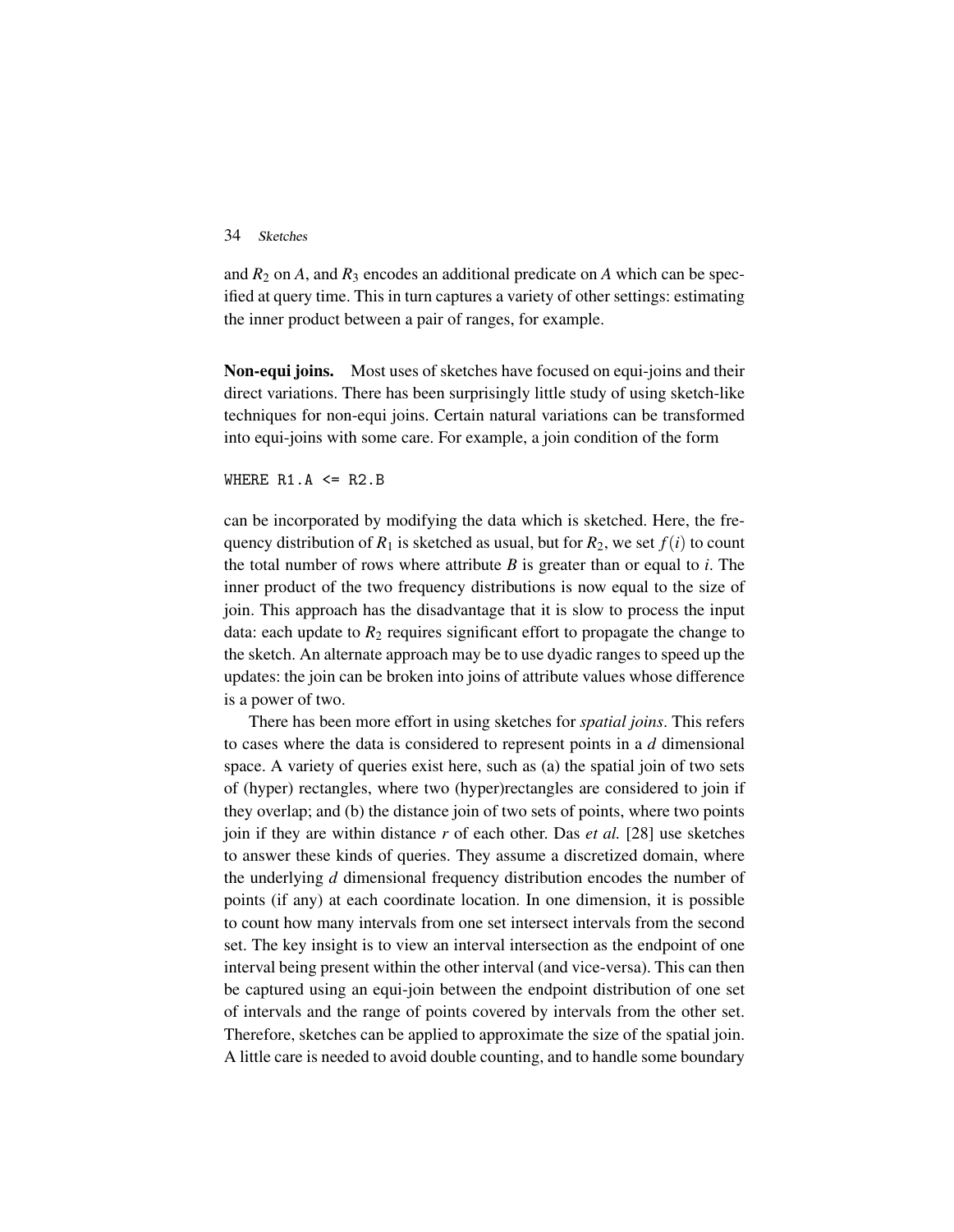cases, such as when two intervals share a common endpoint.

This one dimensional case extends to higher dimensions in a fairly natural way. The main challenge is handling the growth in the number of boundary cases to consider. This can be reduced by either assuming that each coordinate of a (hyper)rectangle is unique, or by forcing this to be the case by tripling the range of each coordinate to encode whether an object starts, ends, or continues through that coordinate value. This approach directly allows spatial joins to be solved. Distance joins of point sets can be addressed by observing that replacing each point in one of the sets with an appopriate object of radius *r* and then computing the spatial join yields the desired result.

## 1.3.5.3 Alternate Estimation Methods and Sketches.

There has been much research into getting the best possible accuracy from sketches, based on variations on how they are updated and how the estimates are extracted from the sketch data structure.

**Domain Partitioning.** Dobra *et al.* propose reducing the variance of sketch estimators for join size by partitioning the domain into *p* pieces, and keeping (averaging) AMS sketches over each partition [31]. The resulting variance of the estimator is the sum of the products of the self-join sizes of the partitioned relations, which can be smaller than the product of the self-join sizes of the full relations divided by *p*. With *a priori* knowledge of the frequency distributions, optimal partitions can be chosen. However, it seems that gains of equal or greater accuracy arise from using the fast AMS sketch (based on the hashing trick) [32]. The hashing approach can be seen as a random sketch partitioning, where the partition is defined implicitly by a hash function. Since no prior knowledge of the frequency distribution is needed here, it seems generally preferable.

Skimmed Sketches. The *skimmed sketch* technique [41] observes that much of the error in join size estimation using sketches arises from collisions with high frequencies. Instead, Ganguly *et al.* propose "skimming" off the high frequency items from each relation by extracting the (approximate) heavy hitters, so each relation is broken into a "low" and a "high" relation. The join can now be broken into four pieces, each of which can be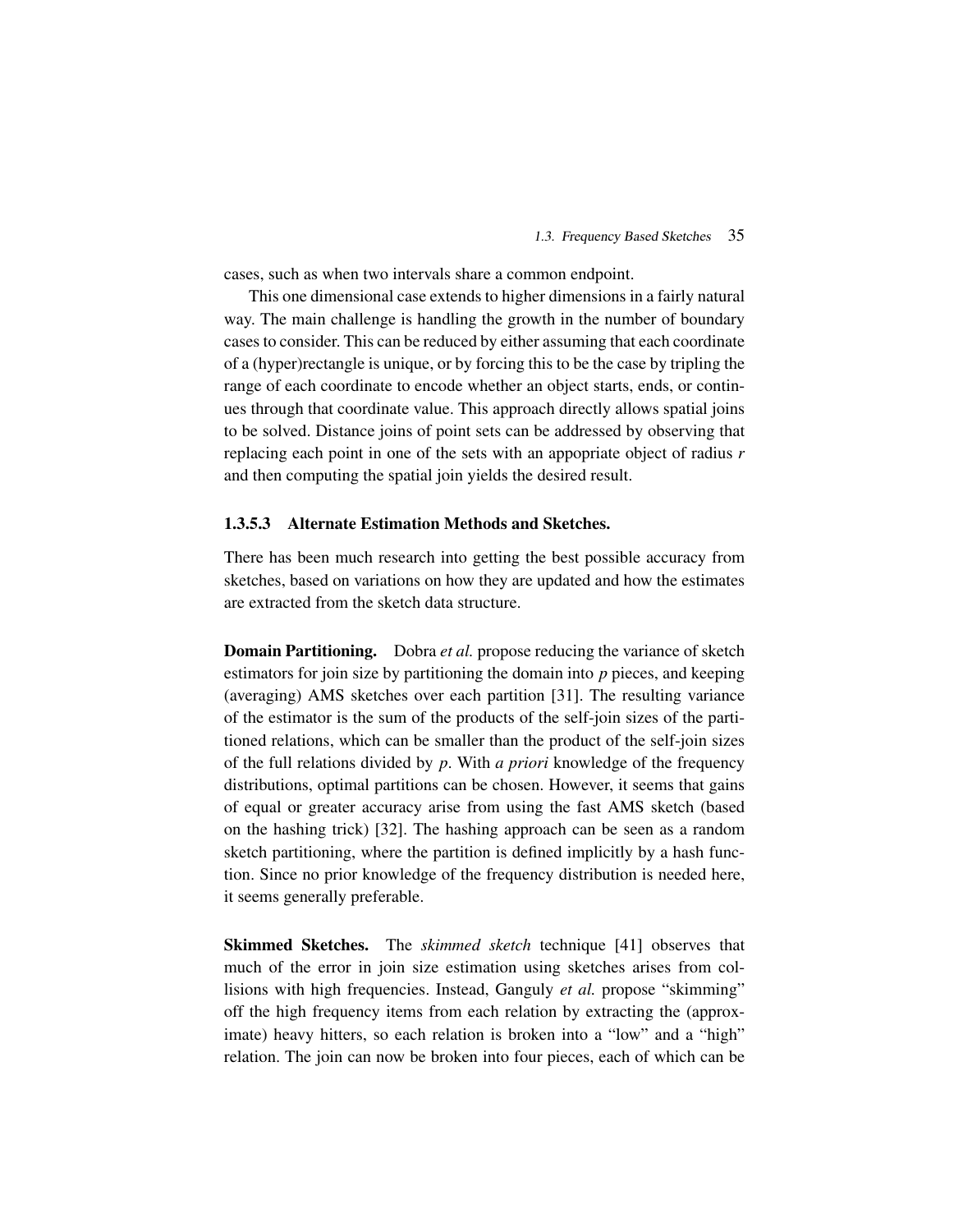estimated from either the estimated heavy hitters, or from sketches after the contributions of the sketches have been subtracted off. These four pieces can be thought of as (a) high-high (product of frequencies of items which are heavy hitters in both relations) (b) low-low (inner product estimation from the skimmed sketches) and (c) high-low and low-high (product of heavy hitter items with corresponding items from the other sketch). This is shown to be an improvement over the original scheme based on averaging multiple estimates together (Section 1.3.3.1). However, it is unclear whether there is a significant gain over the hashing version of AMS sketches where the hashing randomly separates the heavy hitters with high probability.

Conservative Update. The *conservative update* method can be applied on Count-Min sketches (and also on Bloom Filters with counters) when the data is presented in the cash-register model. It tries to minimize overestimation by increasing the counters by the smallest amount possible given the information available. However, in doing so it breaks the property that the summary is a linear transform of the input. Consider an update to item *i* in a Count-Min sketch. The update function maps*i* to a set of entries in the sketch. The current estimate  $\hat{f}(i)$  is given by the least of these: this has to increase by at least the amount of the update *u* to maintain the accuracy guarantee. But if other entries are larger than  $\hat{f}(i) + u$ , then they do not need to be increased to ensure that the estimate is correct. So the conservative update rule is to set

$$
C[j, h_j(i)] \leftarrow \max(\hat{f}(i) + u, C[j, h_j(i)])
$$

for each row *j*. The same technique can be applied to Bloom Filters that use counters [16], and was first proposed by Estan and Varghese [35].

Least Squares Estimation. The approach of taking the minimum value as the estimate from Count-Min sketch is appealing for its simplicity. But it is also open to criticism: it does not take full account of all the information available to the estimator. Lee *et al.* studied using a least-squares method to recover estimated frequencies of a subset of items from a Count-Min sketch [62]. That is, using the fact that the sketch is a linear transform of the input, write the sketch as a multiplication between a version of the sketch matrix and a vector of the frequencies of the items of interest. To avoid generating too large a problem to solve, all items that are not of interest are modeled as a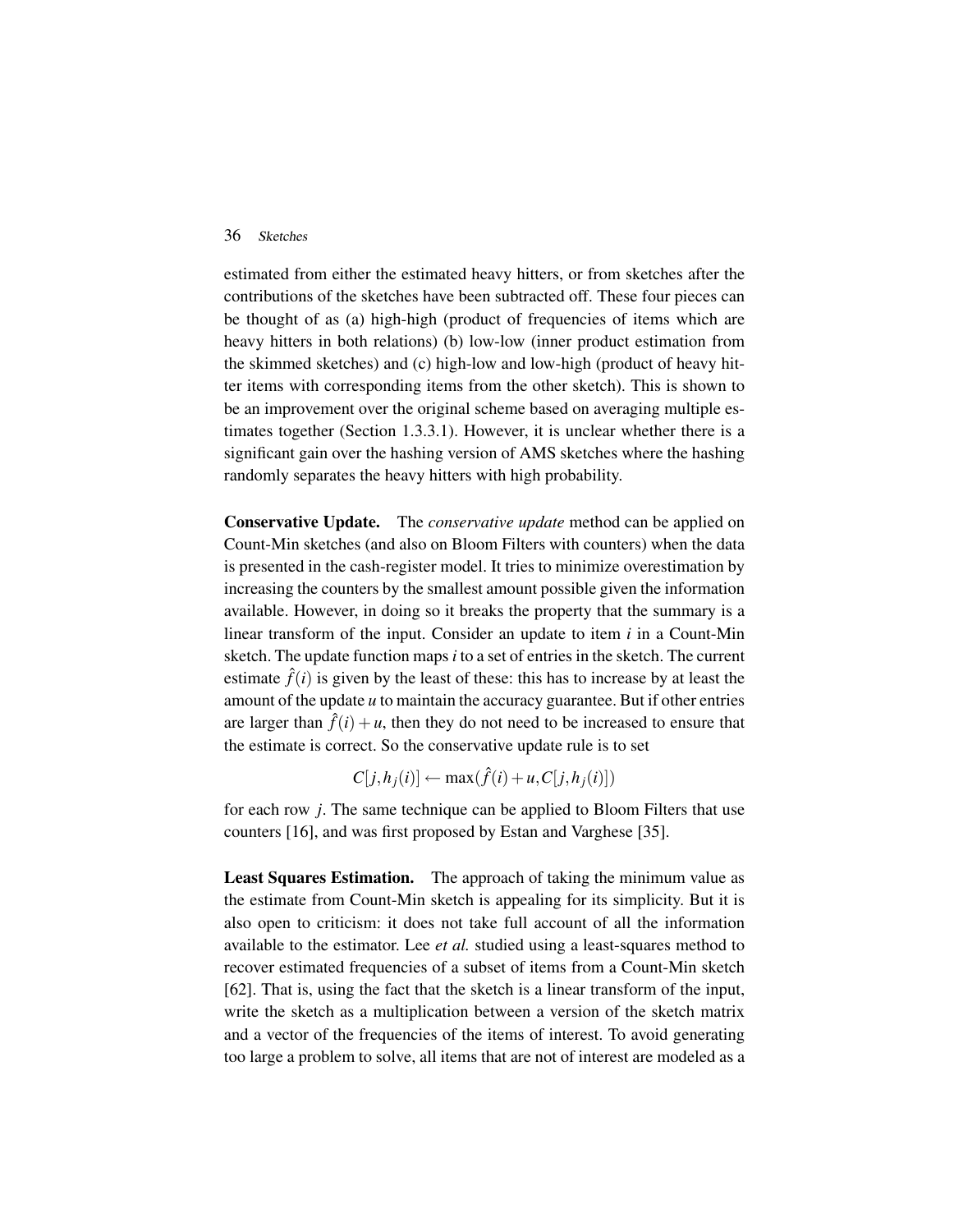#### 1.3. Frequency Based Sketches 37

small number of extra variables which add "noise" to the sketch entries. This linear system can be solved by applying the matrix (pseudo)inverse of the sketch matrix, and the result minimizes the difference between the sketch of the reconstructed data and the sketch of the original data. This should be no worse than the simple min-estimator, and could be much better. Experiments in [62] indicate that this approach is reduces error, but as more items are recovered, the time cost to solve the equations grows rapidly.

Several other methods have been considered for squeezing more accuracy out of simple sketch data structures. Lu *et al* use Message Passing, which also tries to find a distribution of counts which is consistent with the values recorded in the sketch of the observed data [63]. Jin *et al* empirically measure the accuracy of an instance of a Count-Min sketch [58]. They estimate the frequency of some items which are known to have zero count, say  $M+1, M+2...$  etc. The average of these estimates is used as  $\tau$ , the expected error, and all estimated counts are reduced by  $\tau$ . Likewise, Deng and Rafiei propose changing the row estimate of  $f(i)$  to the value of the entry containing *i*, less the average value of the other entries in the same row, and analyze the variance of the resulting estimate [30]. A similar notion was used by Thorup and Zhang within their "new" estimator for *F*2, which is shown to give guaranteed accuracy [76].

Skipping and Sampling. Over truly massive data, and extremely high update speeds, even the "fast" sketches Count Min, Count Sketch and (fast) AMS can fail to scale. A natural idea is that if there is so much data, it surely can't be necessary to observe it all to capture the main shape of the frequency distribution. Instead, we can "skip over" some fraction of the input. Bhattacharyya *et al.* [6] study the idea of skipping over items for heavy hitter and self-join size queries. To determine when to sketch and when to skip, they keep track of the volume of data that has been skipped, and only skip when the net effect of the skipped data (whatever the value happens to be) on the estimation cannot be too large.

Rusu and Dobra [71] study sketching over a Bernoulli sample of the data. They analyze the accuracy, and show how much of the variance arises from the sketching, how much from the sampling, and how much from the interaction of the two. As the sampling rate decreases, the sampling has a pro-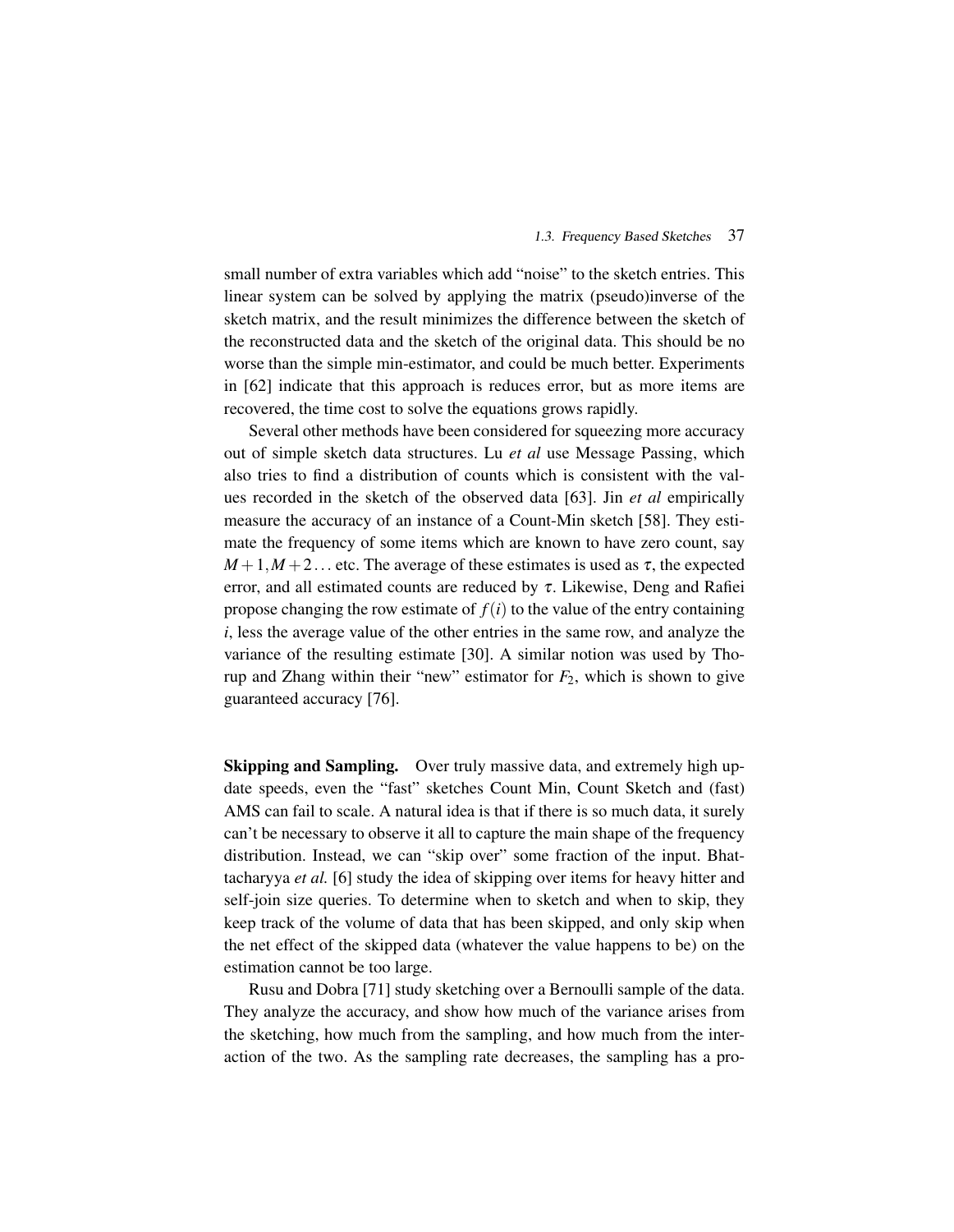portionately greater impact on the overall accuracy. Their experimental study shows that while sampling does decrease the overall accuracy, estimates of join and self-join size can still be quite good when only sketching a tenth or a hundredth of the input data. Note that none of these methods will extend to distinct value queries: as discussed in Section ??, it is known that no sampling method can guarantee to give good results for all possible inputs. Hence, applying sketching on top of sampling can be no better than the underlying sampling method.

Hardware Implementations. In addition to the various software implementations discussed so far [32, 22], there has been work on building hardware implementations of sketch methods to further increase their scalability. These can take advantage of the fact that, due to linearity, sketches can be easily parallelized, and even within a single update, there is significant parallelism across the *d* repetitions. Several teams have studied effective parallel implementations of the Count-Min sketch. Lai and Byrd [61] describe a performance on a SIMD architecture which can achieve high throughput with low energy usage. Thomas *et al.* [74] implement the Count-Min sketch on the Cell processor (multi-core) architecture, and analyze choices in the scheduling and load-balancing issues that arise.

Lower Bounds. All of the variations try different methods to improve the accuracy or speed of the sketching, with varied results. It is natural to ask, can any procedure asymptotically improve the accuracy, for a given amount of space? In general, the answer is no: for many of the queries studied, there are lower bounds proved which show that the space used by the sketches are essentially optimal in their dependence on  $\varepsilon$  or  $M$ . However, typically these lower bounds are proved by considering various "worst case" frequency distributions. Often the frequency distributions seen in reality are far from worst-case, and often can be well modeled by standard statistical distributions (such as Zipfian or Pareto distributions). Here, it is possible to see better space/accuracy trade-offs. Several prior works have analyzed sketches under distributional assumptions and quantified these trade-offs [14, 26].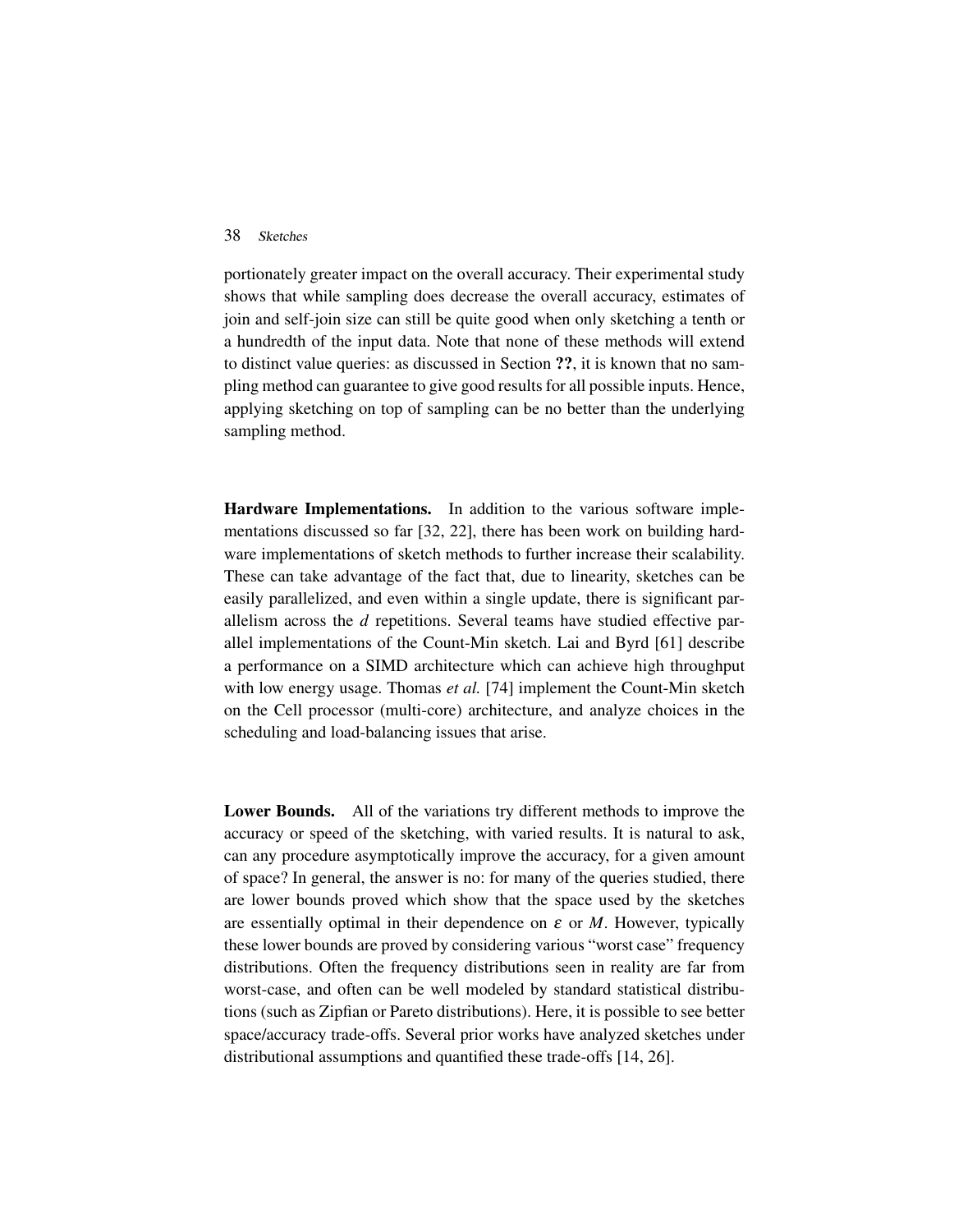## 1.4 Sketches for Distinct Value Queries

Problem relating to estimating the number of distinct items present in a sequence have been heavily studied in the last two decades. Equivalently, this problem is to find the cardinality of an attribute in a relation. The simple SQL fragment

SELECT COUNT (DISTINCT A) FROM R

is sufficiently difficult to approximate in small space that dozens if not hundreds of research papers have tackled the problems and variations. More generally, we are interested in approximating the results of set valued queries: queries which perform a variety of set operations (intersection, union, difference) and then ask for the cardinality of the resulting set. We will see that the key to answering such queries is to first answer the simpler COUNT DIS-TINCT queries.

## 1.4.1 Linear Space Solutions

We first present solutions which use space linear in the size of the attribute cardinality. For cash-register streams, a natural solution is to use a compact set representation such as a Bloom filter. For each item in the stream, the procedure then tests whether it is already present in the Bloom filter. If the item is not present in the filter, then it is inserted into the filter, and the current count of distinct items is increased. By the one-sided error nature of the Bloom filter, the resulting count never overestimates the true count, but may underestimate due to collisions. To ensure a small constant rate of under-counting, it is necessary to set the size of the Bloom filter to be proportional to the cardinality being estimated. Due to the compactness of the Bloom filter bit vector, this requires less space than storing the full representation of the set, but only by constant factors.

The linear counting method due to Whang *et al.* [78] takes a related approach. The method can be understood as keeping a Bloom filter with a single hash function  $(k = 1)$ . The number of distinct items is estimated based on the fraction of bits in the filter which remain as 0. If this fraction is *z*, then the number of distinct items is estimated as  $m \ln 1/z$  (where *m* is the number of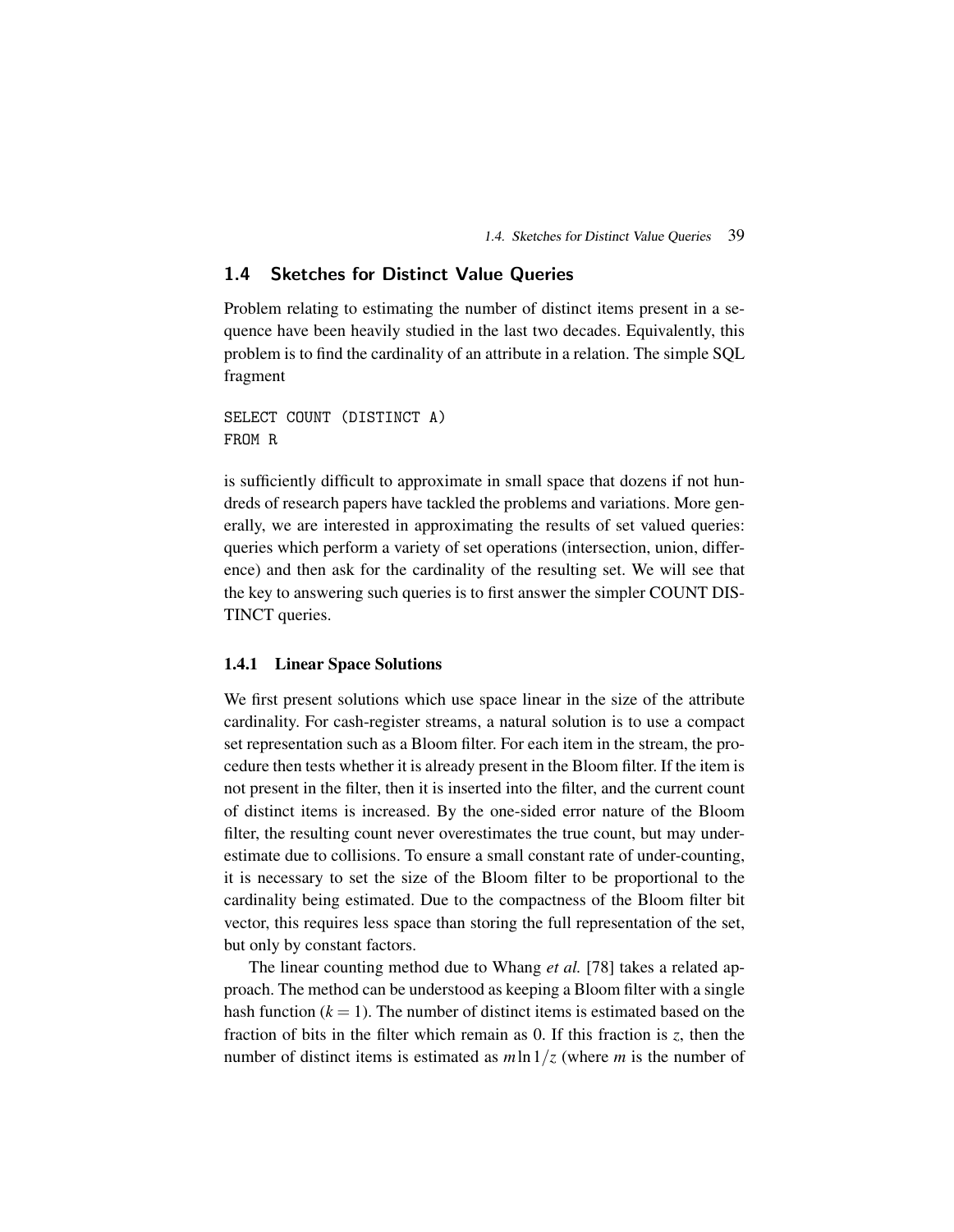bits in the filter). Again, for this to yield an accurate estimation, the *m* is required to be proportional to (an upper bound on) the number of distinct items. Based on some numerical analysis, this constant of proportionality is shown to be relatively low: to get low error, it is sufficient to have *m* be a factor of (roughly) 10 times smaller than the true cardinality of the relation.

Both linear counting and Bloom filters can be modified to allow deletions, by using the trick of replacing bits with counters: each deletion removes the effect of a prior insertion, and the estimators are modified accordingly. However, this extension potentially blows up the space further, since single bits are replaced with, say, 32 bit integers.

Both these approaches have the limitation that some *a priori* knowledge of the cardinality being estimated is needed. That is, to use them practically, it is necessary to know how large to make their filters. If the filter size is underestimated, then the filter will saturate (be almost entirely full of 1s), and the estimation will be useless. On the other hand, if the filter is mostly empty then the estimate will be very accurate, but the unused space will be wasted. Subsequent methods do not require any prior knowledge of the cardinality, and adjust to widely varying cardinalities.

#### 1.4.2 Flajolet-Martin Sketches

The Flajolet-Martin sketch is probably the earliest, and perhaps the best known method for approximating the distinct count in small space [37]. It is also based on a bitmap *B*, but items are mapped non-uniformly to entries. The size of the bitmap is chosen to be logarithmic in the largest possible cardinality being estimated, so a much weaker upper bound is needed, and typically 32 or 64 bits will suffice. A hash function *h* is associated with the bitmap, so that half the items are mapped to 1, a quarter to 2, and so on. That is,

$$
\Pr[h(i) = j] = 2^{-j}
$$

where the probability is taken over the random choice of the hash function. Such a hash function is easy to generate from a function that maps uniformly onto a range: given a uniform hash function  $h'$ , we set  $h(i)$  based on the number of trailing zeros in the binary representation of  $h'(i)$ . So if  $h'(i) = 3$ , we set  $h(i) = 1$ , while if  $h'(i) = 24$ , we set  $h(i) = 4$ .

The sketch is updated in the same way as a Bloom filter: each update is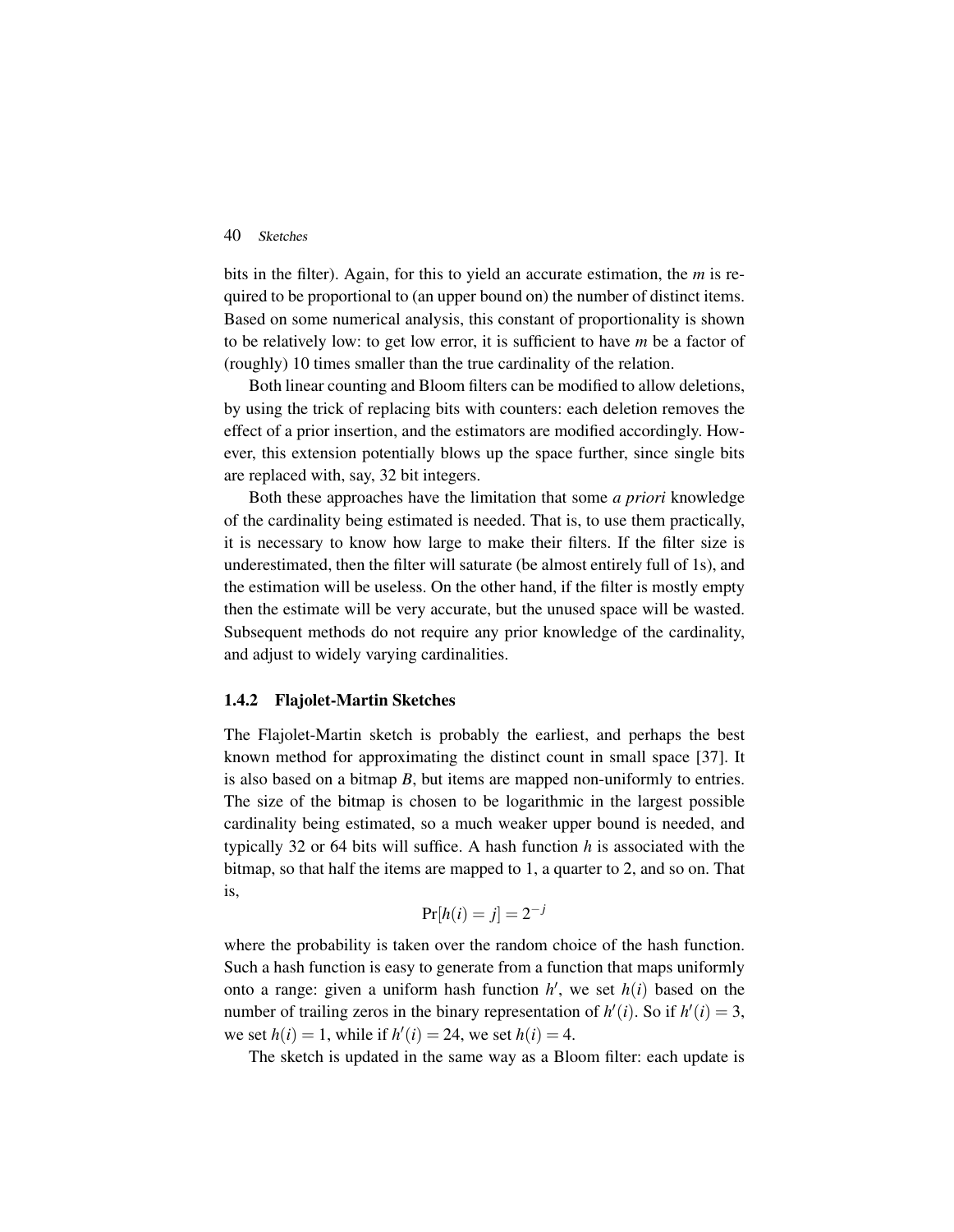

Fig. 1.8 FM Sketch Data Structure

hashed by *h*, and we set  $B[h(i)]$  to 1. A simple example is shown in Figure 1.8: an item *i* is hashed to location 4. There is already a 1 in this location, so the sketch does not change. After seeing *n* distinct items, the low entries in the bitmap are expected to be set to 1, but it is unlikely that any very high entries will be set to one. More precisely, the expected number of items which are hashed to *j*th entry is (approximately)  $n/2<sup>j</sup>$ . Locations which expect to receive more than 1 item are very likely to be set to 1, while locations which expect to receive a number of items that is less than 1 are more likely to remain as 0. The transition occurs around where  $n/2^j = 1$ , i.e. around the  $log_2 n$ 'th entry. So it is unlikely that entries above  $log n$  are set, while most entries below log*n* should be set to 1. Around log*n* it is expected that there will be a mixture of zeros and ones. A variety of different estimators are possible, such as the position of the leftmost zero in the array, or the position of the rightmost one (indexing the array from the first entry as the leftmost).

Flajolet and Martin advocated using the position of the leftmost zero [37]. Intuitively this is more robust, since it represents the compound event that all *n* items were not hashed there, whereas a single item can affect the position of the rightmost one. To build an estimator, they take *k* repetitions of the process with different hash functions, and find the mean position of the leftmost zero across these repetitions as *r*. The estimated value is given by  $\hat{n} = 1.2928 \cdot 2^r$ : here, 1.2928 is a scaling constant derived from the analysis assuming that the hash functions are perfectly random. The variance of this estimator grows with  $1/\sqrt{k}$ , so by taking  $O(1/\varepsilon^2 \log 1/\delta)$  repetitions, the resulting estimation  $\hat{n}$  is within  $\varepsilon n$  of the true value *n* with probability at least  $1-\delta$ .

Alon *et al.* analyze the effect of using the two raised to the power of the position of the rightmost one as the estimator, when using hash functions with only pairwise independence [2]. Under this restricted setting, they show that the probability of overestimating by a factor of  $c > 2$  or underestimating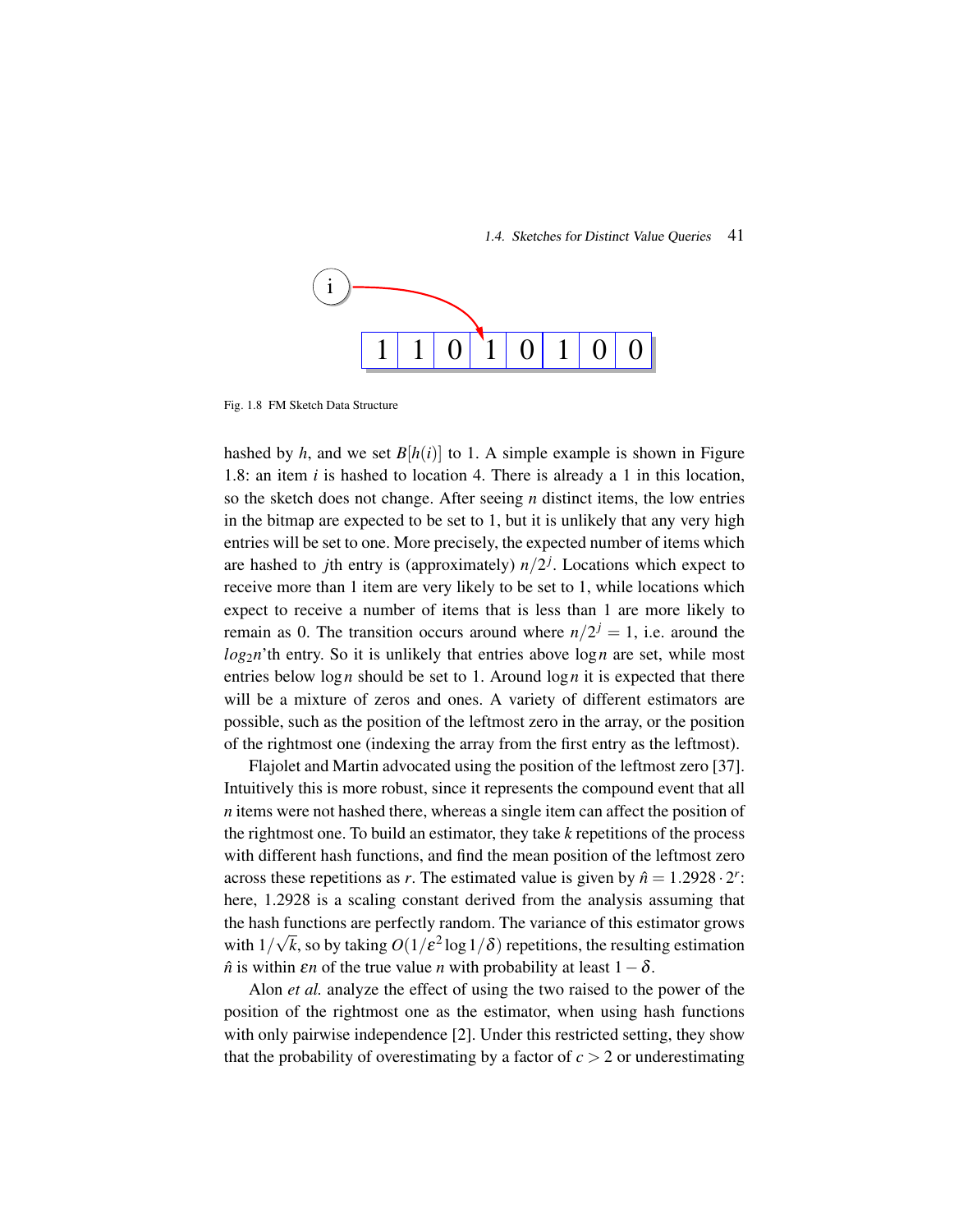by a factor of  $c' < 1/2$  is at most  $1/c + 1/c'$ . In other words, the method gives a constant factor approximation with constant probability using only logarithmic space. In fact, the space needed is only  $O(\log \log n)$ , since we only need to record the index of the rightmost one, rather than the full bitmap. Durand and Flajolet refer to this method as "log-log counting", and analyze it further assuming fully independent hash functions. They provide an unbiased estimator based on an appropriate scaling constant [34]. Taking *k* repetitions has approximately twice the variance of *k* instances of the original Flajolet-Martin estimator, but each repetition requires much less space to store.

The downside of these approaches as described is that they are slow to process:  $O(k)$  hash functions have to be evaluated for each update. Recognizing this, Flajolet and Martin proposed using "stochastic averaging", where now the items are first hashed to one of *k* FM sketches, which is then updated in the usual way. Here, each update requires only a constant amount of hashing, and so is much faster to update. The stochastic averaging can be viewed as an analogue of the "hashing trick" in Section 1.3. It is can also be seen as a generalization of the linear hashing described in Section 1.4.1: an FM sketch is kept in each entry of a Bloom filter instead of just a single bit.

## 1.4.2.1 Linear version of FM Sketch

The methods based on the Flajolet Martin sketch and its variants assume a cash-register model of the stream. But over transaction streams in the cash register model, it is necessary to also process deletions of items. The natural solution is to replace the bits in the sketch with counters which are incremented for each inserted item that touches the entry, and decremented for each deleted item [37]. At any instant, we can extract a corresponding bitmap by setting each non-zero counter to 1, which is exactly the bitmap that would have been obtained by processing just those items which have non-zero counts. It therefore follows immediately that this linear sketch correctly processes deletions.

In the general case, there may be items with negative frequencies. It is less obvious how to interpret a COUNT DISTINCT query over such frequency distributions. However, these distributions can arise implicitly: it has been argued that it is useful to compute the number of items in two different distributions which have different frequencies. By subtracting the two frequency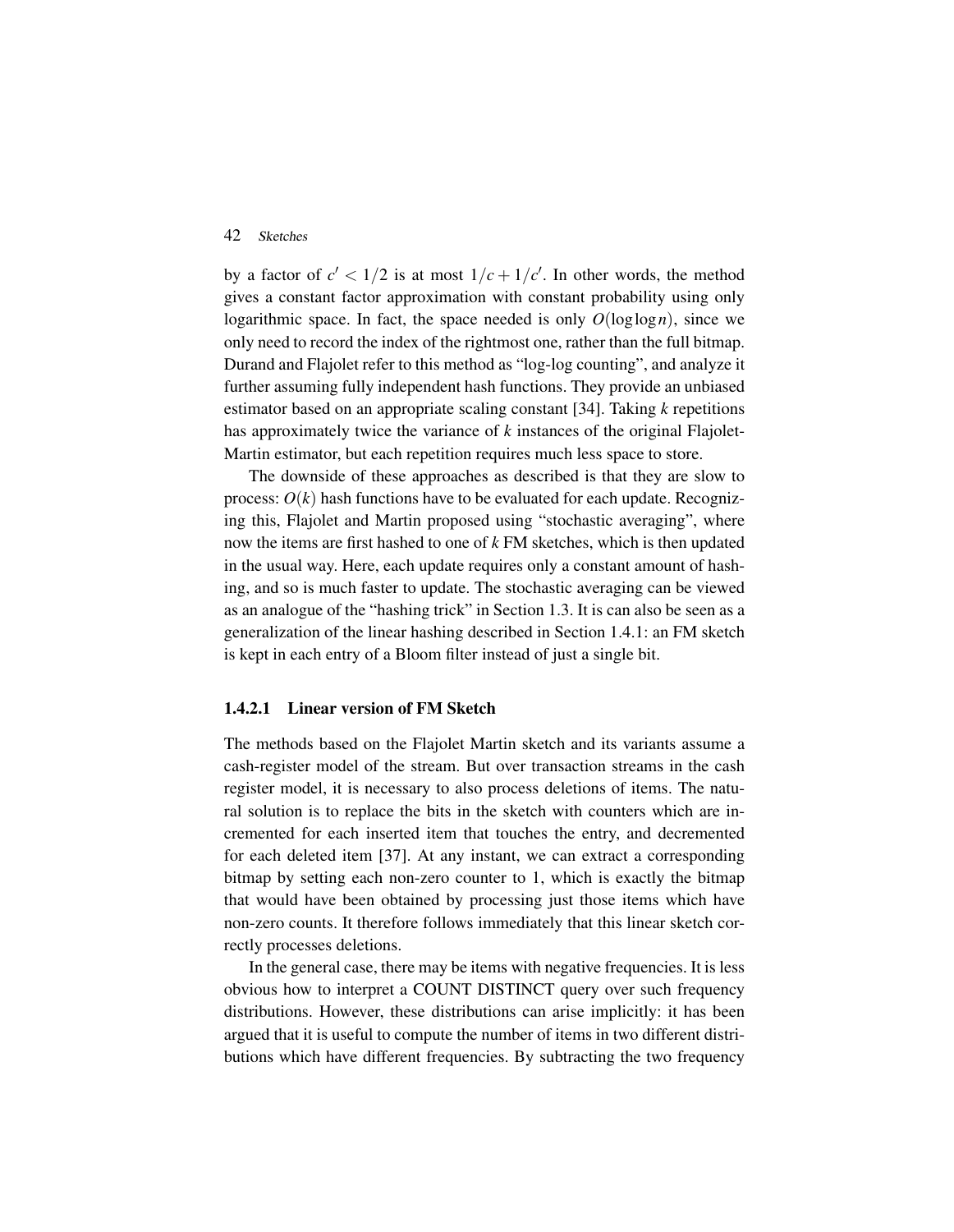distributions as  $f - f'$ , the number of items with different frequencies corresponds to the number of items in  $f - f'$  that have non-zero frequency. This measure has been dubbed "the Hamming norm" or  $L_0$ , as a limiting case of  $L_p^p$  norms [19]. Approximating this quantity requires a different solution: the sum of frequencies of all items which hash to the same entry may be zero, even though not all of the frequencies are zero. Instead of a counter then, we can use a fingerprint of the items mapping to the entry (Section 1.2.2): with high probability, this will identify whether or not the frequency vector of items mapping to an entry is the zero vector.

## 1.4.3 Distinct Sampling

The idea of distinct sampling (also known as adaptive sampling) is to combine the decreasing probabilities from FM sketches with a sampling technique. Flajolet [36] attributes the invention of the technique to Wegman in the mid 1980s. A similar technique was subsequently proposed by Gibbons [44], and analyzed in the presence of limited independence hash functions with Tirthapura [45].

The method is quite simple: the algorithm maintains a set of at most *k* items from the input (and possibly some additional information, such as their multiplicity). During the execution of the algorithm, a integer variable *l* records the current "level" of the sampling. Each item in the input is hashed using a function *h* which obeys

$$
\Pr[h(i) = j] = 2^{-j}
$$

i.e. the same conditions as the FM sampling variants. The item is included in the sample if the hash value is at least the current level, so that  $h(i) \geq l$  (hence we may say that the level of some item is *l*, or talk about the items that are at some particular level). Initially,  $l = 1$  and so all distinct items are sampled.

When the sample is full (i.e., it contains more than *k* distinct items), the level is increased by one. The sample is then pruned: all items in the sample whose hash value is less than the current value of *l* are rejected. Note that when *l* increases by one, the effective sampling rate halves, and so we expect the sample to decrease in size to approximately  $k/2$ . At any moment, the current number of distinct items in the whole sequence so far can be estimated as  $s2<sup>l</sup>$ , where *s* denotes the current number of items in the sample. In the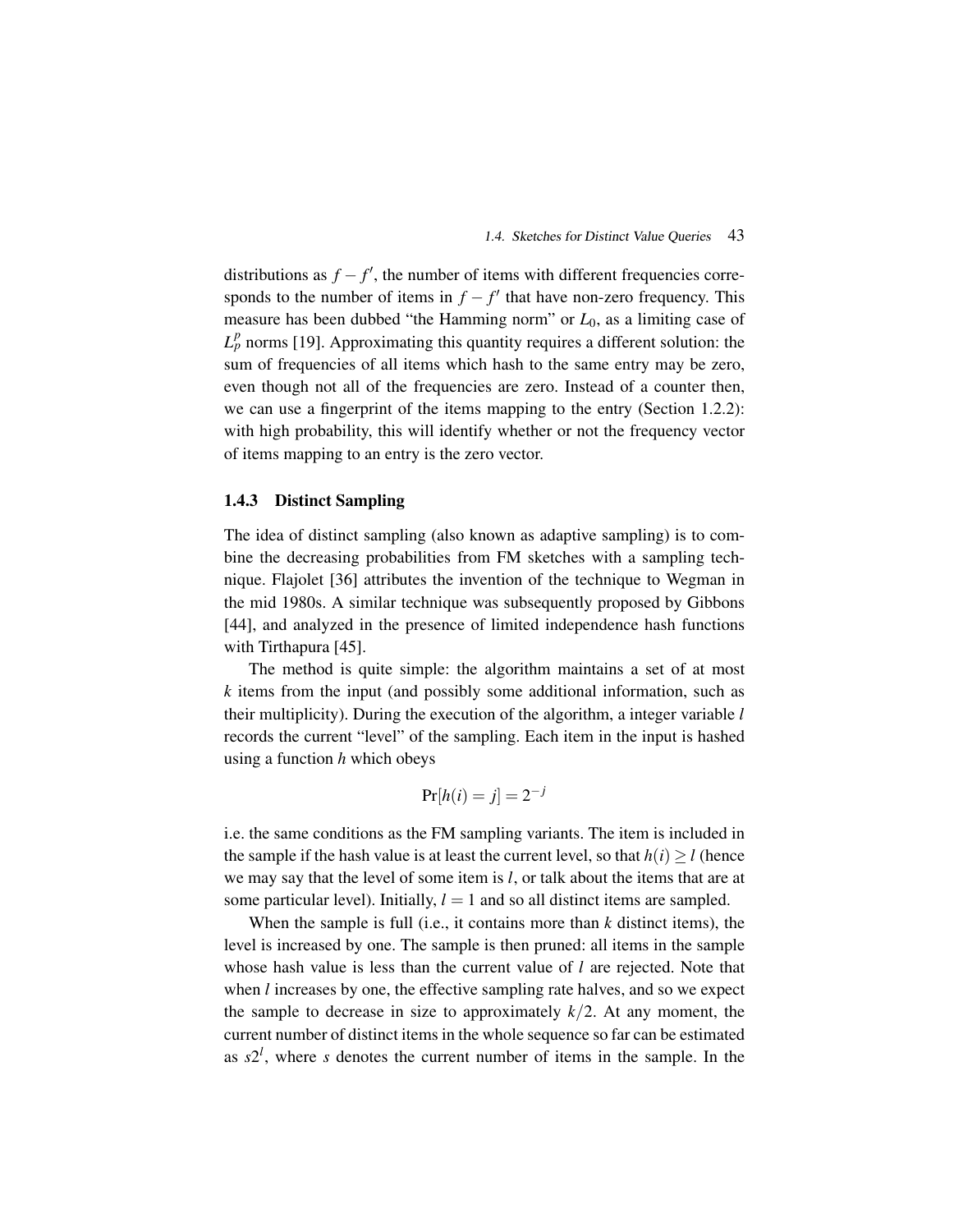

Fig. 1.9 Distinct Sampling with  $k = 3$ 

extreme case when  $k = 1$ , we can see this as being similar to a single instance of log-log counting method. However, because typically  $k > 1$ , the accuracy should be better since it is less sensitive to a single item with a very high hash value.

Figure 1.9 shows a small example of distinct sampling for  $k = 3$ . Level 1 indicates the full set of distinct items that are present in the data, but this exceeds the capacity of the sample. At level 2, five of the nine items in the original input hash to a level greater than one. There are exactly three items that hash to level 3 or above, so the algorithm would currently be running at level  $l = 3$ . However, as soon as a new item arrives with  $h(i) \geq 3$ , the capacity of the sample would be exceeded, and the algorithm would advance to  $l = 4$ . Based on the information in the figure, items "3" and "10" would be dropped when this happens.

Analysis shows that the process has similar variance behavior to the preceding methods. Assuming perfect hash functions, the variance grows with  $1/\sqrt{k}$  [36]. With weaker assumptions on the strength of the hash functions, Gibbons and Tirthapura prove a similar results: that setting  $k = O(1/\varepsilon^2)$  is sufficient to estimate the true cardinality with relative error  $\varepsilon$  with constant probability. Taking  $O(\log 1/\delta)$  parallel repetitions with different hash functions, and taking the median estimate in the usual way will reduce the failure probability to  $\delta$ . The proof requires showing that the process stops at the right level, and that the number of items seen at the final level is close to the expected number.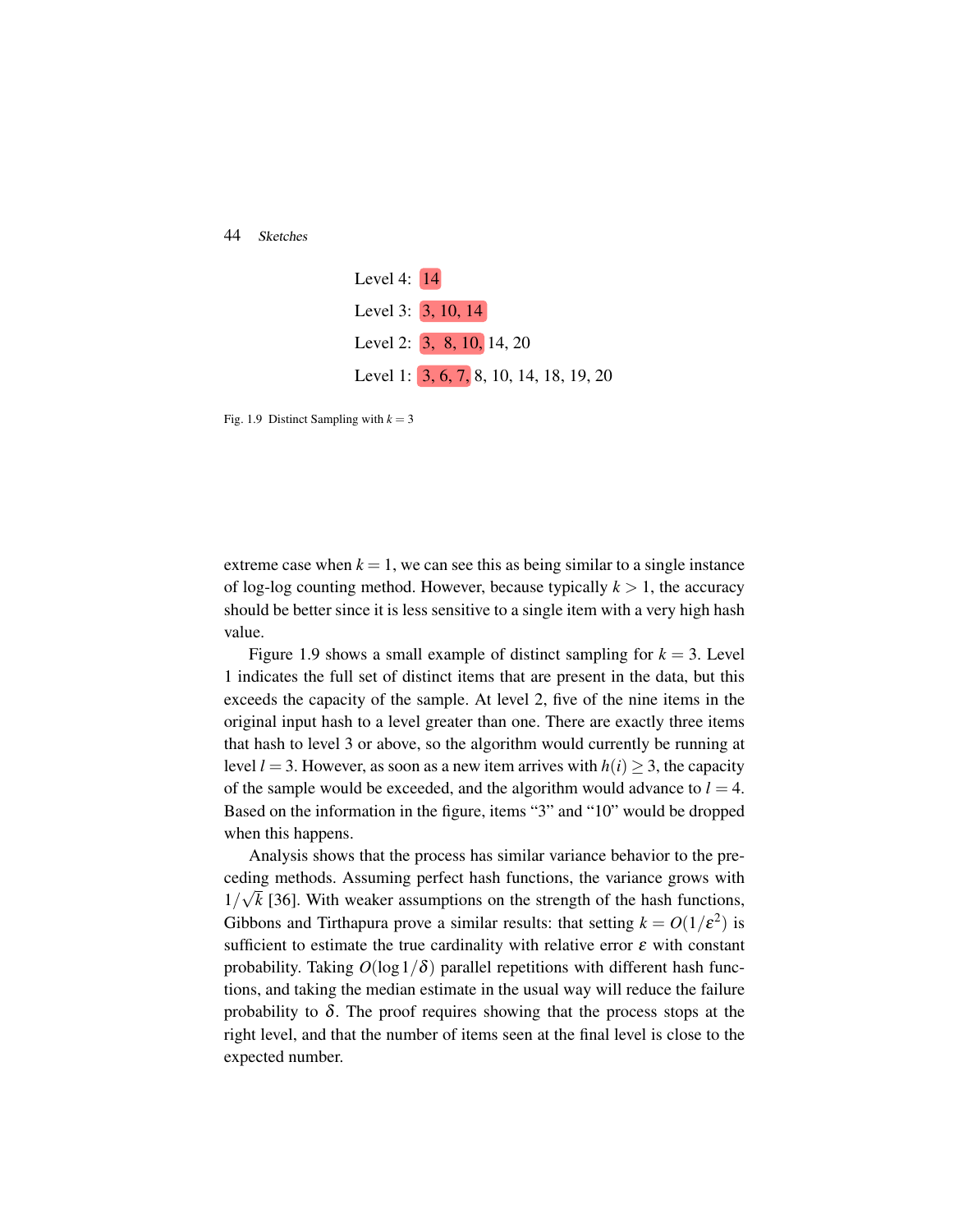

Fig. 1.10 Two-level hash sketch for distinct sampling with deletions

## 1.4.3.1 Distinct Sampling With Deletions.

Extending these ideas to handle deletions in the stream is less straightforward than for the FM sketch methods. It is certainly possible to apply deletions to the distinct sampling sketch: assuming that cardinality information is kept about the items that are currently being sampled, when the cardinality of a sampled item goes to zero, it is considered to have been deleted from the sample. This procedure is clearly correct, in that the resulting approximations correctly reflect the current support set of the underlying data. However, in extreme cases, when many items are deleted, the number of items in the sample may become very small or even zero. In these cases, the accuracy of the approximations becomes very poor: essentially, the current sampling rate is too low for the current data size. Ideally, the algorithm should revert to a lower level with a smaller value *l*. But this is not possible without a rescan of the data, since simply changing the current value of *l* will not recover information items that were previously rejected from the sample.

Ganguly *et al.* proposed the "two-level hash" sketch to guarantee recovering a distinct sample in the presence of many deletions, by merging several of the ideas we have seen already in other sketches [40]. Each item is hashed by a function *h* with the same probability distribution as for FM sketches. A second hash function *g* maps uniformly onto the range [*k*]. The sketch tracks information about every combination of *g* and *h* values: there are *k* log*n* of these entries. For each such entry  $C[h(i), g(i)]$ , there are two vectors of  $log M$ counters: corresponding to each of the log*M* bit positions in the binary expansion of the item identifiers. The *j*th counter in the first vector counts the number of updates that map to the entry  $C[h(i), g(i)]$  and have a 1 in the *j*th position of the binary representation of *i*. The second vector does the same for 0s in the *j*th position. Since this is a linear sketch, it can be updated over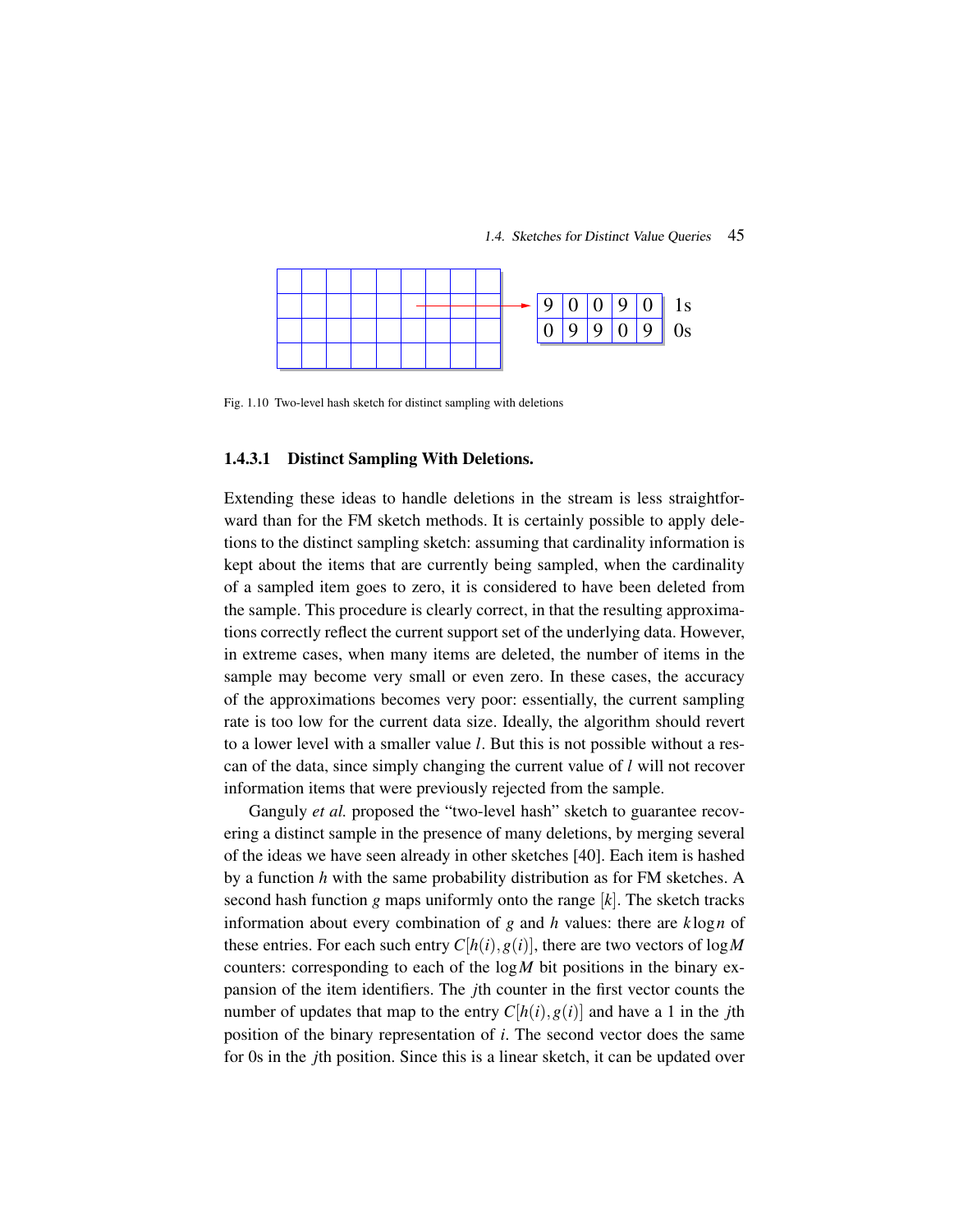streams with deletions.

To recover a sample of items from the data structure, the vector of counters in each entry is analyzed. If there is only one item *i* with non-zero frequency that has been mapped to a particular  $C[a, b]$  entry of the sketch, then the two vectors of counters allow it to be recovered: the non-zero counts in the two vectors encode exactly the binary encoding of *i*. If, on the other hand, more than one item is mapped to  $C[a, b]$  then there will be some index *j* so that both vectors record a non-zero count, and so that entry is abandoned. This method is conceptually similar to the method described in Section 1.3.4.1 for recovering heavy hitters over strict streams. Several variations on this idea for drawing a sample from the set of distinct items have also been proposed [38, 27].

To extract a distinct sample from this distinct structure, each entry  $C[a,b]$ of the sketch is examined, with the aim of recovering a single item that was mapped there. For small values of *a*, many items are mapped to that row, so few items will be recovered. But for a sufficiently large value of *a*, many items will be recovered from the row. For a given value of *a*, all recovered items can be returned as the sample from the sketch. Observe that *a* here plays a similar role to that of the level *l* in the distinct sampling method. Based on *a*, and the number of items recovered, the number of distinct items can be estimated. A partial example is shown in Figure 1.10: the figure shows the two vectors for one entry in the sketch. These vectors encode that there is a unique item that has been hashed to that entry, with multiplicity 9. It has binary representation 10010, i.e. it corresponds to the item with identifier "18".

Ganguly subsequently reduced the space required by observing that, for strict distributions, the items can be recovered from the entries more efficiently [39]. Now each entry  $C[a,b]$  maintains just three counters:

$$
T[a,b] = \sum_{1 \le i \le M, h(i) = a, g(i) = b} f(i)
$$
  
\n
$$
U[a,b] = \sum_{1 \le i \le M, h(i) = a, g(i) = b} i \cdot f(i)
$$
  
\n
$$
V[a,b] = \sum_{1 \le i \le M, h(i) = a, g(i) = b} i^{2} \cdot f(i)
$$

Clearly, if  $T[a,b] = 0$ , then there are no items with non-zero counts mapped to  $C[a,b]$ . If there is only one unique item mapped to  $C[a,b]$ , then  $U^2[a,b]$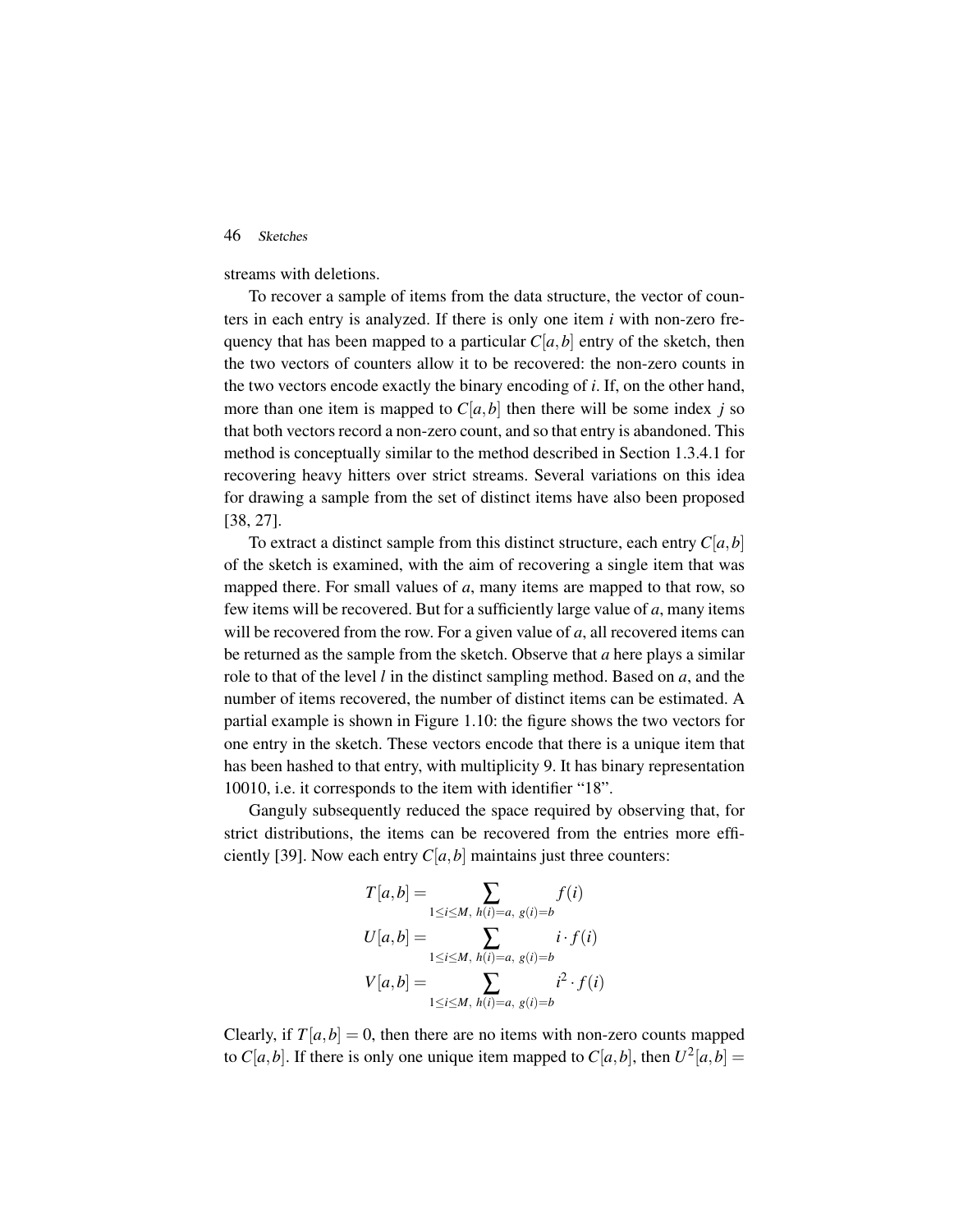

(b) After 9 distinct items have been observed

Fig. 1.11 Illustration of the *k* Minimum Values procedure

 $T[a,b]V[a,b] = i^2 f^2(i)$ . The converse is also true: if  $U^2[a,b] = T[a,b]V[a,b]$ , then only one distinct item is mapped to  $C[a, b]$ . Further, that item is  $U[a,b]/T[a,b]$  and it has frequency  $T[a,b]$ . For the example in Figure 1.10, the statistics computed are  $T = 9, U = 162$  and  $V = 2916$ . From these, we can check that  $TV = U^2 = 26244$ , and that the item encoded is "18" with frequency 9.

#### 1.4.4 *k* Minimum Values

The *k* minimum values technique for cash-register streams was proposed by Bar-Yossef *et al.* [4]. The technique is quite simple to state: a hash function maps items to the range  $\{1...M^3\}$  (so there are unlikely to be any hash collisions), and the algorithm tracks the *k* smallest distinct hash values of items seen in the stream. Let  $h_k$  denote the *k*th smallest hash value. The number of distinct items is estimated as  $k(M^3/h_k)$ . Figure 1.11 illustrates the process, for  $k = 3$ . Figure 1.11(a) shows five distinct items mapped by the hash function onto the range  $\{1...M^3\}$  (shown schematically as a number line). Of these, information about the  $k = 3$  items which have the smallest hash values is stored, identified with a shaded background. As new items arrive, the  $k = 3$ smallest changes: Figure 1.11(b) shows that two new items have entered the *k* smallest, and only information about the current *k* smallest values is stored.

The intuition for the KMV estimator is straightforward: the smallest hash value is expected to be around  $M^3/n$ , but the estimate based on this has high variance. Taking *n* random values in the range 1 to  $M^3$ , we expect about *k* of them to be less than  $(k/n)M^3$ . So if the hash values are close to uniform random values, then the result of the estimator should be close to *n*, the number of distinct items. In our example, the  $k = 3$  smallest hash value in Figure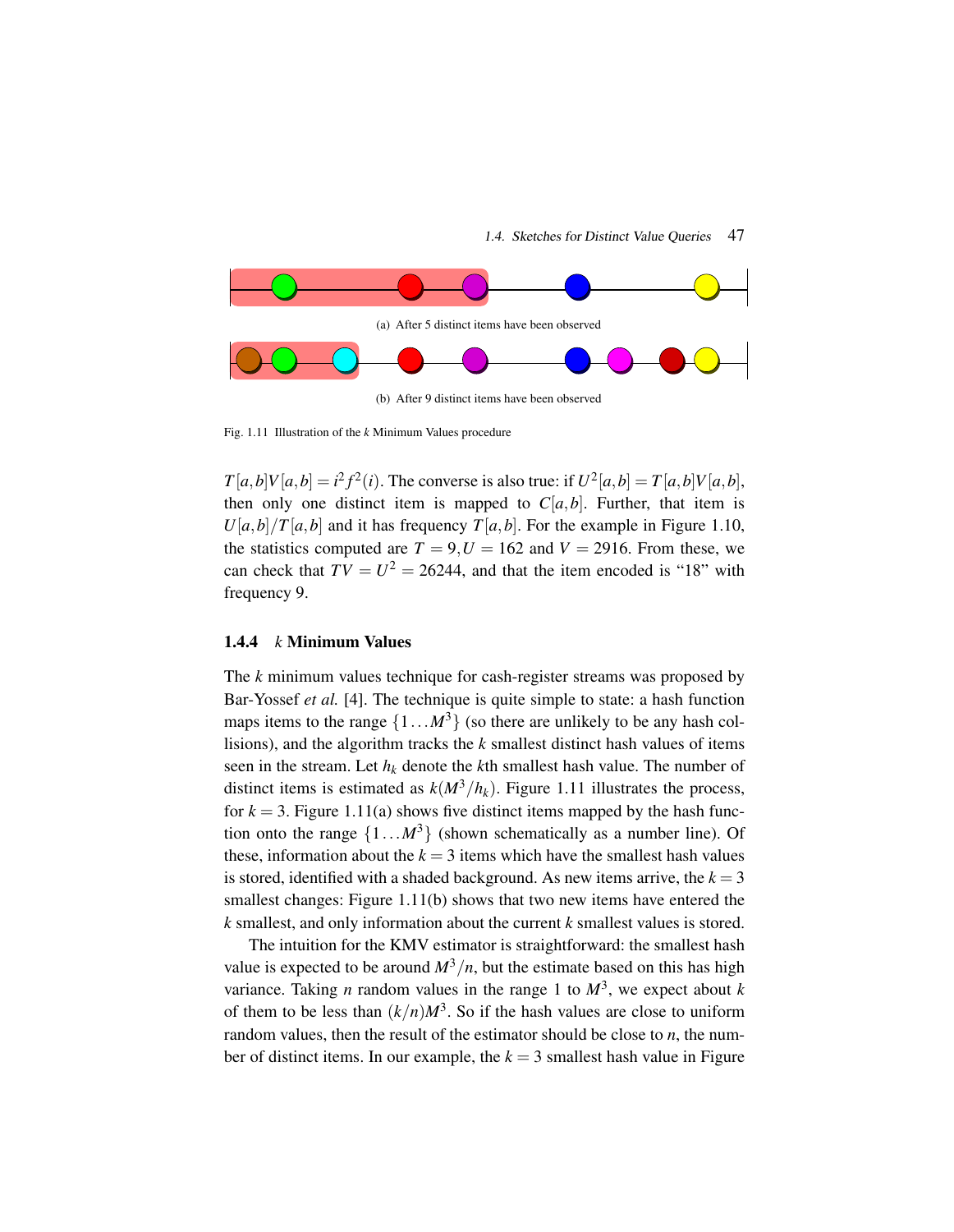1.11(b) is approximately 1/4 of the way along the range, leading us to estimate that *n* is (roughly) 12 (in the figure,  $n = 9$ ).

This can be made precise: the probability that the estimate is far from *n* corresponds to having too many or two few hash values falling in the expected range, and the probability of this event can be made small for *k* large enough. This is proved for pairwise independent hash functions in [4]. Making stronger assumptions about the hash functions, Beyer *et al.* [5] show that an unbiased estimator for *n* is  $(k-1)(M^3/h_k)$ , and that this has variance proportional to  $n^2/k$ . This is gives the same asymptotic guarantees as the previous analysis, but tightens the constant factors involved considerably. Applying this unbiased estimator to Figure 1.11(b), the estimate of *n* is now 8.

As with distinct sampling, it is possible to process deletions: simply track the cardinality of each item selected as one of the *k* smallest, and remove any with zero remaining occurrences. It has the same problems: too many deletions reduce the effective *k* value, and in extreme cases cause the sample to become empty. Methods based on sampling via linear sketches, as in the two-level hash approach, seem to be the only method to deal with inputs which exhibit such pronounced variation in their support set.

Comparing KMV and Distinct Sampling. The KMV technique can be connected to distinct sampling: both progressively sample the data with decreasing probabilities. KMV smoothly decreases the sampling probability so that the sample always has size  $k$ , whereas distinct sampling forces the sampling rate to always be a power of two. With care, we can set up a precise correspondence. By appropriate choice of the hash functions, it is possible to arrange that the distinct sample is always a subset of the items sampled by KMV, further indicating the conceptual similarities of the methods.

The concept of hashing items and tracking information about the smallest hash values has appeared many times and has been given many different names. The idea of *min-wise hashing* (also known as *min-wise independent permutations*) is essentially the same [9]. There, focus has been on designing compact families of hash functions which have the desired properties without needing to make strong independence assumptions. Estimators based on min-wise hashing also typically keep *k* independent repetitions and take the item with least hash value in each repetition, which takes more time to pro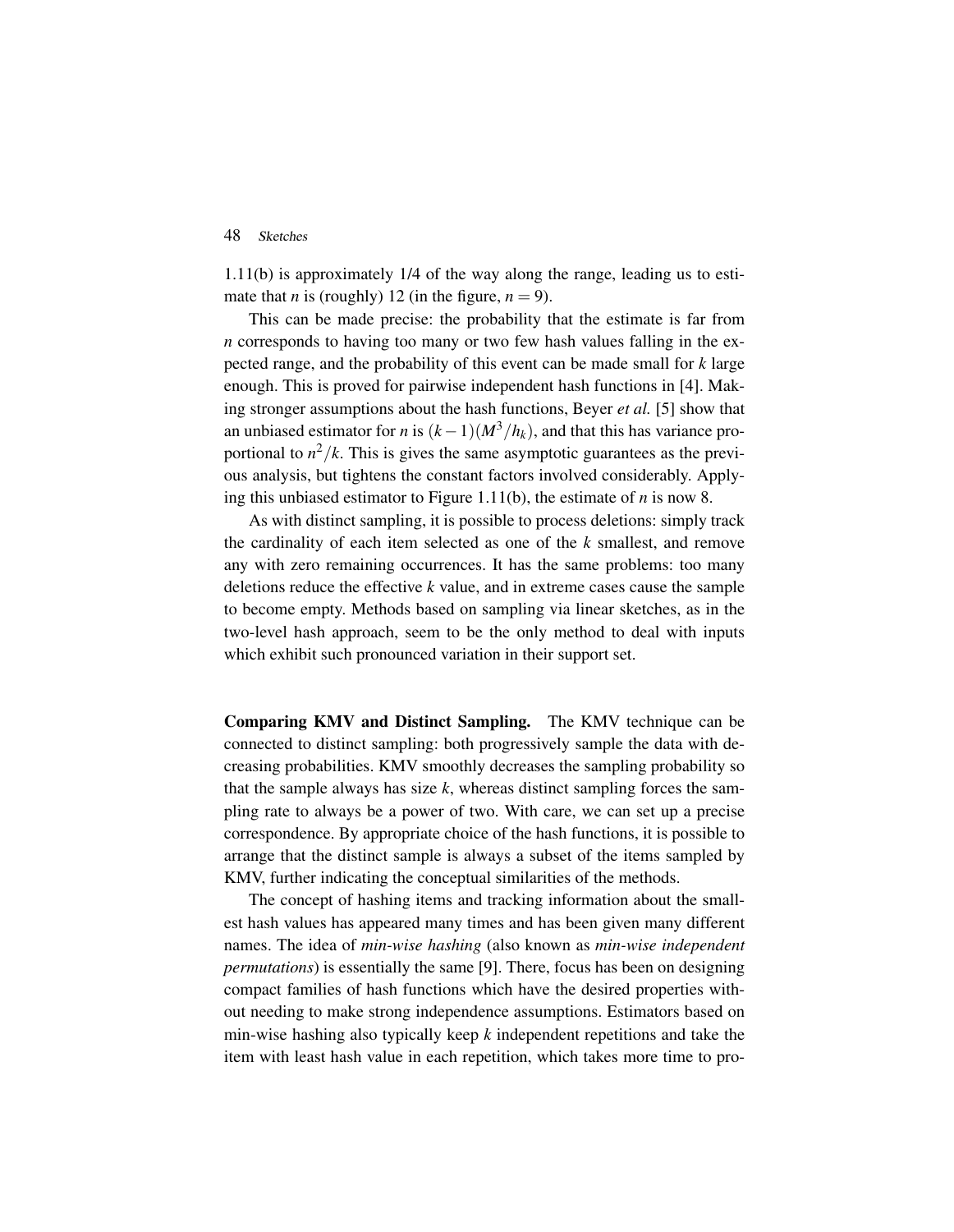cess each update. Cohen and Kaplan's work on *bottom-k* sketches generalizes KMV ideas to cases when items have weights which are combined with the hash values to determine which items should be retained in the sketch [15]. Beyer *et al.* [5] have also identified connections between estimators for KMV and for priority sampling (which does not consider duplicate elimination) [33].

#### 1.4.5 Approximate Query Processing on Set Valued Queries

As remarked above, the data structures which provide us with estimates for count distinct queries can also be extended to a variety of other "distinct" queries.

#### 1.4.5.1 Union and Sum Queries

The FM sketch variants are mainly limited to estimating the simple countdistinct queries initially discussed. However, they (in common with all the methods discussed for count distinct estimation) naturally allow the size of unions to be approximated with the same accuracy. That is, given some arbitrary collection of sets, each of which is sketched using the same hash function(s), it is possible to accurately approximate the cardinality of the union of certain sets. For FM sketches, it suffices to simply build a new FM sketch where each entry is the bitwise-or of all the corresponding entries in the sketches of the sets in the union, and apply the estimation procedure to this new sketch. This follows because the resulting sketch is exactly that which would have been obtained had the union of the sets been sketched directly.

Similar results apply for KMV and distinct sampling methods: in those cases, the procedure just takes the items sampled in the union of the sketches as the input to a new sketch (with the same hash function), and extracts the estimate from the resulting sketch. The correctness of the resulting sketch follows immediately by observing that no other items from the input could be present in the sketch of the union.

It is also possible to use these sketches to approximate various kinds of "distinct sum" queries. Here, the stream may contain multiple values of  $f(i)$ , and the aim is to compute the sum of the max of each value for a given *i*. This can be accomplished by replacing each  $f(i)$  in the stream with new items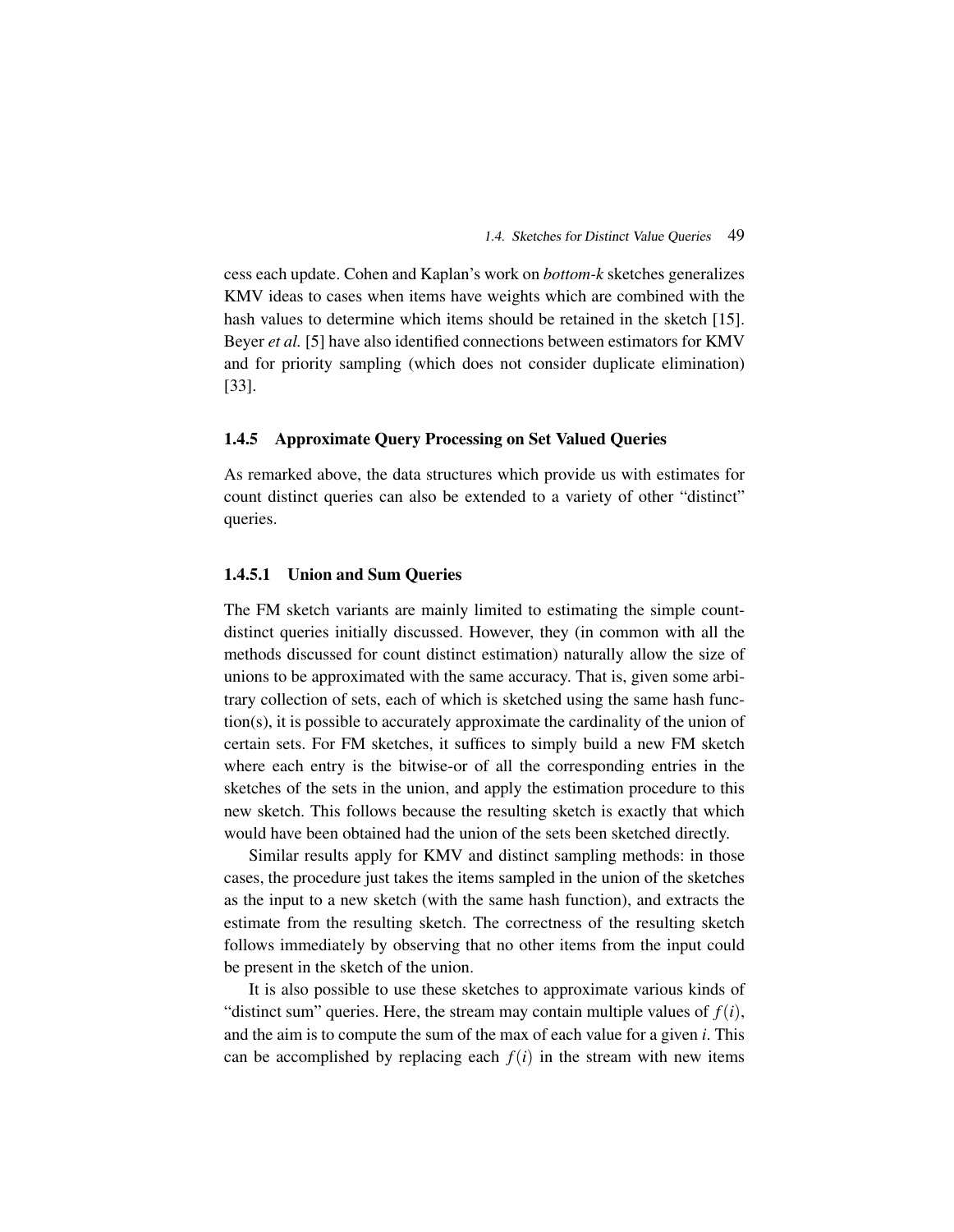$(i,1), (i,2), \ldots (i, f(i))$ . The number of distinct items in the new stream gives exactly the distinct sum. However, when the  $f(i)$ s can be very large, it is quite time consuming to generate and sketch so many new items. Instead, various methods have been suggested to more rapidly compute the results, either via simulating the effect of adding  $f(i)$  items quickly [18], or by designing "range" efficient" algorithms for count distinct [70].

### 1.4.5.2 Distinct Prefix queries

FM sketches and Distinct samples also allow a limited kind of COUNT DIS-TINCT with selection queries to be answered accurately over cash-register streams. We refer to these as Distinct Prefix queries: the query is to approximate the number of distinct items seen whose identifier is less than a certain value. For FM sketches, instead of keeping a single bit in the *j*th sketch entry, the sketch instead records the smallest identifier of any item that has been hashed to  $B[i]$ . Then, given a query value q, the estimation procedure extracts a bitmap from the sketch, by setting the *j*th bit to 1 if  $B[j] < q$ , and 0 otherwise. The result is exactly the FM sketch that would have been obtained if only those items less than *q* had been inserted.

Likewise, for distinct sampling, rather than advancing the level whenever the sample becomes full, the sketch instead keeps samples for all levels *l*. At each level *l*, it retains the *k* smallest identifiers which hash to that level or above. Then, given the query  $q$ , the estimate is formed by finding the first level *l* where there are some items greater than *q*, and estimating the answer as  $r2^l$ , where r is the number of items at level *l* that are less than *q*. Again, it is possible to argue that we recover exactly the information that would have been seen had only the items less than *q* arrived. Figure 1.9 shows what would happen when applying this for a sample of size 3: the items in the shaded region at each level would be retained.

These variations are quite natural, and were originally proposed to address estimating the number of distinct items seen within a recent time window [29, 46], which can be interpreted exactly as a Distinct Prefix Query. Note that the results here are quite strong: the approximate answers are within relative error of the true answer, since it is possible to argue that there is enough information to build the synopsis of the selected data.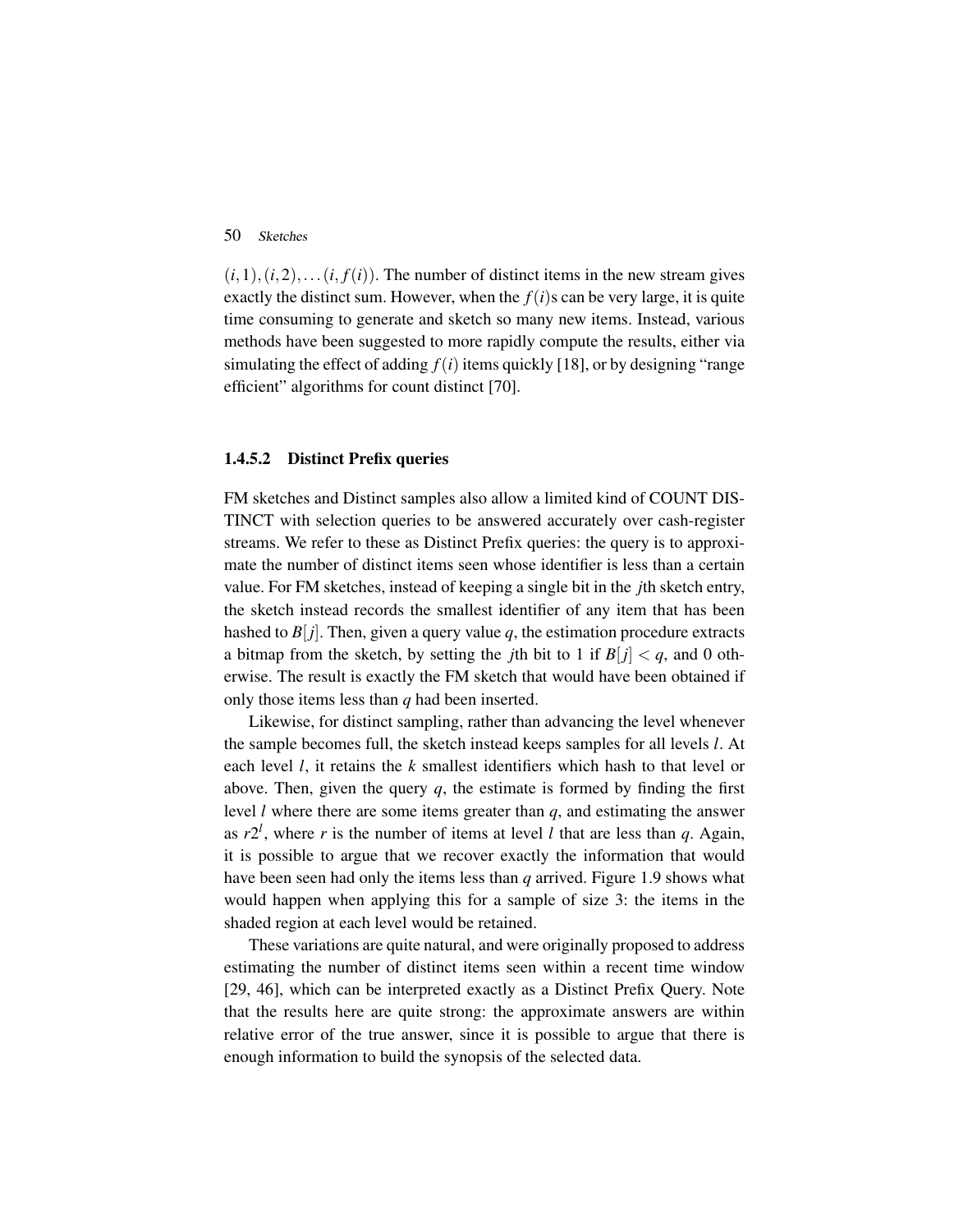## 1.4.5.3 Predicates on Items

The Distinct Prefix can be thought of as applying a predicate to items and asking for the number of distinct items satisfying the predicate. More generally, we might want to know how many distinct items pass any given predicate at query time. Since KMV and Distinct Sampling both provide a sample of the distinct items, it is natural to apply the predicate to the sample, and build an estimate: take the fraction of items in the sample which pass the predicate,  $\hat{\rho}$ , and multiply this by the estimate of the total number of distinct items  $\hat{n}$ . It can be argued that this a good estimator for the true answer [44].

However, the error in this estimator is proportional not to the true answer, but rather to the accuracy with which  $\hat{n}$  is estimated. This should not be surprising: the same behavior follows for approximating the selectivity of a predicate via sampling without the DISTINCT keyword (see Section ??). For example, if a predicate is highly selective, then it is unlikely that many items passing the predicate happened to be placed in the sample, and so we do not have a good handle on the exact selectivity. More precisely, if the sample size is *k*, then the variance of the estimator of  $\rho$ , the true fraction of items, behaves like  $\rho/k$ . So to get a selectivity estimate which is within relative error of  $\varepsilon$ , the size of the samples *k* needs to be  $O(\varepsilon^{-2} \rho^{-1})$ . This technique for estimating the selectivity of predicates has been applied in a variety of situations: Frahling *et al.* use it to estimate quantities over geometric streams such as the weight of the minimum spanning tree [38].

## 1.4.5.4 Set Operations

Many queries are based on estimating the cardinality of the results of performing operations on a collection of sets. We have already seen that set unions can be easily answered by sketch data structures for count distinct. We now show how methods which draw a sample, such as KMV and distinct sampling, can use the samples from different sets to approximate more complex set-based queries.

Consider first estimating the size of the intersection between two sets. Given sketches that draw *k* samples uniformly over each relation  $R_A$  and  $R_B$ , then these can be combined to find a sample from the union. However, it is not correct to just take the union of the samples: this would not be a uniform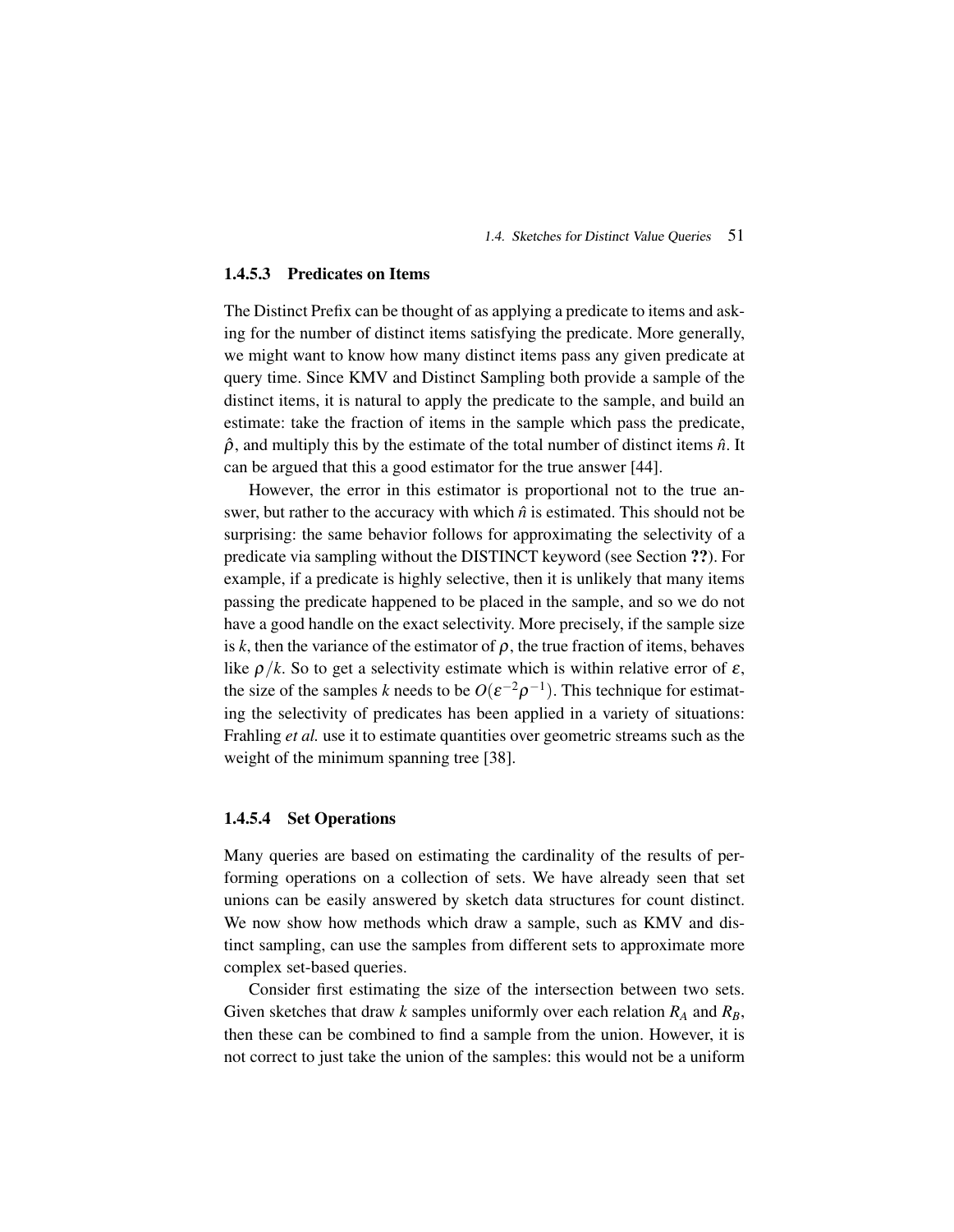sample if one relation were much larger than the other. Instead, the correct thing to do is to take the samples corresponding to the *k* distinct smallest hash values. This is a uniform sample over the union  $R_A \cup R_B$ .

We can now view estimating the intersection size as a special case of estimating the selectivity of a predicate: the predicate selects those items which are present in both  $R_A$  and  $R_B$ . Although there is not enough information to evaluate this predicate over arbitrary sets, there is enough to evaluate it over the sample that has been built: just count how many items in the union sample are present in the samples of both relations. The fraction of matching items,  $\rho$  is an unbiased estimator for the true fraction, i.e.

$$
\mathsf{E}[\rho] = \frac{|R_A \cap R_B|}{|R_A \cup R_B|}.
$$

So multiplying the estimate for  $|R_A \cup R_B|$ , the size of the union, gives a good estimator for the intersection size.

The accuracy of this estimator for intersection depends primarily on the size of the union. This is because, if the intersection is very small, it is unlikely that the procedure would sample items from the intersection unless the samples of both relations are large. It is more likely that it would sample many items from the union of the relations outside the intersection. The variance of the selectivity estimation can be shown to scale with  $|R_A \cap R_B|/(|R_A \cup R_B| \sqrt{k}).$ 

The same concept extends to arbitrary set expressions over relations  $R_A, R_B, R_C$ .... Again, the estimation procedure takes items with the *k* smallest hash values from the union of all the sketches of the relations, and then evaluates the selectivity of the set expression on this sample as  $\rho$ . This can also be viewed as a more complex predicate which can be evaluated exactly on the sampled items. With this view, the variance of the estimator can be analyzed in a similar way to before. This technique is implicit in the work of Ganguly *et al.* [40], and is generalized and made explicit in the work of Beyer *et al.* [5].

The same idea works for estimating the cardinality of multiset operations such as multiset difference. Here, it is necessary to include the counts of items in the samples. Operations on the samples are applied in the natural way: union operations take the sum of counts of sampled items, while multiset differences make appropriate subtractions of counts. The fraction of matching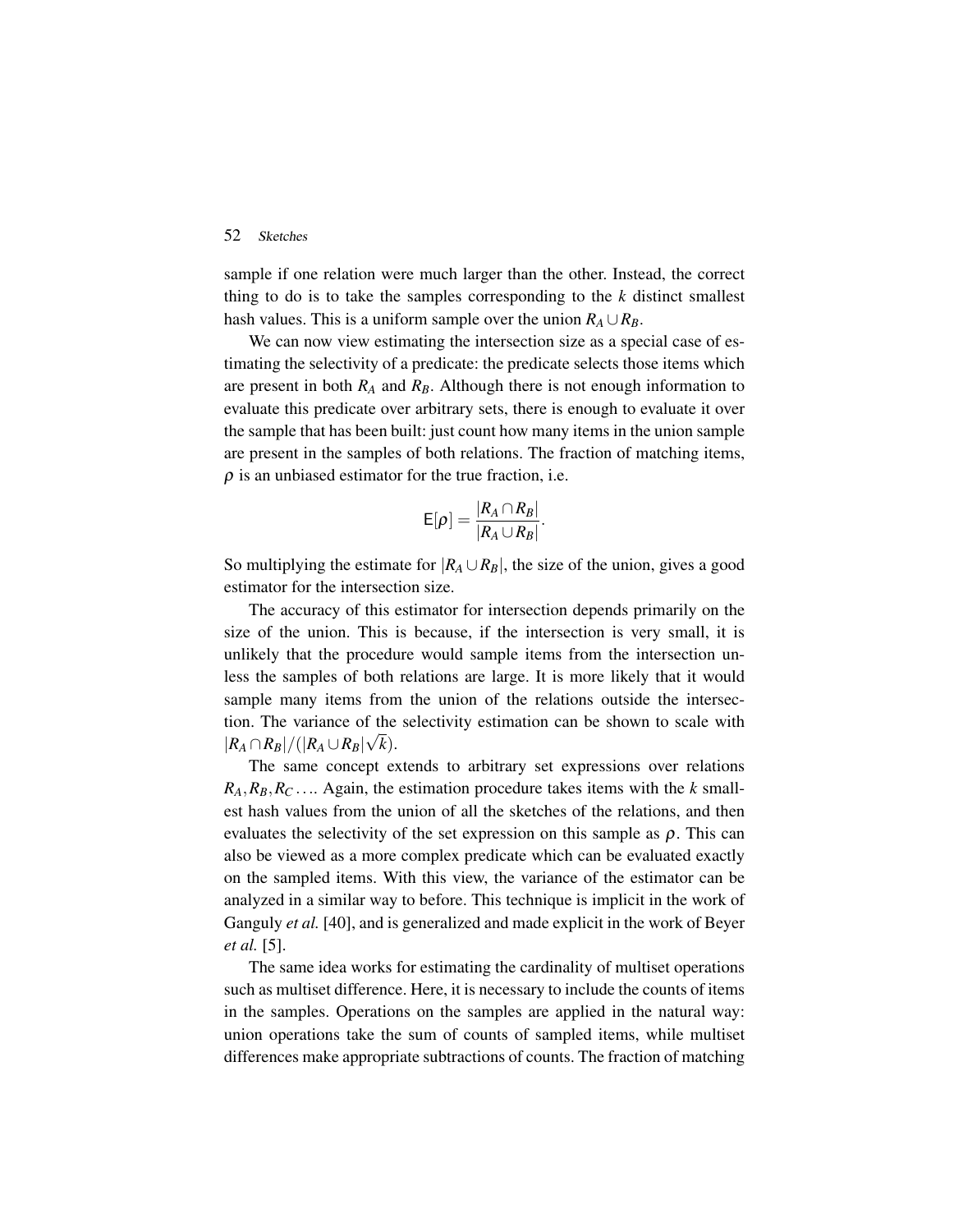items in the samples is found by counting those that have non-zero counts after applying the appropriate computations on the sample [5].

Certain set operations can also be evaluated using Flajolet-Martin sketch variants. This follows by using certain identities. For example, for sets *A* and *B*,

$$
|A \cap B| = |A| + |B| - |A \cup B|.
$$

Therefore, since Flajolet-Martin sketches can be combined to approximate the size of the union of sets, the estimates can also yield approximations of the intersection size. However, here the (abolute) error here is proportional to  $|A \cup B| / \sqrt{k}$ , which is greater than the error of the estimators derived based on KMV and distinct sampling.

## 1.4.5.5 Comparison between sketches for Distinct Value Estimation

Analytically, all the estimators proposed for distinct value estimation have broadly the same performance: as a function of a size parameter  $k$ , their variance is proportional to  $1/\sqrt{k}$ . Consequently, they can all provide  $\varepsilon$  relative error using space  $O(1/\varepsilon^2 \log 1/\delta)$ . The exact space required is a function of the exact constants in the variance (which are understood very well for most methods), and on exactly what information needs to be retained by the sketch (bitmaps, hash values, or sampled items).

Still, to fully understand which methods are preferable for particular tasks, empirical evaluation is necessary. A recent study by Metwally *et al.* performed a thorough comparison of algorithms for the core problem of distinct count estimation [64]. They gave each method the same amount of space for a sketch, and compared the accuracy and time cost on a networking dataset. Their experiments shows that methods using bitmaps could be the most accurate—perhaps unsurprising, since it is possible to squeeze in more information into bitmaps, compared to retaining item identifiers. Indeed, the provocative conclusion of their study is that one of the earliest, methods, Linear Counting (Section 1.4.1), is preferable to the more complex methods that have come since. This is due in part to its speed and accuracy on the data in question, for which approximate cardinalities are known in advance. However, in the wider context of Approximate Query Processing, it could be argued that the extra flexibility that arises from having a sample of (hashed) items to answer broader classes of queries is more desirable.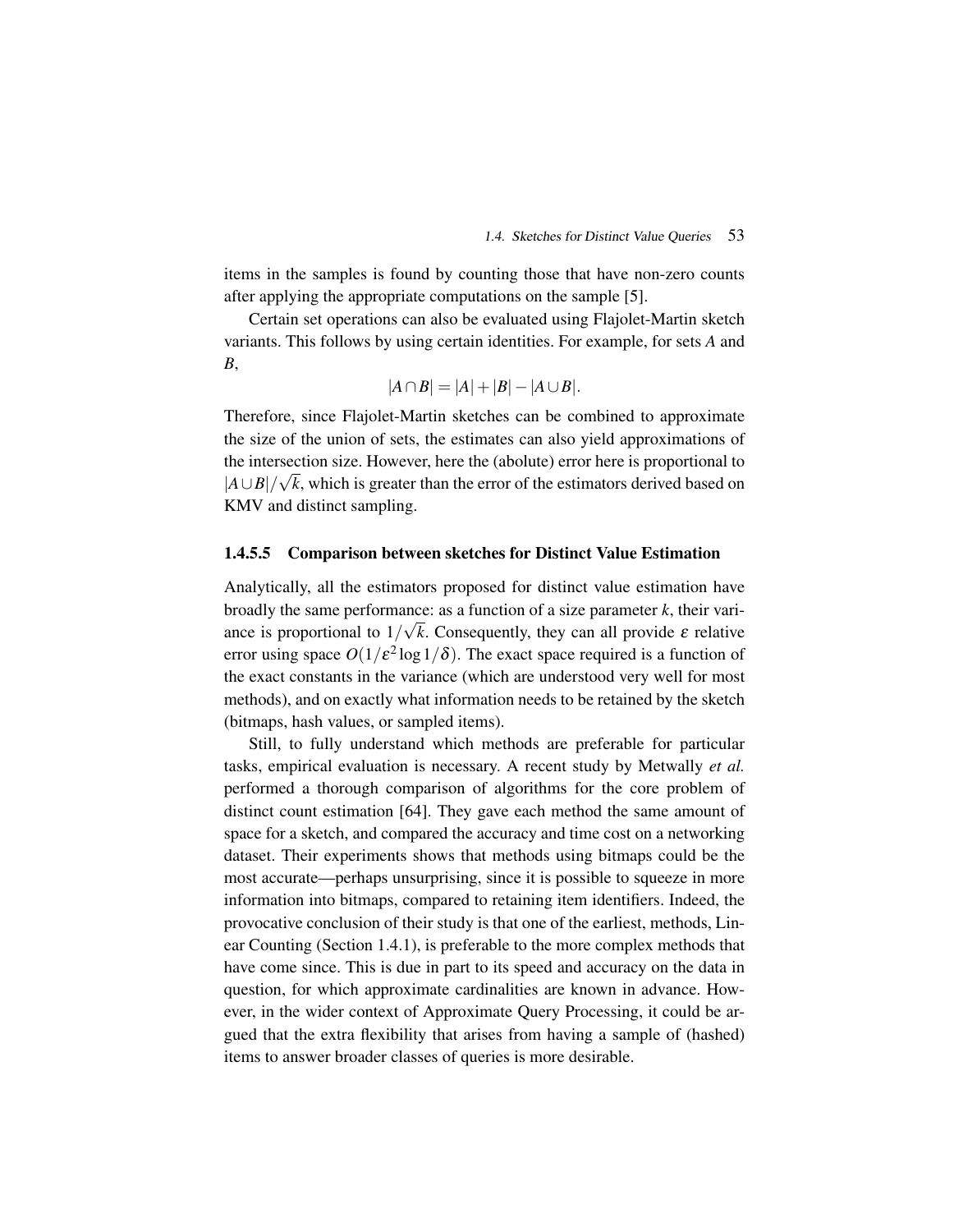Distinct sampling and KMV methods show an order of magnitude worse accuracy than bitmap based methods in the experiments in [64]: this is perhaps to be expected, since the (hashed) item identifiers are also at least tens of bits in size. The processing times reported for all methods are comparable, thought: approximately a million updates per second.

However, the conclusion is not the same for queries more complex than simple distinct counting. Beyer *et al.* performed experiments comparing the KMV approach to a version of log-log counting for set operation estimation [5]. They allocated space equivalent to  $k = 8192$  for the KMV estimator. Across a variety of queries, the KMV approach obtained accuracy of around 2-3% average relative error, whereas the log-log method incurred around two to three time as much error in the same space. Beyer *et al.* also observe that the choice of hash functions can empirically affect the quality of estimators, which may explain their differing behavior seen across experimental studies.

## 1.4.6 Lower Bounds

Ultimately, all the methods for count-distinct estimation take  $\tilde{O}(1/\varepsilon^2)$  space to give  $\varepsilon$  relative accuracy (where  $\tilde{O}$  notation hides logarithmic dependency on other factors like *m*). In fact, this dependency has been shown to be tight, in that no method can have a lower dependency on  $\varepsilon$ . Indyk and Woodruff demonstrated this by analyzing the complexity of an abstract problem called "Gap-Hamming" [55]. They showed that approximating Count-Distinct with sufficient accuracy can solve Gap-Happing, and that Gap-Hamming has a high complexity, implying the lower bound. Subsequently, Jayram *et al.* considerably simplified the hardness proof for Gap-Hamming [57].

## 1.5 Other topics in sketching

In this section, we briefly survey some perspectives on sketch-based methods for Approximate Query Processing.

## 1.5.1 Sketches for Building other summaries

One demonstration of the flexibility of sketch-based methods is the fact that there has been considerable work on using sketches to build different types of summary. In fact, for all the other major summaries in approximate query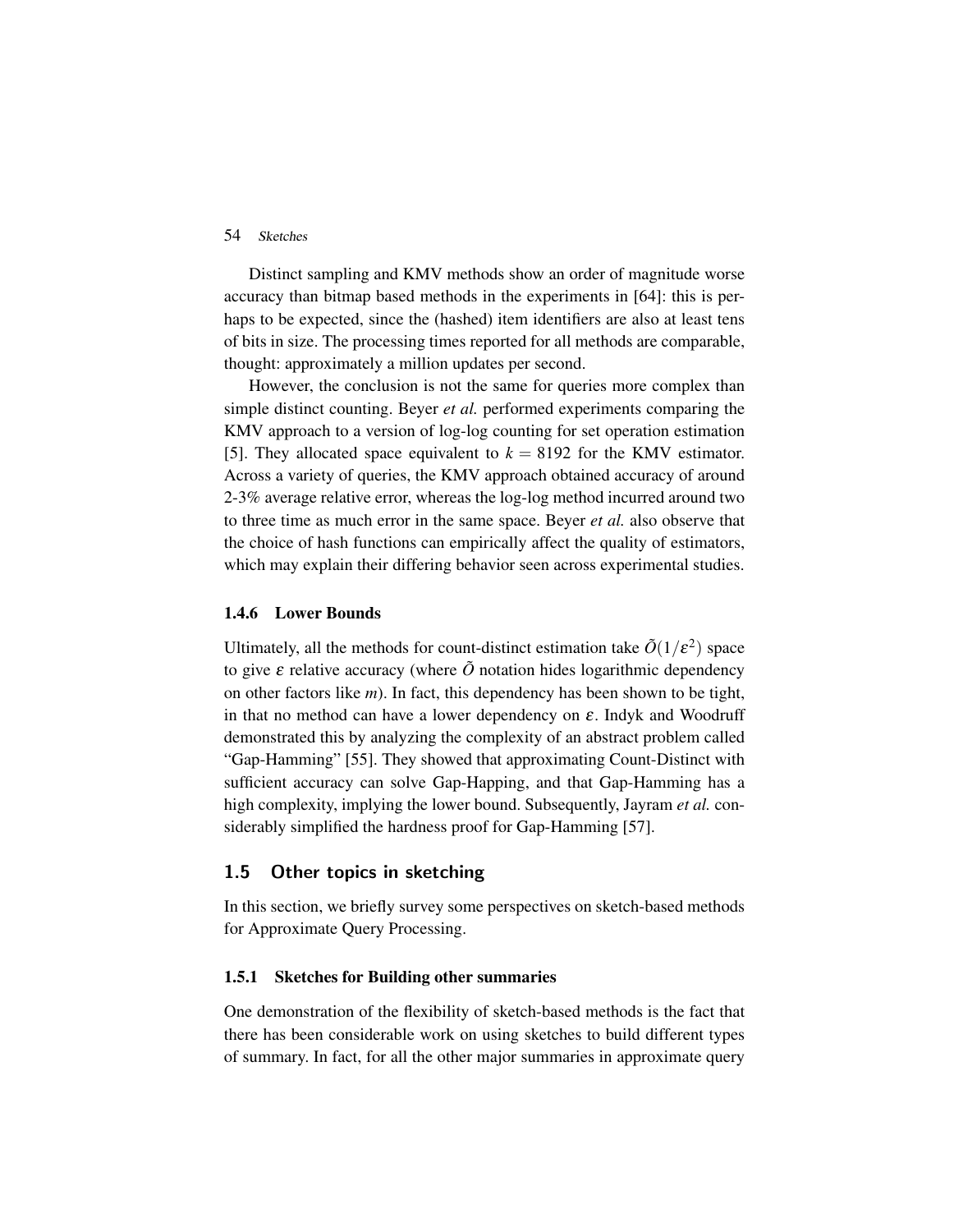processing—samples, histograms, and wavelets—there are methods to extract such a summary from sketch information. This can be useful when users are familiar with the semantics of such summaries, or have well-established methods for visualizing and processing such summaries.

Sketches for Sampling. The methods discussed in Sections 1.4.3 and 1.4.4 produce samples from the set of distinct items in a relation in a sketch-like manner. Further, the two-level hash structure described in Section 1.4.3.1 gives a linear sketch structure to achieve this. However, there are limited results for using sketches to sample from the raw frequency distribution, i.e. to include item *i* in the sample with probability  $f(i)/N$ . In particular, there are no results on building linear sketches to do this sampling, which would guarantee always drawing a sample of size  $O(k)$  over turnstile streams.

Sketches for Histograms. Gilbert *et al.* [47] used sketches to build histogram representations of data. The sketch needed is similar to other sketch constructions, but augmented to allow range sums to be computed rapidly. This is needed when trying to compute the impact of picking a particular bucket to be part of the histogram. Based on a dynamic-programming method for constructing the histogram, the final result guarantees an approximation to the optimal histogram under a given error metric  $(L_1 \text{ or } L_2 \text{ error})$ . Thaper *et al.* used sketches to find histograms of multi-dimensional data, based on a greedy search [73].

Sketches for Wavelets. There has been much interest in building sketches to recover wavelet representations. Gilbert *et al.* [48] introduce the problem. They observe that the problem can be solved exactly when the data is presented in the timeseries model (i.e. sorted and aggregated), since there are only *O*(log*N*) coefficients that "straddle" any index in the data, which can be tracked to find the largest coefficients. They also show that, in the cashregister model, any wavelet coefficient can be found via appropriate range sum computations, and proposed using sketches to estimate the largest coefficients. It was subsequently suggested that it may be more efficient to compute the wavelet transform "on the fly": since the HWT is a linear transform, it is possible to build a sketch of the coefficients, without materializing the coeffi-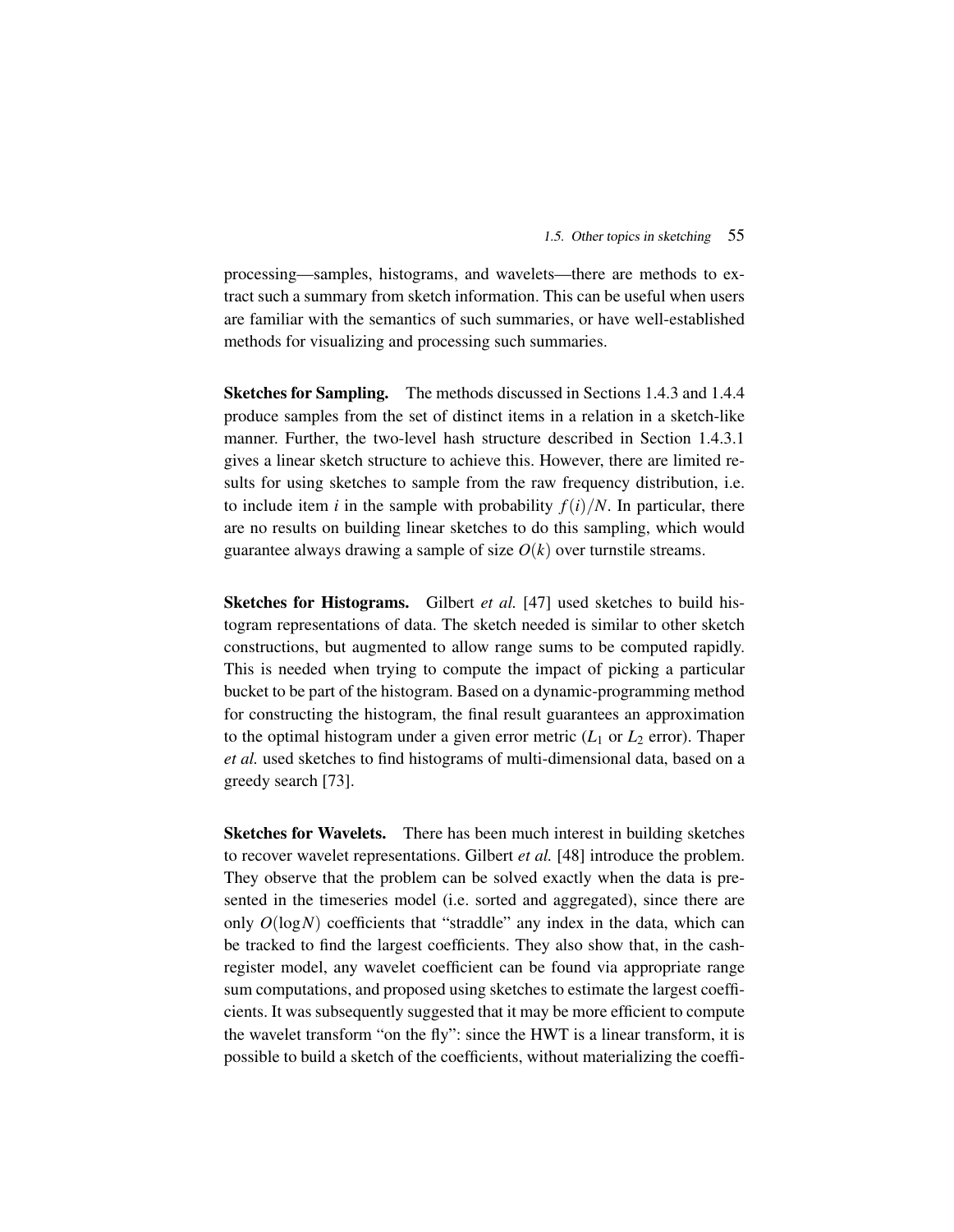cient vector explicitly [21]. The problem is then reduced to finding the heavy hitters under the  $F_2$  measure, i.e. to find all items whose frequency exceeds  $\phi F_2$  for some fraction  $\phi$ . This is solved by a variant of the AMS sketch with multiple levels of hashing and grouping.

## 1.5.2 Other Sketch Methods

The ideas within sketches have been used to build sketches for different queries. Many common ideas are present: use of limited-independence hash functions, hierarchical decompositions of ranges and so on. Some additional ideas are also commonly used: picking random values from appropriate distributions, combining multiple sketch methods together, and use of pseudorandom number generators to minimize the space needed. We briefly survey some of these, and see how they are connected to the methods we have discussed already.

## 1.5.2.1 Sketches for *L<sup>p</sup>* norms and Entropy.

The  $F_2$  estimation problem is a special case of a more general class of functions over sketches, the  $L_p$  norms. For a general distribution of frequencies, the  $L_p$  norm is defined as

$$
L_p = \left(\sum_{i=1}^M |f(i)|^p\right)^{1/p}
$$

The AMS sketch therefore accurately approximates the  $L_2$  norm. Within the streaming community, there is considerable interest in being able to provide accurate approximations of other  $L_p$  norms. As  $p < 1$  approaches 0, the norm approaches the "Hamming norm", i.e. the number of non-zero entries in the vector. Computations based on such norms (e.g. clustering) vary whether the emphasis is on the magnitude or the number of differences between vectors. Estimating  $L_p$  norms for  $p = 1 \pm \delta$  for small values of  $\delta$  has also been instrumental in some methods for estimating entropy [51].

A general technique for  $0 < p \le 2$  is based on sketches that use *stable distributions*. Each entry in the sketch is formed as the inner product of the frequency distribution with a vector of entries each drawn randomly from a stable distribution. A stable distribution is a statistical distribution that has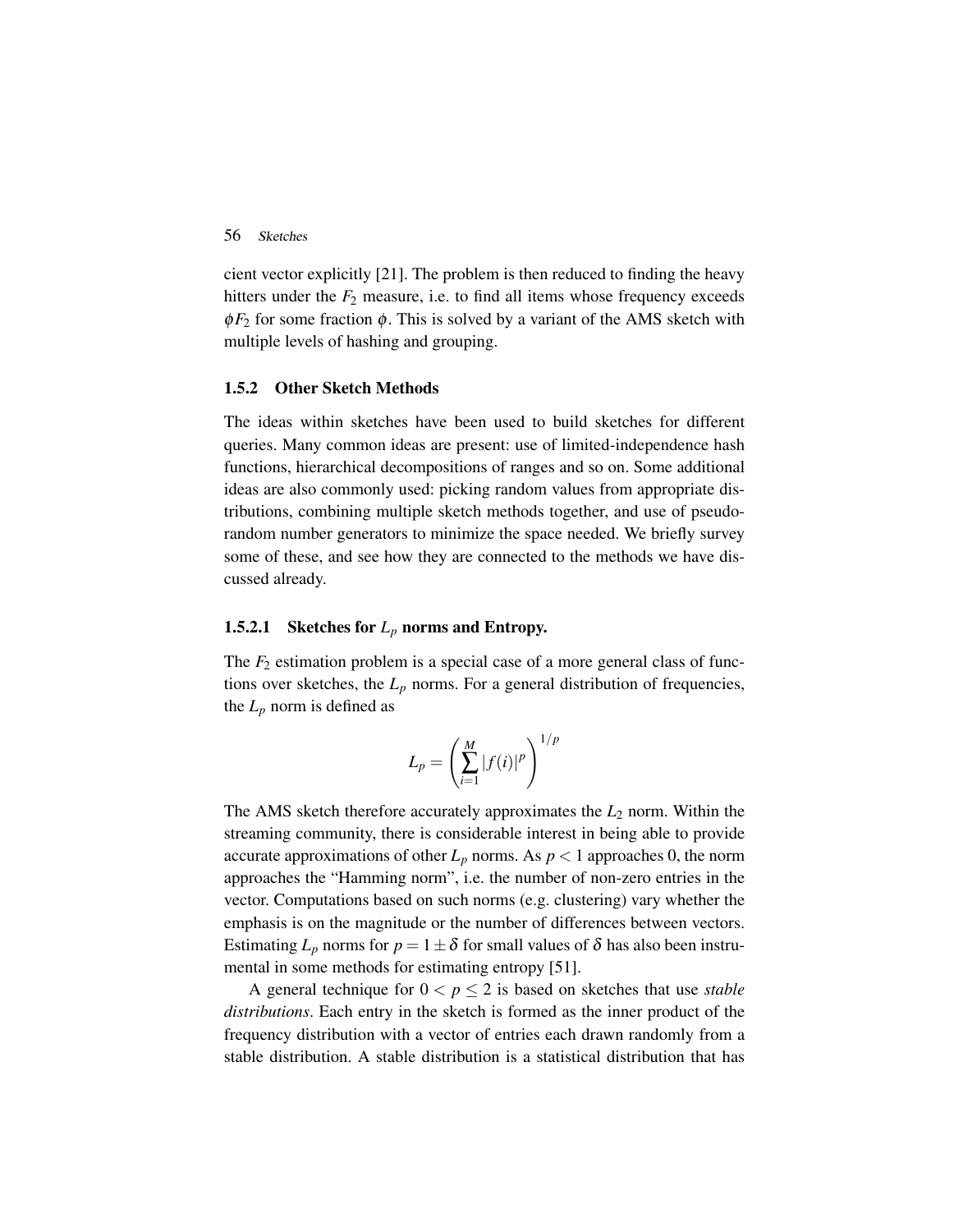a stability parameter  $\alpha$ . They have the property that sums of multiples of stable distributions are also distributed as a stable distribution—this can be viewed as a generalization of the central limit theorem, and indeed the normal distribution is stable with parameter  $\alpha = 2$  [81].

By fixing the stability parameter of all distributions to be  $\alpha = p$ , the resulting sketch entry is distributed as a stable distribution scaled by  $L_p$ . Taking the median of all the sketch entries was shown by Indyk to be an accurate approximation of  $L_p$  [54]. To make this a small space approximation, the entries of the sketch matrix are not stored. Instead, they are generated on demand using a pseudo-random number generator so that the entry is the same every time it is accessed. Such sketches have been used in a variety of settings, such as for approximately clustering large data under  $L_p$  distance [23].

There has also been a lot of work on approximating  $L_p$  for  $p > 2$ . Here, strong lower bounds indicate that the size of the sketch needed is at least Ω(*M*1−2/*<sup>p</sup>* ) [79]. Various solutions have been proposed which achieve this space cost (up to logarithmic factors) [56, 7]. The HSS (for Hierarchical Sampling from Sketches) is based on randomly selecting subsets of items via hash functions, and then extracting the heavy hitters from these subsets of items using Count Sketches. The information about the approximate frequencies of the recovered items is then combined to form an estimate of the overall  $L_p$  norm of the full frequency distribution. Owing to the lower bounds, the resulting data structure can be very large.

The ideas within the HSS sketch have also been applied to approximate the *empirical entropy* of the frequency distribution. That is, to estimate

$$
H = \sum_{i=1}^{M} \frac{f(i)}{N} \log(\frac{N}{f(i)})
$$

However, tighter error bounds result from using methods based on sampling and tracking information about the sampled elements [13], or by via interpolating estimates from sketches for  $L_p$  norms [51].

#### 1.5.2.2 Combinations of Sketches

We have previously discussed several examples of combining different types of sketches: take, for example, the use of fingerprints within Flajolet-Martin sketches to track count-distinct over general frequency distributions (Section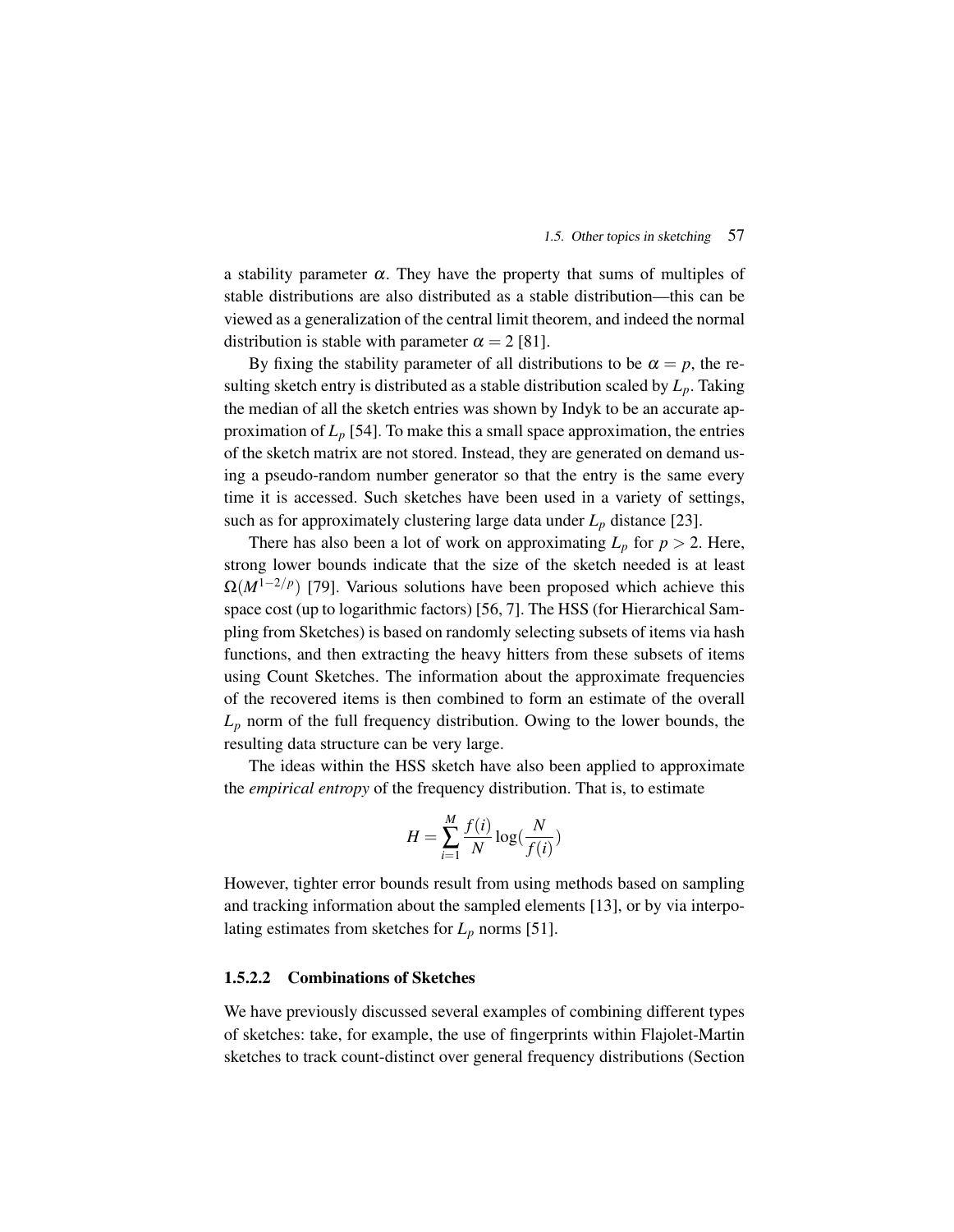1.4.2.1). For linear sketches in particular, it is often possible to combine multiple sketches via nesting to answer more complex queries.

A particular example arises when we wish to make sketches "duplicate resilient". The "distinct heavy hitters" problem arises when the input consists of a sequence of tuples  $(i, j)$ , and the frequency of *i* in the multiset input  $\mathscr D$  is now defined as as  $d(i) = |\{j : (i, j) \in \mathcal{D}\}\}|$ , the number of distinct *js* that *i* occurs with. This models a variety of problems, particularly ones which occur in networking settings [77]. One solution combines the Count-Min Sketch with Flajolet-Martin sketches: instead of keeping a counter of the items mapped there, each entry of the Count-Min sketch can keep the Flajolet-Martin sketch summary of the items [17]. This sketch allows the estimation of  $d(i)$  for a given *i* by applying the Count-Min estimation procedure to the estimates from each Flajolet-Martin sketch in the data structure. A careful analysis is needed to study the space-accuracy tradeoff of the resulting "CM-FM sketch".

Several other combinations of sketches have been studied. In general, it is not possible to form arbitrary combinations of sketches: instead, a more cautious approach is needed, with the new estimators requiring new analysis on a case-by-case basis.

#### 1.5.2.3 Deterministic Sketches

Most of the sketches we have seen so far involve randomization. Apart from trivial sketches (for sum, count, average etc.), the accuracy guarantees hold only with some probability over the random choice of hash functions. It is natural to ask whether the more complex queries truly require randomization to approximate. It turns out that this is not always the case: there exist sketches for certain queries which do not require randomness. However, they require substantially more space and time to create than their randomized equivalents, so they may be primarily of academic interest.

The *CR-Precis* data structure as analyzed by Ganguly and Majumder [42] (first suggested by Gasieniec and Muthukrishnan [69]) is similar to the Count-Min sketch, but determines which items to count together in each entry based on residues modulo prime numbers. The accuracy guarantees for point queries are shown based on the Chinese Remainder theorem, hence the CR in the name. The sketch keeps  $d = O(1/\varepsilon \log M)$  rows, but the rows are of different lengths. The *j*th row corresponds to the *j*th prime number that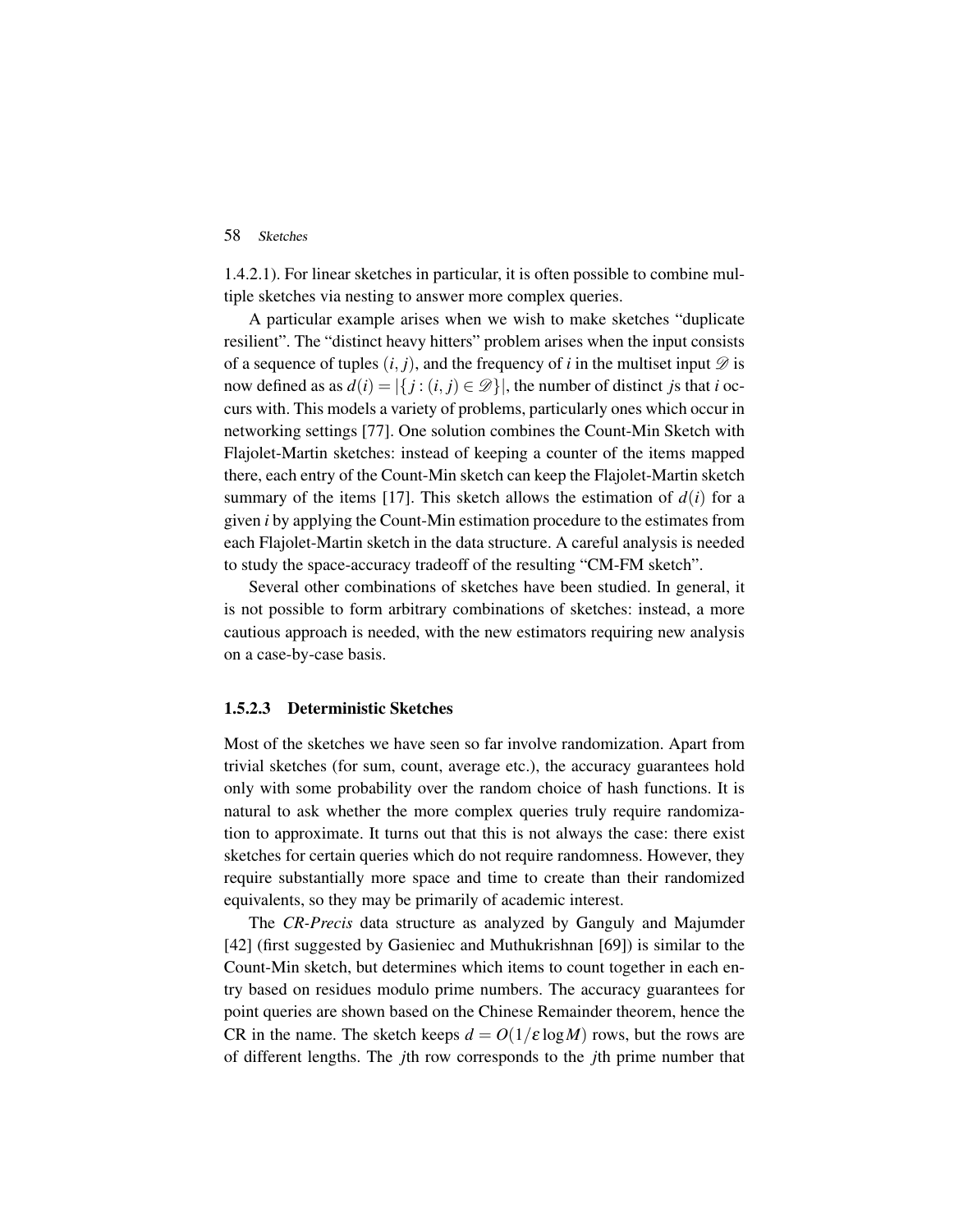#### 1.5. Other topics in sketching 59

is greater than  $k$  ( $k$  is a parameter of the data structure),  $p_j$ . The  $\ell$ th entry in the *j*th row contains the sum of all frequencies of items whose identifier is  $\ell$ mod *p<sup>j</sup>* . That is, the entries of the sketch *C* are given by

$$
C[j,\ell] = \sum_{1 \leq i \leq M, \quad i \mod p_j = \ell} f(i).
$$

Due to the choice of parameters of the sketch, no pair of items  $i$  and  $i'$  can collide in every row (by the Chinese Remainder theorem). In fact, any pair can collide in at most  $log_k M$  rows. Point queries can be answered as in the Count-Min case, by extracting the count of every entry where *i* is placed, and taking the minimum of these. Using the bound on collisions, the error in the estimate is at most  $N(\log_k M)/d$ . Choosing *d* to be large enough makes this error as small as desired. To guarantee ε*N* error, the total space needed grows proportional to  $1/\varepsilon^2$  — in comparison to the  $1/\varepsilon$  growth of the (randomized) Count-Min sketch. Given this deterministic bound for point queries, deterministic results for heavy hitters, range-queries and quantiles all follow using the same reductions as in Section 1.3.4. However, for other queries, no deterministic sketch is possible: it is known that randomness is required to estimate the number of distinct items and to estimate  $F_2$  in small space [2, 53].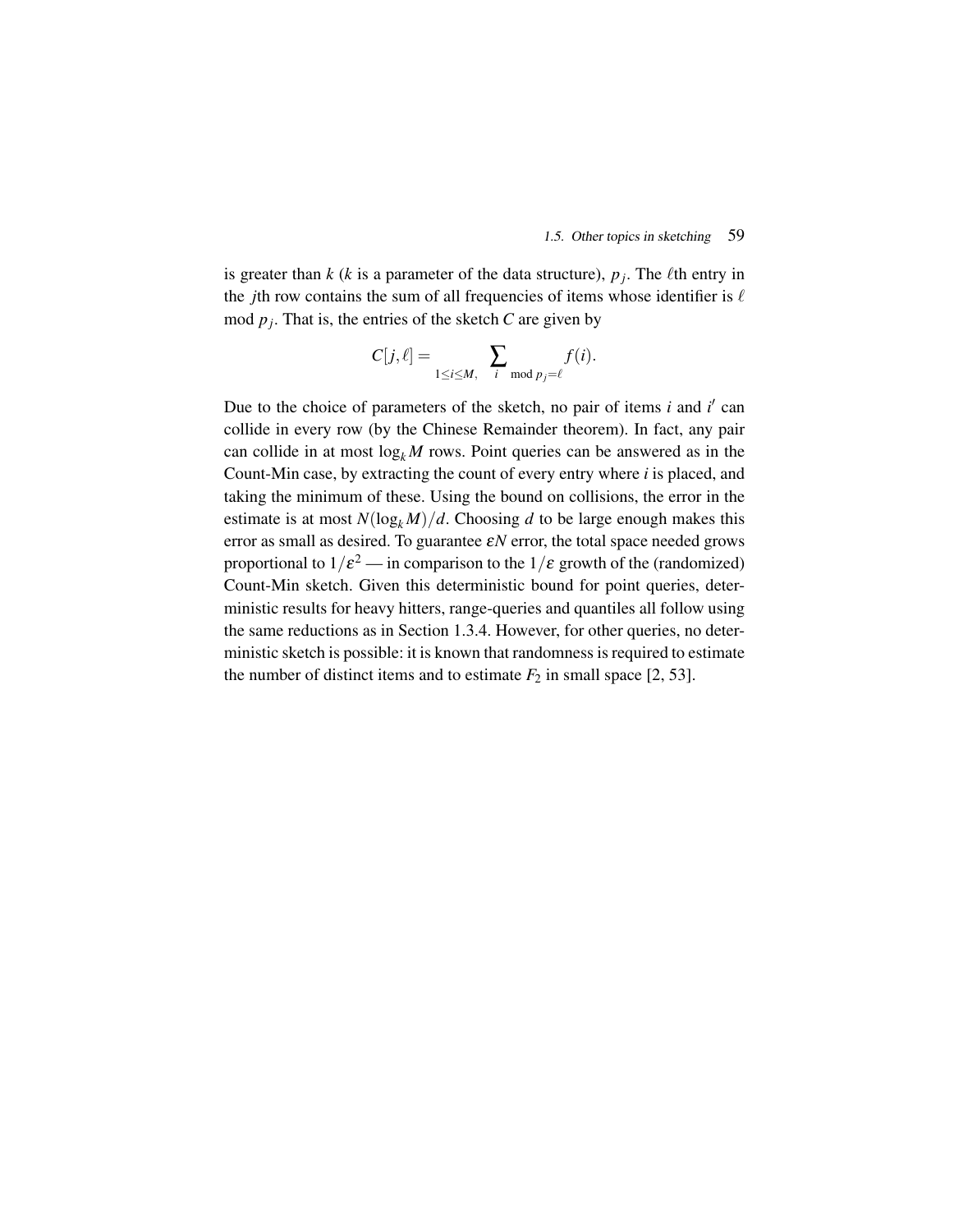# **References**

- [1] N. Alon, P. Gibbons, Y. Matias, and M. Szegedy. Tracking join and self-join sizes in limited storage. In *ACM Principles of Database Systems*, 1999.
- [2] N. Alon, Y. Matias, and M. Szegedy. The space complexity of approximating the frequency moments. In *ACM Symposium on Theory of Computing*, 1996.
- [3] B. Babcock, S. Babu, M. Datar, R. Motwani, and J. Widom. Models and issues in data stream systems. In *ACM Principles of Database Systems*, 2002.
- [4] Z. Bar-Yossef, T. Jayram, R. Kumar, D. Sivakumar, and L. Trevisian. Counting distinct elements in a data stream. In *Proceedings of RANDOM 2002*, 2002.
- [5] K. S. Beyer, P. J. Haas, B. Reinwald, Y. Sismanis, and R. Gemulla. On synopses for distinct-value estimation under multiset operations. In *ACM SIGMOD International Conference on Management of Data*, 2007.
- [6] S. Bhattacharrya, A. Madeira, S. Muthukrishnan, and T. Ye. How to scalably skip past streams. In *Scalable Stream Processing Systems (SSPS) Workshop with ICDE 2007*, 2007.
- [7] L. Bhuvanagiri, S. Ganguly, D. Kesh, and C. Saha. Simpler algorithm for estimating frequency moments of data streams. In *ACM-SIAM Symposium on Discrete Algorithms*, 2006.
- [8] B. Bloom. Space/time trade-offs in hash coding with allowable errors. *Commun. ACM*, 13(7):422–426, July 1970.
- [9] A. Broder, M. Charikar, A. Frieze, and M. Mitzenmacher. Min-wise independent permutations. In *ACM Symposium on Theory of Computing*, 1998.
- [10] A. Z. Broder and M. Mitzenmacher. Network applications of bloom filters: A survey. *Internet Mathematics*, 1(4), 2003.
- [11] T. Bu, J. Cao, A. Chen, and P. P. C. Lee. A fast and compact method for unveiling significant patterns in high speed networks. In *IEEE INFOCOMM*, 2007.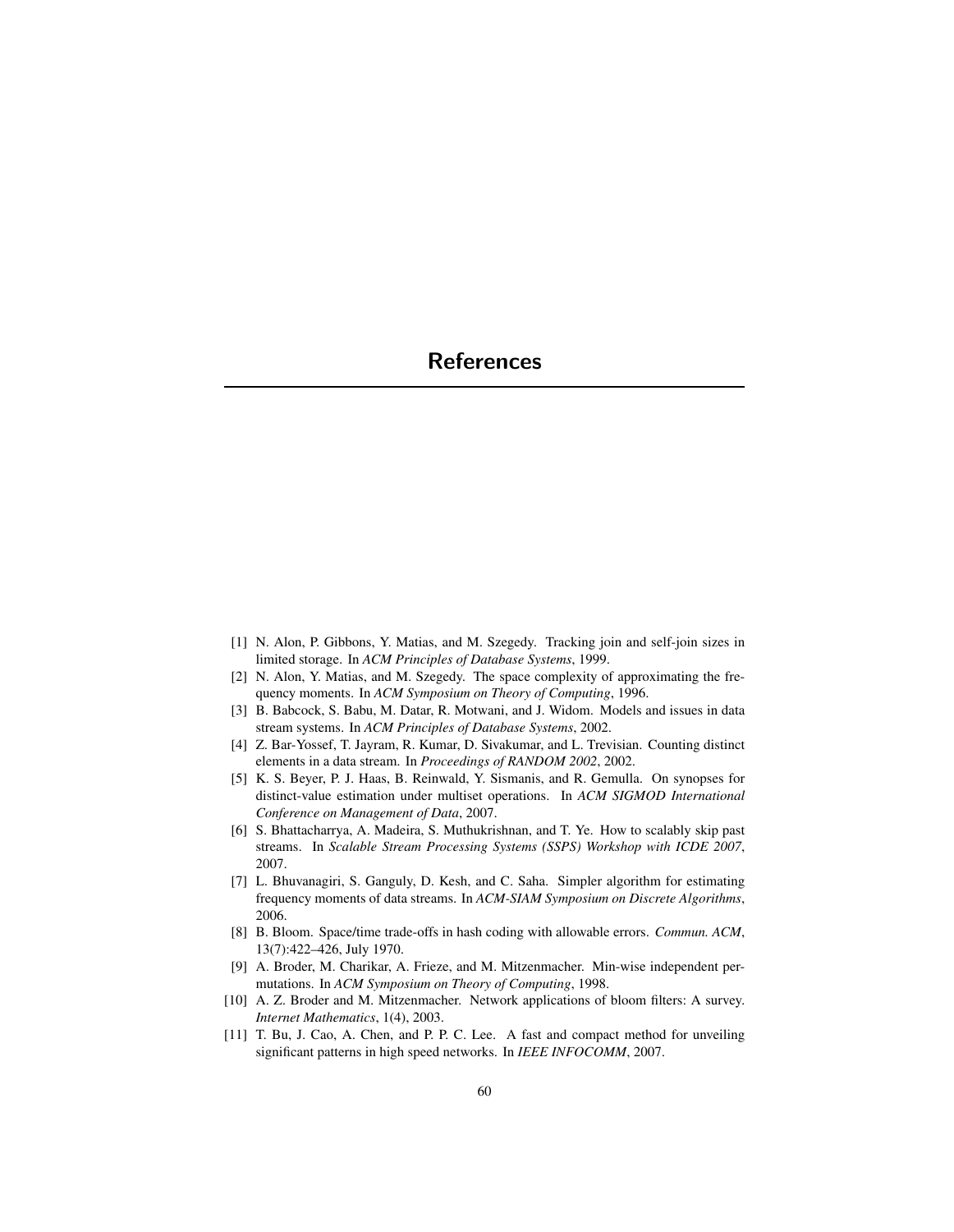- [12] J. L. Carter and M. N. Wegman. Universal classes of hash functions. *Journal of Computer and System Sciences*, 18(2):143–154, 1979.
- [13] A. Chakrabarti, G. Cormode, and A. McGregor. A near-optimal algorithm for computing the entropy of a stream. In *ACM-SIAM Symposium on Discrete Algorithms*, 2007.
- [14] M. Charikar, K. Chen, and M. Farach-Colton. Finding frequent items in data streams. In *International Colloquium on Automata, Languages and Programming (ICALP)*, 2002.
- [15] E. Cohen and H. Kaplan. Summarizing data using bottom-k sketches. In *ACM Conference on Principles of Distributed Computing (PODC)*, 2007.
- [16] S. Cohen and Y. Matias. Spectral bloom filters. In *ACM SIGMOD International Conference on Management of Data*, 2003.
- [17] J. Considine, M. Hadjieleftheriou, F. Li, J. W. Byers, and G. Kollios. Robust approximate aggregation in sensor data management systems. *ACM Transactions on Database Systems*, 34(1), Apr. 2009.
- [18] J. Considine, F. Li, G. Kollios, and J. Byers. Approximate aggregation techniques for sensor databases. In *IEEE International Conference on Data Engineering*, 2004.
- [19] G. Cormode, M. Datar, P. Indyk, and S. Muthukrishnan. Comparing data streams using Hamming norms. In *International Conference on Very Large Data Bases*, 2002.
- [20] G. Cormode and M. Garofalakis. Sketching streams through the net: Distributed approximate query tracking. In *International Conference on Very Large Data Bases*, 2005.
- [21] G. Cormode, M. Garofalakis, and D. Sacharidis. Fast approximate wavelet tracking on streams. In *International Conference on Extending Database Technology*, 2006.
- [22] G. Cormode and M. Hadjieleftheriou. Finding frequent items in data streams. In *International Conference on Very Large Data Bases*, 2008.
- [23] G. Cormode, P. Indyk, N. Koudas, and S. Muthukrishnan. Fast mining of tabular data via approximate distance computations. In *IEEE International Conference on Data Engineering*, 2002.
- [24] G. Cormode and S. Muthukrishnan. What's new: Finding significant differences in network data streams. In *Proceedings of IEEE Infocom*, 2004.
- [25] G. Cormode and S. Muthukrishnan. An improved data stream summary: The count-min sketch and its applications. *Journal of Algorithms*, 55(1):58–75, 2005.
- [26] G. Cormode and S. Muthukrishnan. Summarizing and mining skewed data streams. In *SIAM Conference on Data Mining*, 2005.
- [27] G. Cormode, S. Muthukrishnan, and I. Rozenbaum. Summarizing and mining inverse distributions on data streams via dynamic inverse sampling. In *International Conference on Very Large Data Bases*, 2005.
- [28] A. Das, J. Gehrke, and M. Riedewald. Approximation techniques for spatial data. In *ACM SIGMOD International Conference on Management of Data*, 2004.
- [29] M. Datar, A. Gionis, P. Indyk, and R. Motwani. Maintaining stream statistics over sliding windows. In *ACM-SIAM Symposium on Discrete Algorithms*, 2002.
- [30] F. Deng and D. Rafiei. New estimation algorithms for streaming data: Count-min can do more. http://www.cs.ualberta.ca/∼fandeng/paper/cmm.pdf, 2007.
- [31] A. Dobra, M. Garofalakis, J. E. Gehrke, and R. Rastogi. Processing complex aggregate queries over data streams. In *ACM SIGMOD International Conference on Management of Data*, 2002.
- [32] A. Dobra and F. Rusu. Statistical analysis of sketch estimators. *ACM Transactions on Database Systems*, 33(3), 2008.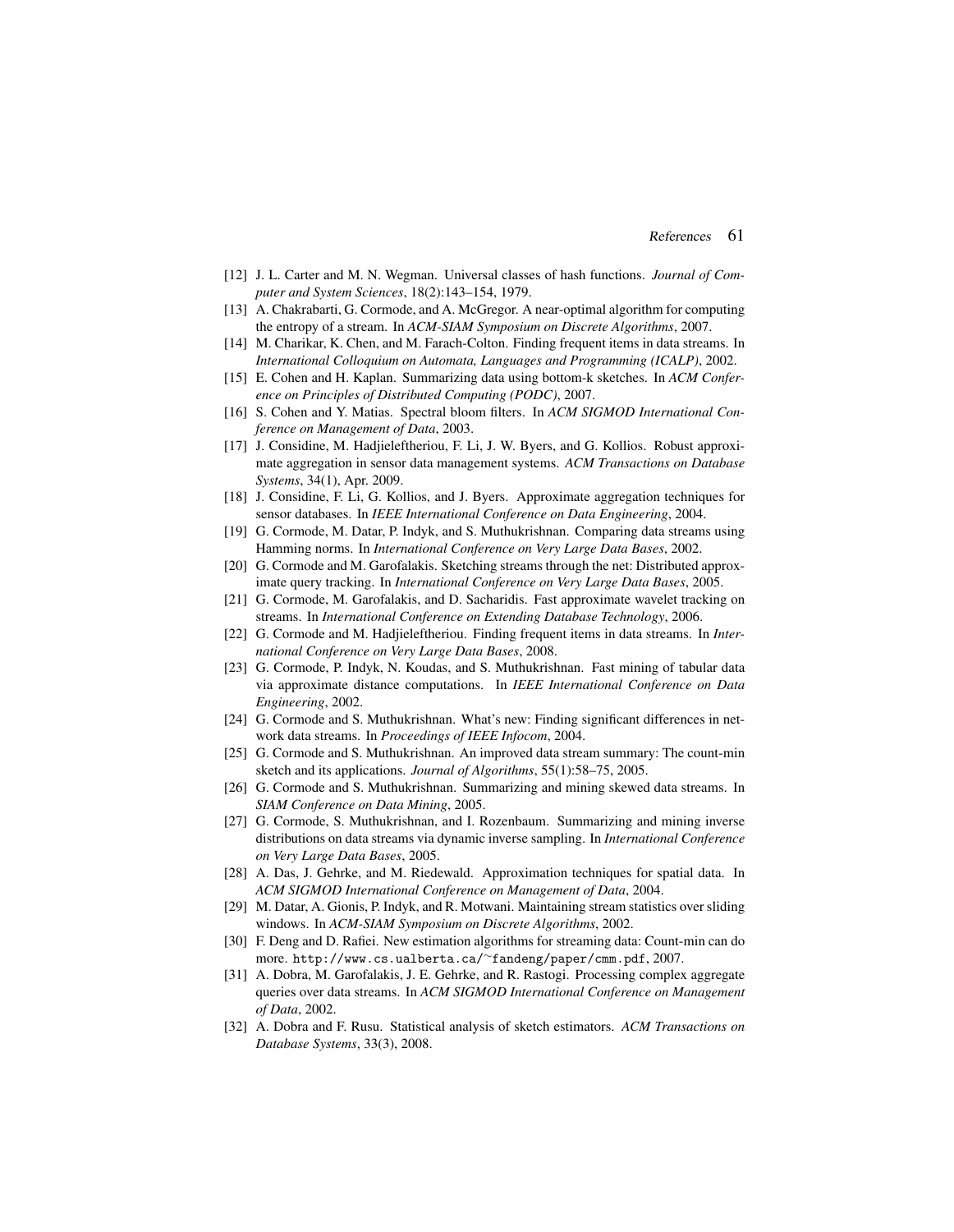- 62 References
- [33] N. Duffield, C. Lund, and M. Thorup. Estimating flow distributions from sampled flow statistics. In *ACM SIGCOMM*, 2003.
- [34] M. Durand and P. Flajolet. Loglog counting of large cardinalities. In *European Symposium on Algorithms (ESA)*, 2003.
- [35] C. Estan and G. Varghese. New directions in traffic measurement and accounting. In *ACM SIGCOMM*, 2002.
- [36] P. Flajolet. On adaptive sampling. *Computing*, 43(4), 1990.
- [37] P. Flajolet and G. N. Martin. Probabilistic counting algorithms for database applications. *Journal of Computer and System Sciences*, 31:182–209, 1985.
- [38] G. Frahling, P. Indyk, and C. Sohler. Sampling in dynamic data streams and applications. In *Symposium on Computational Geometry*, June 2005.
- [39] S. Ganguly. Counting distinct items over update streams. *Theoretical Computer Science*, 378(3):211–222, 2007.
- [40] S. Ganguly, M. Garofalakis, and R. Rastogi. Processing set expressions over continuous update streams. In *ACM SIGMOD International Conference on Management of Data*, 2003.
- [41] S. Ganguly, M. Garofalakis, and R. Rastogi. Processing data-stream join aggregates using skimmed sketches. In *International Conference on Extending Database Technology*, 2004.
- [42] S. Ganguly and A. Majumder. CR-precis: A deterministic summary structure for update data streams. In *ESCAPE*, 2007.
- [43] M. Garofalakis, J. Gehrke, and R. Rastogi. Querying and mining data streams: You only get one look. In *ACM SIGMOD International Conference on Management of Data*, 2002.
- [44] P. Gibbons. Distinct sampling for highly-accurate answers to distinct values queries and event reports. In *International Conference on Very Large Data Bases*, 2001.
- [45] P. Gibbons and S. Tirthapura. Estimating simple functions on the union of data streams. In *ACM Symposium on Parallel Algorithms and Architectures (SPAA)*, 2001.
- [46] P. Gibbons and S. Tirthapura. Distributed streams algorithms for sliding windows. In *ACM Symposium on Parallel Algorithms and Architectures (SPAA)*, 2002.
- [47] A. Gilbert, S. Guha, P. Indyk, Y. Kotidis, S. Muthukrishnan, and M. Strauss. Fast, smallspace algorithms for approximate histogram maintenance. In *ACM Symposium on Theory of Computing*, 2002.
- [48] A. Gilbert, Y. Kotidis, S. Muthukrishnan, and M. Strauss. Surfing wavelets on streams: One-pass summaries for approximate aggregate queries. In *International Conference on Very Large Data Bases*, 2001.
- [49] A. C. Gilbert, Y. Kotidis, S. Muthukrishnan, and M. Strauss. How to summarize the universe: Dynamic maintenance of quantiles. In *International Conference on Very Large Data Bases*, 2002.
- [50] M. Greenwald and S. Khanna. Space-efficient online computation of quantile summaries. In *ACM SIGMOD International Conference on Management of Data*, 2001.
- [51] N. J. A. Harvey, J. Nelson, and K. Onak. Sketching and streaming entropy via approximation theory. In *FOCS*, 2008.
- [52] M. Henzinger. Algorithmic challenges in search engines. *Internet Mathematics*, 1(1):115–126, 2003.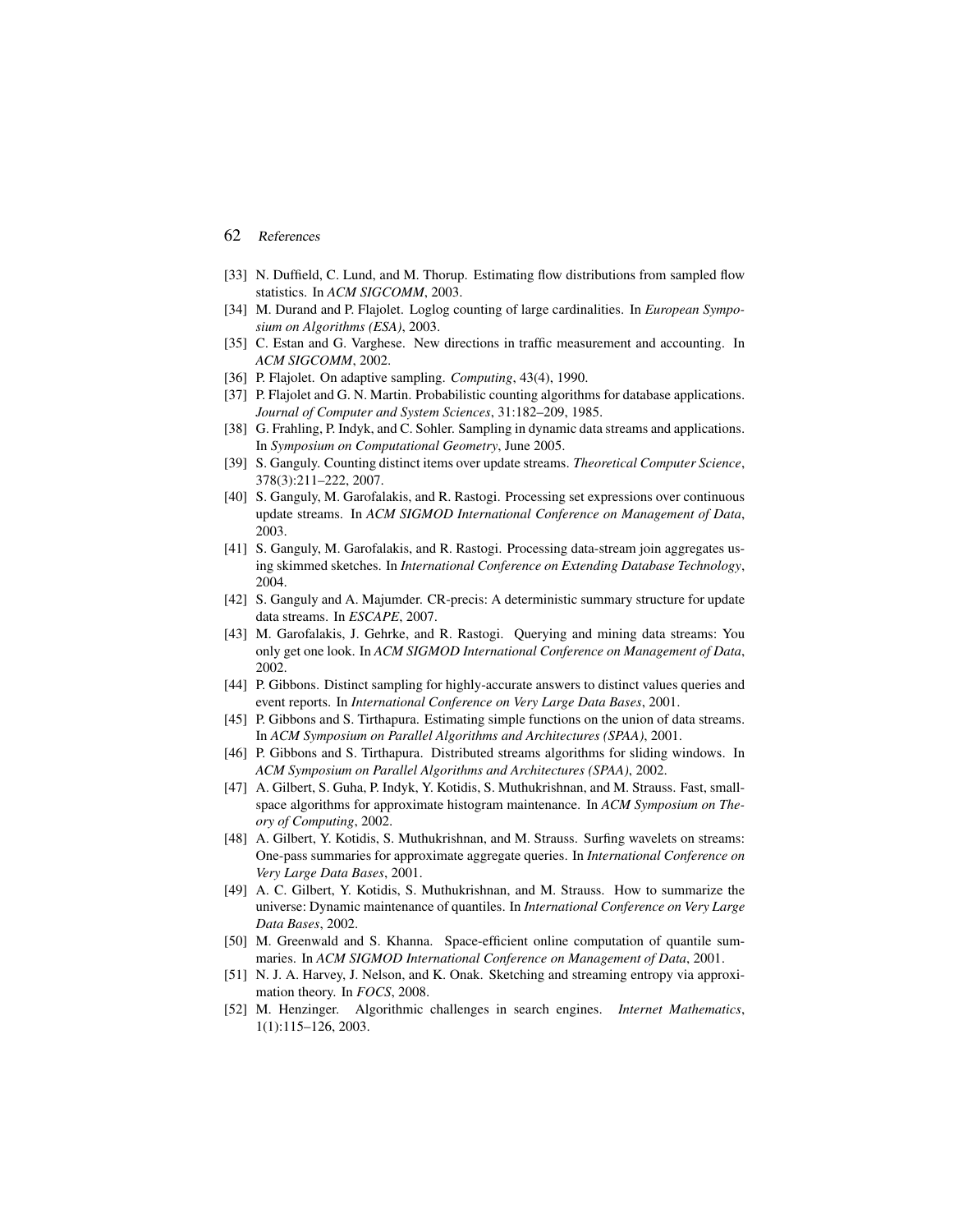- [53] M. Henzinger, P. Raghavan, and S. Rajagopalan. Computing on data streams. Technical Report SRC 1998-011, DEC Systems Research Centre, 1998.
- [54] P. Indyk. Stable distributions, pseudorandom generators, embeddings and data stream computation. In *IEEE Conference on Foundations of Computer Science*, 2000.
- [55] P. Indyk and D. Woodruff. Tight lower bounds for the distinct elements problem. In *IEEE Conference on Foundations of Computer Science*, 2003.
- [56] P. Indyk and D. P. Woodruff. Optimal approximations of the frequency moments of data streams. In *ACM Symposium on Theory of Computing*, 2005.
- [57] T. S. Jayram, R. Kumar, and D. Sivakumar. The one-way communication complexity of gap hamming distance. http://www.madalgo.au.dk/img/SumSchoo2007 Lecture 20slides/Bibliography/p14 Jayram 07 Manusc ghd.pdf, 2007.
- [58] C. Jin, W. Qian, C. Sha, J. X. Yu, and A. Zhou. Dynamically maintaining frequent items over a data stream. In *CIKM*, 2003.
- [59] W. Johnson and J. Lindenstrauss. Extensions of Lipshitz mapping into Hilbert space. *Contemporary Mathematics*, 26:189–206, 1984.
- [60] E. Kushilevitz and N. Nisan. *Communication Complexity*. Cambridge University Press, 1997.
- [61] Y.-K. Lai and G. T. Byrd. High-throughput sketch update on a low-power stream processor. In *Proceedings of the ACM/IEEE symposium on Architecture for networking and communications systems*, 2006.
- [62] G. M. Lee, H. Liu, Y. Yoon, and Y. Zhang. Improving sketch reconstruction accuracy using linear least squares method. In *Internet Measurement Conference (IMC)*, 2005.
- [63] Y. Lu, A. Montanari, B. Prabhakar, S. Dharmapurikar, and A. Kabbani. Counter braids: a novel counter architecture for per-flow measurement. In *SIGMETRICS*, 2008.
- [64] A. Metwally, D. Agrawal, and A. E. Abbadi. Why go logarithmic if we can go linear?: Towards effective distinct counting of search traffic. In *International Conference on Extending Database Technology*, 2008.
- [65] J. Misra and D. Gries. Finding repeated elements. *Science of Computer Programming*, 2:143–152, 1982.
- [66] M. Mitzenmacher and E. Upfal. *Probability and Computing: Randomized Algorithms and Probabilistic Analysis*. CUP, 2005.
- [67] R. Motwani and P. Raghavan. *Randomized Algorithms*. Cambridge University Press, 1995.
- [68] J. I. Munro and M. S. Paterson. Selection and sorting with limited storage. *Theoretical Computer Science*, 12:315–323, 1980.
- [69] S. Muthukrishnan. *Data Streams: Algorithms and Applications*. Now Publishers, 2005.
- [70] A. Pavan and S. Tirthapura. Range-efficient counting of distinct elements in a massive data stream. *SIAM Journal on Computing*, 37(2):359–379, 2007.
- [71] F. Rusu and A. Dobra. Sketches for size of join estimation. *ACM Transactions on Database Systems*, 33(3), 2008.
- [72] R. T. Schweller, Z. Li, Y. Chen, Y. Gao, A. Gupta, Y. Zhang, P. A. Dinda, M.-Y. Kao, and G. Memik. Reversible sketches: enabling monitoring and analysis over high-speed data streams. *IEEE Transactions on Networks*, 15(5), 2007.
- [73] N. Thaper, P. Indyk, S. Guha, and N. Koudas. Dynamic multidimensional histograms. In *ACM SIGMOD International Conference on Management of Data*, 2002.